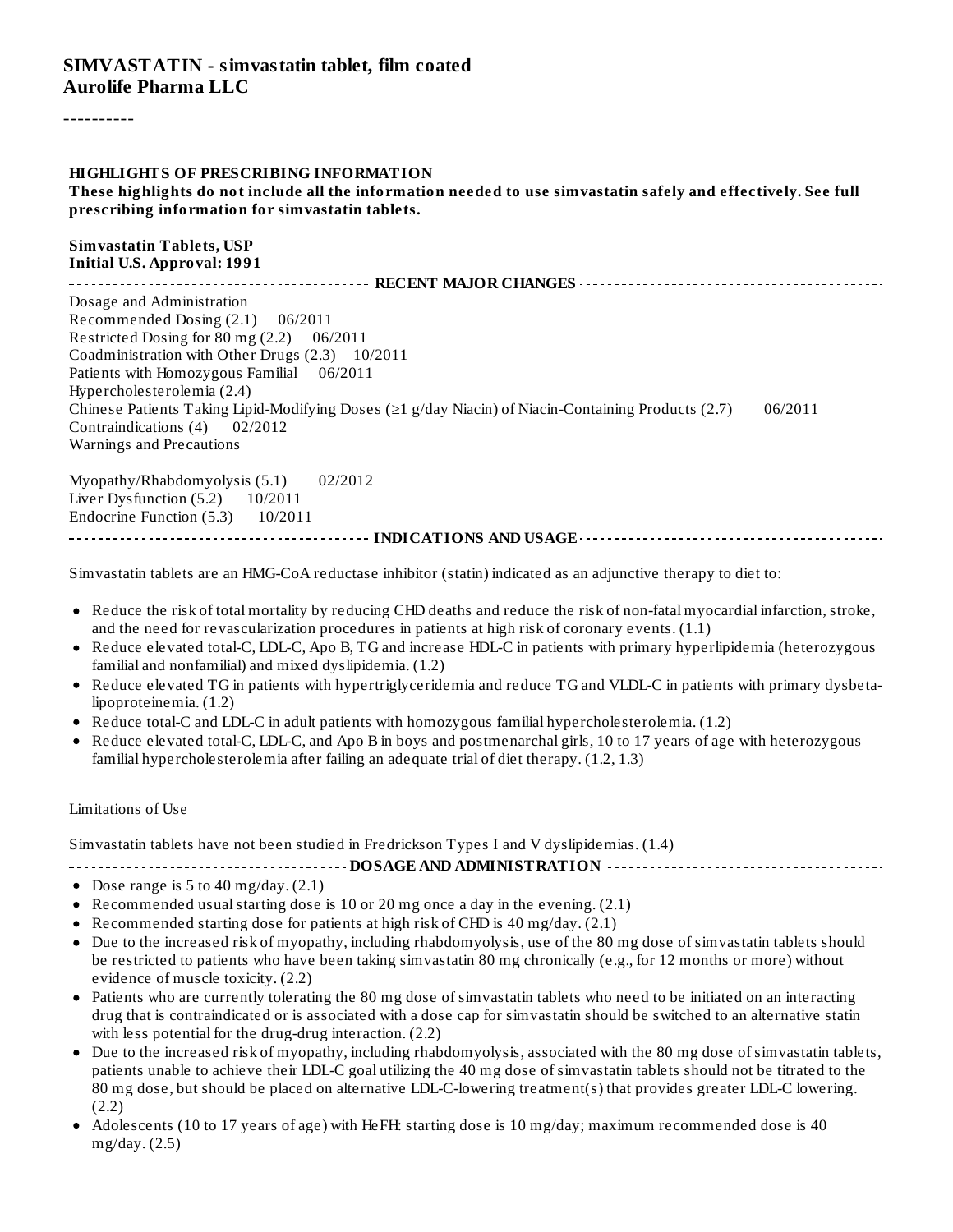| Tablets: 5 mg; 10 mg; 20 mg; 40 mg (3)                                                                                                                                                                                                                                                |
|---------------------------------------------------------------------------------------------------------------------------------------------------------------------------------------------------------------------------------------------------------------------------------------|
|                                                                                                                                                                                                                                                                                       |
| • Concomitant administration of strong CYP3A4 inhibitors. (4, 5.1)                                                                                                                                                                                                                    |
| • Concomitant administration of gemfibrozil, cyclosporine, or danazol. (4, 5.1)                                                                                                                                                                                                       |
| • Hypersensitivity to any component of this medication. $(4, 6.2)$                                                                                                                                                                                                                    |
| • Active liver disease, which may include unexplained persistent elevations in hepatic transaminase levels. (4, 5.2)                                                                                                                                                                  |
| • Women who are pregnant or may become pregnant. (4, 8.1)                                                                                                                                                                                                                             |
| • Nursing mothers. $(4, 8.3)$                                                                                                                                                                                                                                                         |
|                                                                                                                                                                                                                                                                                       |
| • Patients should be advised of the increased risk of myopathy including rhabdomyolysis with the 80 mg                                                                                                                                                                                |
| dose. (5.1)                                                                                                                                                                                                                                                                           |
| • Skeletal muscle effects (e.g., myopathy and rhabdomyolysis): Risks increase with higher doses and concomitant use of<br>certain medicines. Predisposing factors include advanced age (≥65), female gender, uncontrolled hypothyroidism, and<br>renal impairment. (4, 5.1, 8.5, 8.6) |

- Patients should be advised to report promptly any symptoms of myopathy. Simvastatin therapy should be discontinued immediately if myopathy is diagnosed or suspected. See Drug Interaction table. (5.1)
- Liver enzyme abnormalities: Persistent elevations in hepatic transaminases can occur. Check liver enzyme tests before  $\bullet$ initiating therapy and as clinically indicated thereafter. (5.2)

#### **ADVERSE REACTIONS**

Most common adverse reactions (incidence ≥5%) are: upper respiratory infection, headache, abdominal pain, constipation, and nausea. (6.1)

### **To report SUSPECTED ADVERSE REACTIONS, contact Aurobindo Pharma USA, Inc. at 1-866-850-2876 or FDA at 1-800-FDA-1088 or www.fda.gov/medwatch**

**DRUG INTERACTIONS** Drug Interactions Associated with Increased Risk of Myopathy/Rhabdomyolysis (2.3, 4, 5.1, 7.1, 7.2, 7.3, 12.3)

| <b>Interacting Agents</b>                                                                    | Prescribing<br>Recommendations |
|----------------------------------------------------------------------------------------------|--------------------------------|
| Strong CYP3A4 inhibitors (e.g., itraconazole, ketoconazole, posaconazole, erythromycin,      | Contraindicated with           |
| clarithromycin, telithromycin, HIV protease inhibitors, boceprevir, telaprevir, nefazodone), | simvastatin                    |
| gemfibrozil, cyclosporine, danazol                                                           |                                |
| Verapamil, diltiazem                                                                         | Do not exceed 10               |
|                                                                                              | mg                             |
|                                                                                              | simvastatin daily              |
| Amiodarone, amlodipine, ranolazine                                                           | Do not exceed 20               |
|                                                                                              | mg                             |
|                                                                                              | simvastatin daily              |
| Grape fruit juice                                                                            | Avoid large                    |
|                                                                                              | quantities of                  |
|                                                                                              | grape fruit juice $($ >1       |
|                                                                                              | quart daily)                   |

- Other Lipid-lowering Medications: Use with other fibrate products or lipid-modifying doses (>1 g/day) of niacin increases the risk of adverse skeletal muscle effects. Caution should be used when prescribing with simvastatin. (5.1, 7.2, 7.4)
- Coumarin anticoagulants: Concomitant use with simvastatin prolongs INR. Achieve stable NR prior to starting simvastatin. Monitor INR frequently until stable upon initiation or alteration of simvastatin therapy. (7.6)

**USE IN SPECIFIC POPULATIONS**

Severe renal impairment: patients should be started at 5 mg/day and be closely monitored. (2.6, 8.6)

### **See 17 for PATIENT COUNSELING INFORMATION.**

**Revised: 5/2012**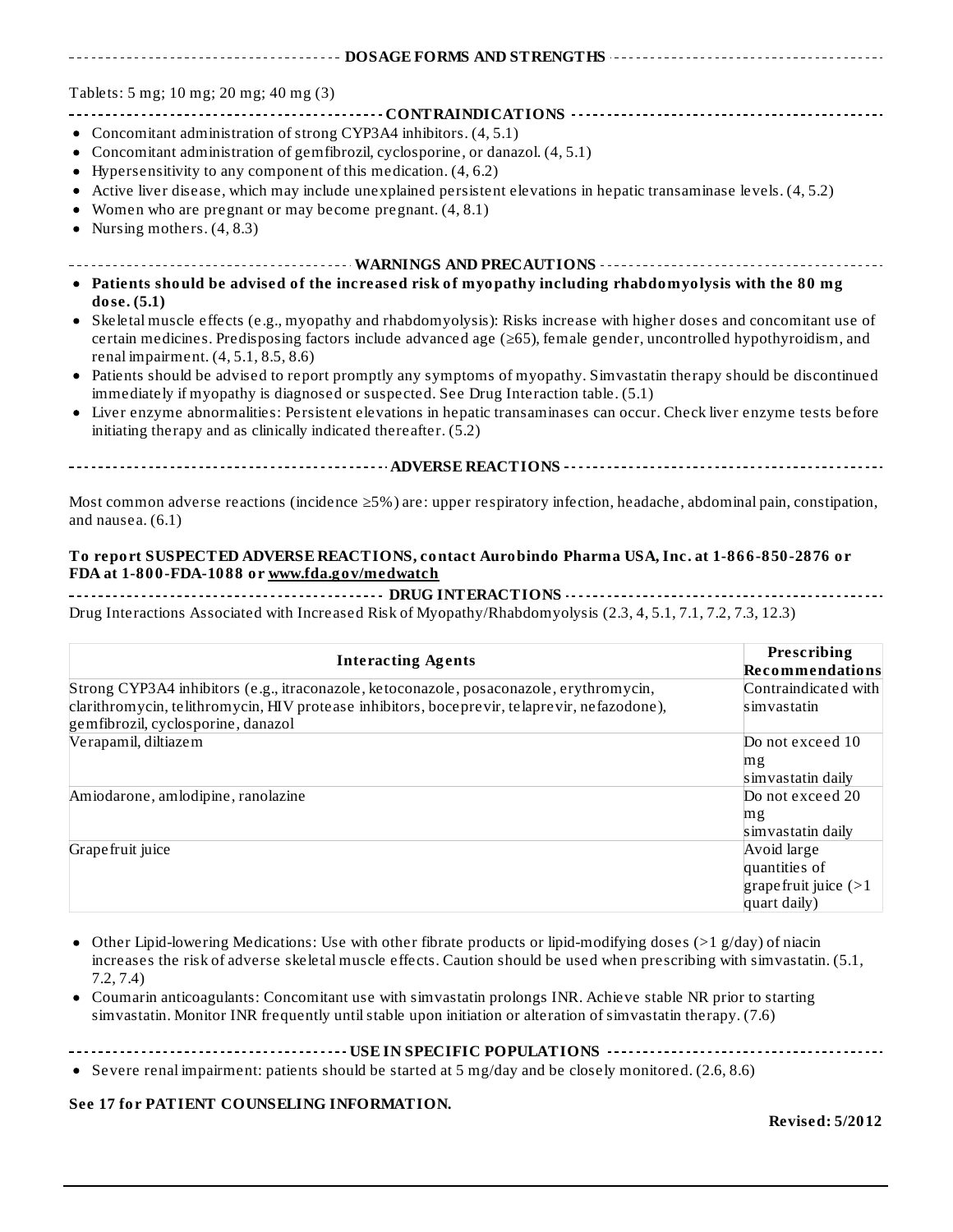# **FULL PRESCRIBING INFORMATION: CONTENTS\***

### **1 INDICATIONS & USAGE**

1.1 Reductions in Risk of CHD Mortality and Cardiovascular Events

- 1.2 Hyperlipidemia
- 1.3 Adolescent Patients with Heterozygous Familial Hypercholesterolemia (HeFH)
- 1.4 Limitations of Use

# **2 DOSAGE & ADMINISTRATION**

- 2.1 Recommended Dosing
- 2.2 Restricted Dosing for 80 mg
- 2.3 Coadministration with Other Drugs
- 2.4 Patients with Homozygous Familial Hypercholesterolemia
- 2.5 Adolescents (10 to 17 years of age) with Heterozygous Familial Hypercholesterolemia
- 2.6 Patients with Renal Impairment

2.7 Chinese Patients Taking Lipid-Modifying Doses (≥1 g/day Niacin) of Niacin-Containing **Products** 

# **3 DOSAGE FORMS & STRENGTHS**

# **4 CONTRAINDICATIONS**

# **5 WARNINGS AND PRECAUTIONS**

- 5.1 Myopathy/Rhabdomyolysis
- 5.2 Liver Dysfunction
- 5.3 Endocrine Function

# **6 ADVERSE REACTIONS**

- 6.1 Clinical Trials Experience
- 6.2 Post-Marketing Experience

# **7 DRUG INTERACTIONS**

- 7.1 Strong CYP3A4 Inhibitors, cyclosporine, or danazol
- 7.2 Lipid-Lowering Drugs That Can Cause Myopathy When Given Alone
- 7.3 Amiodarone,Verapamil, or Diltiazem
- 7.4 Niacin
- 7.5 Digoxin
- 7.6 Coumarin Anticoagulants
- 7.7 Colchicine

# **8 USE IN SPECIFIC POPULATIONS**

- 8.1 Pregnancy
- 8.3 Nursing Mothers
- 8.4 Pediatric Use
- 8.5 Geriatric Use
- 8.6 Renal Impairment
- 8.7 Hepatic Impairment

# **10 OVERDOSAGE**

# **11 DESCRIPTION**

# **12 CLINICAL PHARMACOLOGY**

- 12.1 Mechanism of Action
- 12.2 Pharmacodynamics
- 12.3 Pharmacokinetics

# **13 NONCLINICAL TOXICOLOGY**

13.1 Carcinogenesis, Mutagenesis, Impairment of Fertility

# 13.2 Animal Toxicology and/or Pharmacology

# **14 CLINICAL STUDIES**

- 14.1 Clinical Studies in Adults
- 14.2 Clinical Studies in Adolescents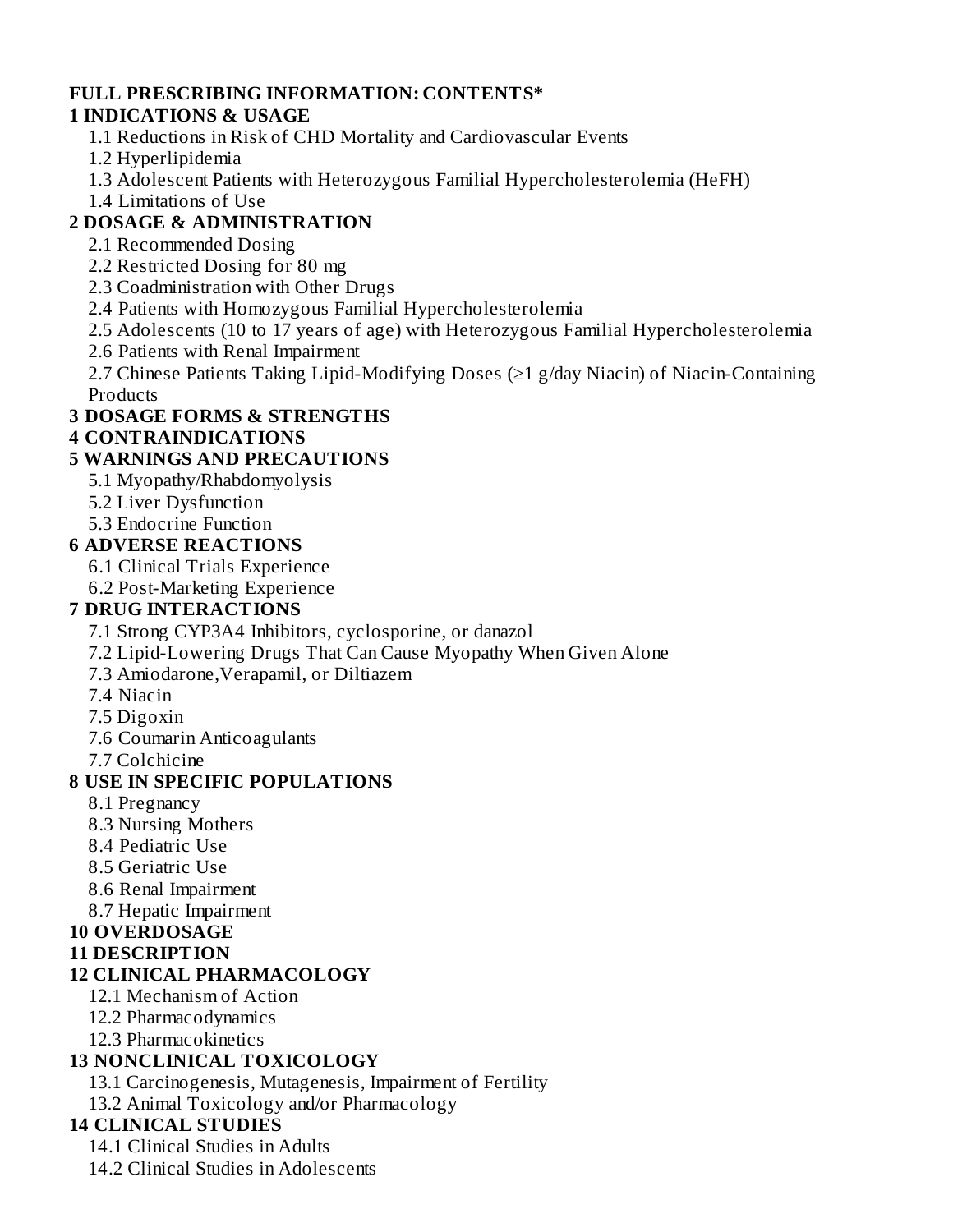### **16 HOW SUPPLIED/STORAGE AND HANDLING 17 PATIENT COUNSELING INFORMATION**

17.1 Muscle Pain 17.2 Liver Enzymes 17.3 Pregnancy

17.4 Breastfeeding

\* Sections or subsections omitted from the full prescribing information are not listed.

### **FULL PRESCRIBING INFORMATION**

### **1 INDICATIONS & USAGE**

Therapy with lipid-altering agents should be only one component of multiple risk factor intervention in individuals at significantly increased risk for atherosclerotic vascular disease due to hypercholesterolemia. Drug therapy is indicated as an adjunct to diet when the response to a diet restricted in saturated fat and cholesterol and other nonpharmacologic measures alone has been inadequate. In patients with coronary heart disease (CHD) or at high risk of CHD, simvastatin tablets, USP can be started simultaneously with diet.

## **1.1 Reductions in Risk of CHD Mortality and Cardiovas cular Events**

In patients at high risk of coronary events because of existing coronary heart disease, diabetes, peripheral vessel disease, history of stroke or other cerebrovascular disease, simvastatin tablets, USP are indicated to:

- Reduce the risk of total mortality by reducing CHD deaths.
- Reduce the risk of non-fatal myocardial infarction and stroke.
- Reduce the need for coronary and non-coronary revascularization procedures.

# **1.2 Hyperlipidemia**

Simvastatin tablets, USP are indicated to:

- Reduce elevated total cholesterol (total-C), low-density lipoprotein cholesterol (LDL-C), apolipoprotein B (Apo B), and triglycerides (TG), and to increase high-density lipoprotein cholesterol (HDL-C) in patients with primary hyperlipidemia (Fredrickson type IIa, heterozygous familial and nonfamilial) or mixed dyslipidemia (Fredrickson type IIb).
- Reduce elevated TG in patients with hypertriglyceridemia (Fredrickson type IV hyperlipidemia).
- Reduce elevated TG and VLDL-C in patients with primary dysbetalipoproteinemia (Fredrickson type III hyperlipidemia).
- Reduce total-C and LDL-C in patients with homozygous familial hypercholesterolemia as an adjunct to other lipid-lowering treatments (e.g., LDL apheresis) or if such treatments are unavailable.

# **1.3 Adoles cent Patients with Heterozygous Familial Hypercholesterolemia (HeFH)**

Simvastatin tablets, USP are indicated as an adjunct to diet to reduce total-C, LDL-C, and Apo B levels in adolescent boys and girls who are at least one year post-menarche, 10 to 17 years of age, with HeFH, if after an adequate trial of diet therapy the following findings are present:

1. LDL cholesterol remains ≥190 mg/dL; or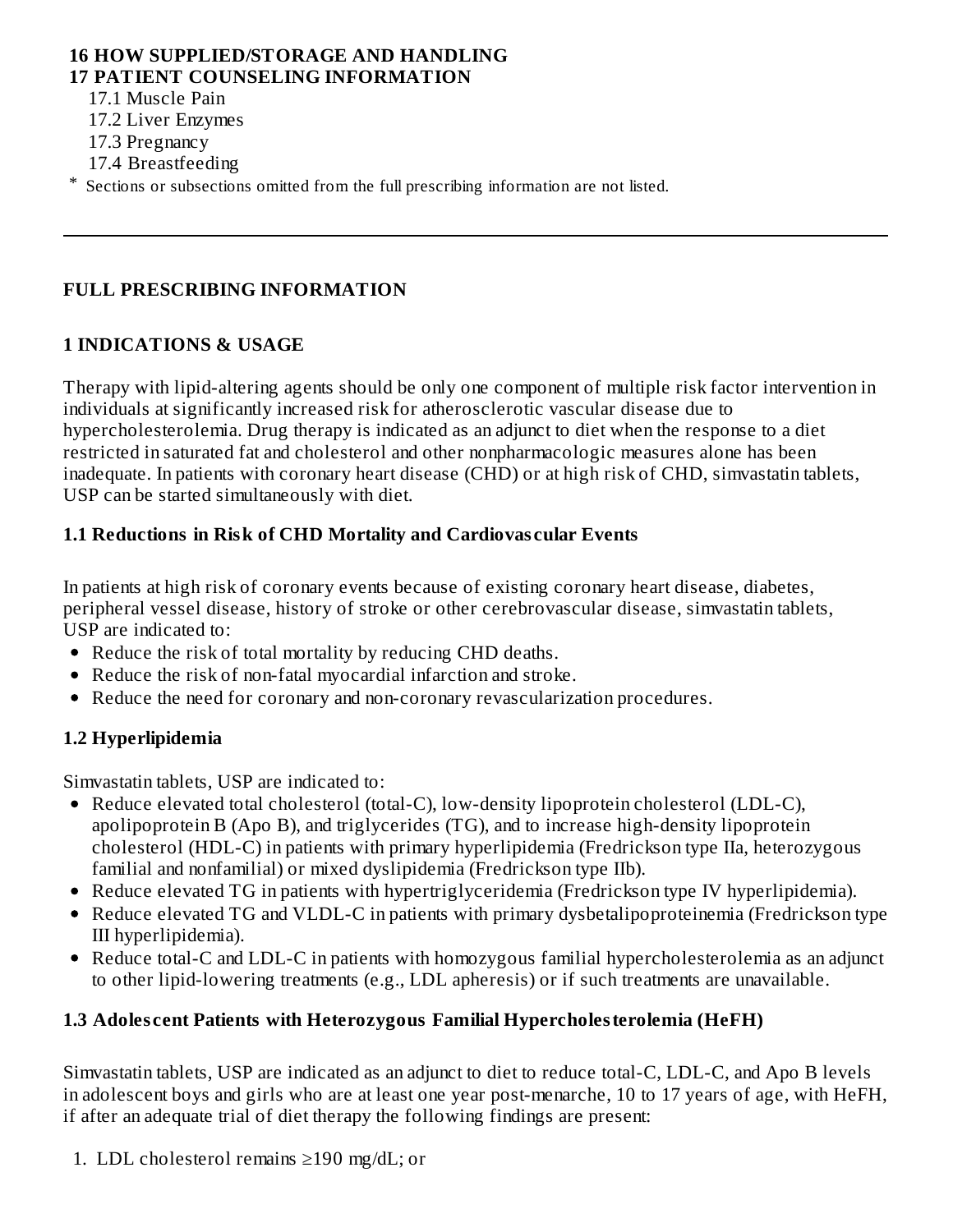- 2. LDL cholesterol remains ≥160 mg/dL and
- There is a positive family history of premature cardiovascular disease (CVD) or
- Two or more other CVD risk factors are present in the adolescent patient.

The minimum goal of treatment in pediatric and adolescent patients is to achieve a mean LDL-C <130 mg/dL. The optimal age at which to initiate lipid-lowering therapy to decrease the risk of symptomatic adulthood CAD has not been determined.

### **1.4 Limitations of Us e**

Simvastatin tablets, USP have not been studied in conditions where the major abnormality is elevation of chylomicrons (i.e., hyperlipidemia Fredrickson types I and V).

# **2 DOSAGE & ADMINISTRATION**

## **2.1 Recommended Dosing**

The usual dosage range is 5 to 40 mg/day. In patients with CHD or at high risk of CHD, simvastatin tablets can be started simultaneously with diet. The recommended usual starting dose is 10 or 20 mg once a day in the evening. For patients at high risk for a CHD event due to existing CHD, diabetes, peripheral vessel disease, history of stroke or other cerebrovascular disease, the recommended starting dose is 40 mg/day. Lipid determinations should be performed after 4 weeks of therapy and periodically thereafter.

## **2.2 Restricted Dosing for 80 mg**

Due to the increased risk of myopathy, including rhabdomyolysis, particularly during the first year of treatment, use of the 80-mg dose of simvastatin tablets should be restricted to patients who have been taking simvastatin 80 mg chronically (e.g., for 12 months or more) without evidence of muscle toxicity [*see Warnings and Precautions (5.1)*].

Patients who are currently tolerating the 80-mg dose of simvastatin tablets who need to be initiated on an interacting drug that is contraindicated or is associated with a dose cap for simvastatin should be switched to an alternative statin with less potential for the drug-drug interaction.

Due to the increased risk of myopathy, including rhabdomyolysis, associated with the 80-mg dose of simvastatin tablets, patients unable to achieve their LDL-C goal utilizing the 40-mg dose of simvastatin tablets should not be titrated to the 80-mg dose, but should be placed on alternative LDL-C-lowering treatment(s) that provides greater LDL-C lowering.

# **2.3 Coadministration with Other Drugs**

*Patients taking Verapamil or Diltiazem*

The dose of simvastatin tablets should not exceed 10 mg/day *[see Warnings and Precautions (5.1), Drug Interactions (7.3), and Clinical Pharmacology (12.3)]*.

# *Patients taking Amiodarone, Amlodipine or Ranolazine*

The dose of simvastatin tablets should not exceed 20 mg/day *[see Warnings and Precautions (5.1), Drug Interactions (7.3), and Clinical Pharmacology (12.3)]*.

# **2.4 Patients with Homozygous Familial Hypercholesterolemia**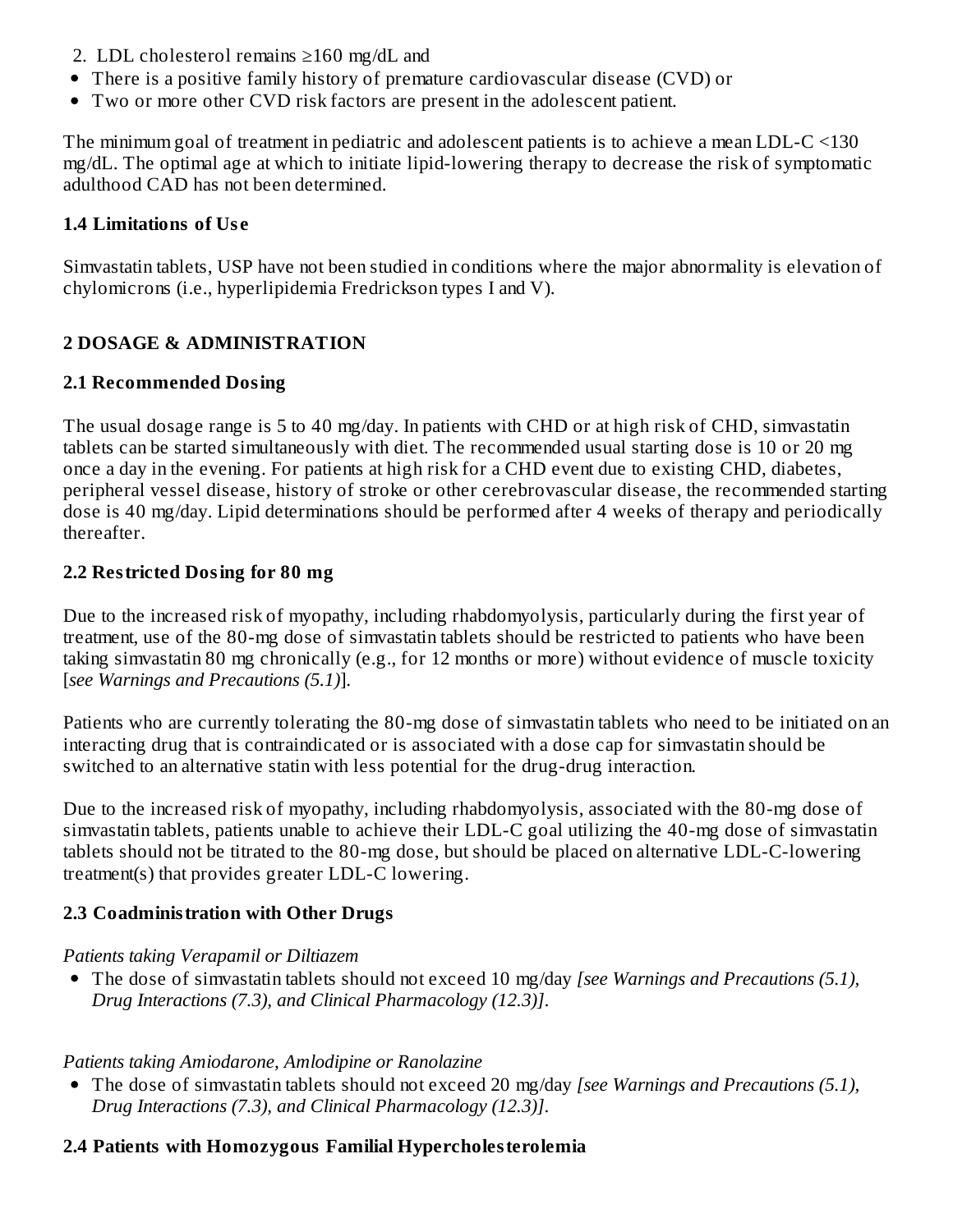The recommended dosage is 40 mg/day in the evening *[see Dosage and Administration, Restricted Dosing for 80 mg (2.2)]*. Simvastatin tablets should be used as an adjunct to other lipid-lowering treatments (e.g., LDL apheresis) in these patients or if such treatments are unavailable.

## **2.5 Adoles cents (10 to 17 years of age) with Heterozygous Familial Hypercholesterolemia**

The recommended usual starting dose is 10 mg once a day in the evening. The recommended dosing range is 10 to 40 mg/day; the maximum recommended dose is 40 mg/day. Doses should be individualized according to the recommended goal of therapy [see NCEP Pediatric Panel Guidelines $^1$ and *Clinical Studies (14.2)*]. Adjustments should be made at intervals of 4 weeks or more.

———————————— <sup>1</sup> National Cholesterol Education Program (NCEP): Highlights of the Report of the Expert Panel on Blood Cholesterol Levels in Children and Adolescents. *Pediatrics.* 89(3):495-501. 1992.

## **2.6 Patients with Renal Impairment**

Because simvastatin tablets do not undergo significant renal excretion, modification of dosage should not be necessary in patients with mild to moderate renal impairment. However, caution should be exercised when simvastatin tablets are administered to patients with severe renal impairment; such patients should be started at 5 mg/day and be closely monitored *[see Warnings and Precautions (5.1) and Clinical Pharmacology (*12.3*)]*.

### **2.7 Chines e Patients Taking Lipid-Modifying Dos es (≥1 g/day Niacin) of Niacin-Containing Products**

Because of an increased risk for myopathy in Chinese patients taking simvastatin 40 mg coadministered with lipid-modifying doses  $(\geq 1 \text{ g/day}$  niacin) of niacin-containing products, caution should be used when treating Chinese patients with simvastatin doses exceeding 20 mg/day coadministered with lipidmodifying doses of niacin-containing products. Because the risk for myopathy is dose-related, Chinese patients should not receive simvastatin 80 mg coadministered with lipid-modifying doses of niacincontaining products. The cause of the increased risk of myopathy is not known. It is also unknown if the risk for myopathy with coadministration of simvastatin with lipid-modifying doses of niacin-containing products observed in Chinese patients applies to other Asian patients.[See Warnings and Precautions  $(5.1).$ 

### **3 DOSAGE FORMS & STRENGTHS**

- Tablets simvastatin 5 mg are yellow colored, round shaped, biconvex, film coated tablets, debossed with 'A' on one side and '15' on the other side.
- Tablets simvastatin 10 mg are light pink colored, round shaped, biconvex, film coated tablets, debossed with 'A' on one side and '01' on the other side.
- Tablets simvastatin 20 mg are light pink colored, round shaped, biconvex, film coated tablets, debossed with 'A' on one side and '02' on the other side.
- Tablets simvastatin 40 mg are pink colored, round shaped, biconvex, film coated tablets, debossed with 'A' on one side and '03' on the other side.

# **4 CONTRAINDICATIONS**

Simvastatin tablets are contraindicated in the following conditions:

Concomitant administration of strong CYP3A4 inhibitors (e.g., itraconazole, ketoconazole, posaconazole, HIV protease inhibitors, bocepravir, telapravir, erythromycin, clarithromycin, telithromycin and nefazodone) *[see Warnings and Precautions (5.1)]*.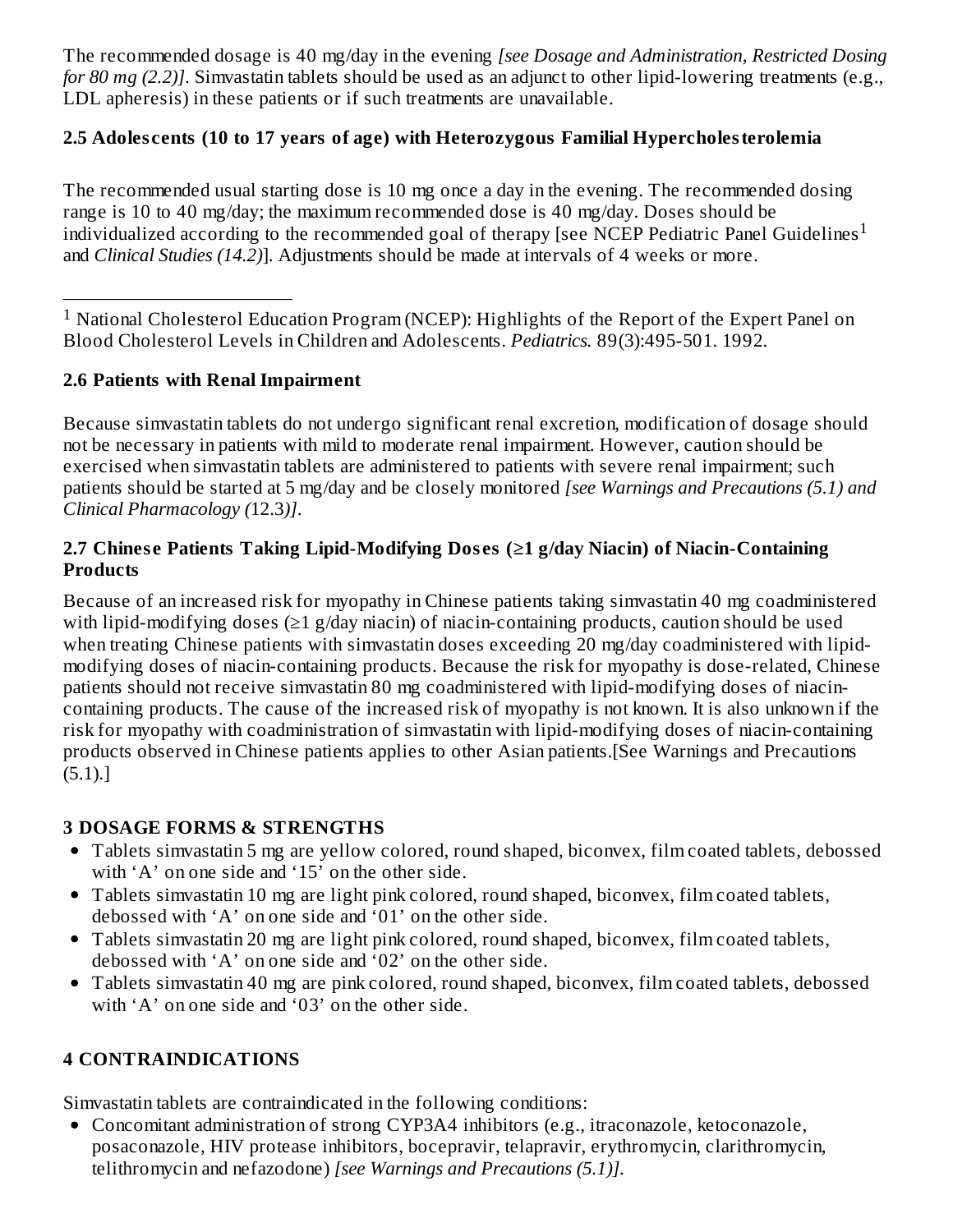- Concomitant administration of gemfibrozil, cyclosporine, or danazol *[see Warnings and Precautions (5.1)]*.
- Hypersensitivity to any component of this medication *[see Adverse Reactions (6.2)]*.
- Active liver disease, which may include unexplained persistent elevations in hepatic transaminase levels *[see Warnings and Precautions (5.2)]*.
- Women who are pregnant or may become pregnant. Serum cholesterol and triglycerides increase during normal pregnancy, and cholesterol or cholesterol derivatives are essential for fetal development. Because HMG-CoA reductase inhibitors (statins) decrease cholesterol synthesis and possibly the synthesis of other biologically active substances derived from cholesterol, simvastatin tablets may cause fetal harm when administered to a pregnant woman. Atherosclerosis is a chronic process and the discontinuation of lipid-lowering drugs during pregnancy should have little impact on the outcome of long-term therapy of primary hypercholesterolemia. There are no adequate and well-controlled studies of use with simvastatin tablets during pregnancy; however, in rare reports congenital anomalies were observed following intrauterine exposure to statins. In rat and rabbit animal reproduction studies, simvastatin revealed no evidence of teratogenicity. **Simvastatin tablets should be administered to women of childbearing age only when such patients are highly unlikely to conceive.** If the patient becomes pregnant while taking this drug, simvastatin tablets should be discontinued immediately and the patient should be apprised of the potential hazard to the fetus *[see Use in Specific Populations (8.1)]*.
- Nursing mothers. It is not known whether simvastatin is excreted into human milk; however, a small amount of another drug in this class does pass into breast milk. Because statins have the potential for serious adverse reactions in nursing infants, women who require treatment with simvastatin tablets should not breastfeed their infants *[see Use in Specific Populations (8.3)]*.

# **5 WARNINGS AND PRECAUTIONS**

# **5.1 Myopathy/Rhabdomyolysis**

Simvastatin occasionally causes myopathy manifested as muscle pain, tenderness or weakness with creatine kinase (CK) above ten times the upper limit of normal (ULN). Myopathy sometimes takes the form of rhabdomyolysis with or without acute renal failure secondary to myoglobinuria, and rare fatalities have occurred. The risk of myopathy is increased by high levels of statin activity in plasma. Predisposing factors for myopathy include advanced age (≥65 years), female gender, uncontrolled hypothyroidism, and renal impairment.

**The risk of myopathy, including rhabdomyolysis, is dos e related.** In a clinical trial database in which 41,413 patients were treated with simvastatin, 24,747 (approximately 60%) of whom where enrolled in studies with a median follow-up of at least 4 years, the incidence of myopathy was approximately 0.03% and 0.08% at 20 and 40 mg/day, respectively. The incidence of myopathy with 80 mg (0.61%) was disproportionately higher than that observed at the lower doses. In these trials, patients were carefully monitored and some interacting medicinal products were excluded.

In a clinical trial in which 12,064 patients with a history of myocardial infarction were treated with simvastatin tablets (mean follow-up 6.7 years), the incidence of myopathy (defined as unexplained muscle weakness or pain with a serum creatine kinase [CK] >10 times upper limit of normal [ULN]) in patients on 80 mg/day was approximately 0.9% compared with 0.02% for patients on 20 mg/day. The incidence of rhabdomyolysis (defined as myopathy with a CK >40 times ULN) in patients on 80 mg/day was approximately 0.4% compared with 0% for patients on 20 mg/day. The incidence of myopathy, including rhabdomyolysis, was highest during the first year and then notably decreased during the subsequent years of treatment. In this trial, patients were carefully monitored and some interacting medicinal products were excluded.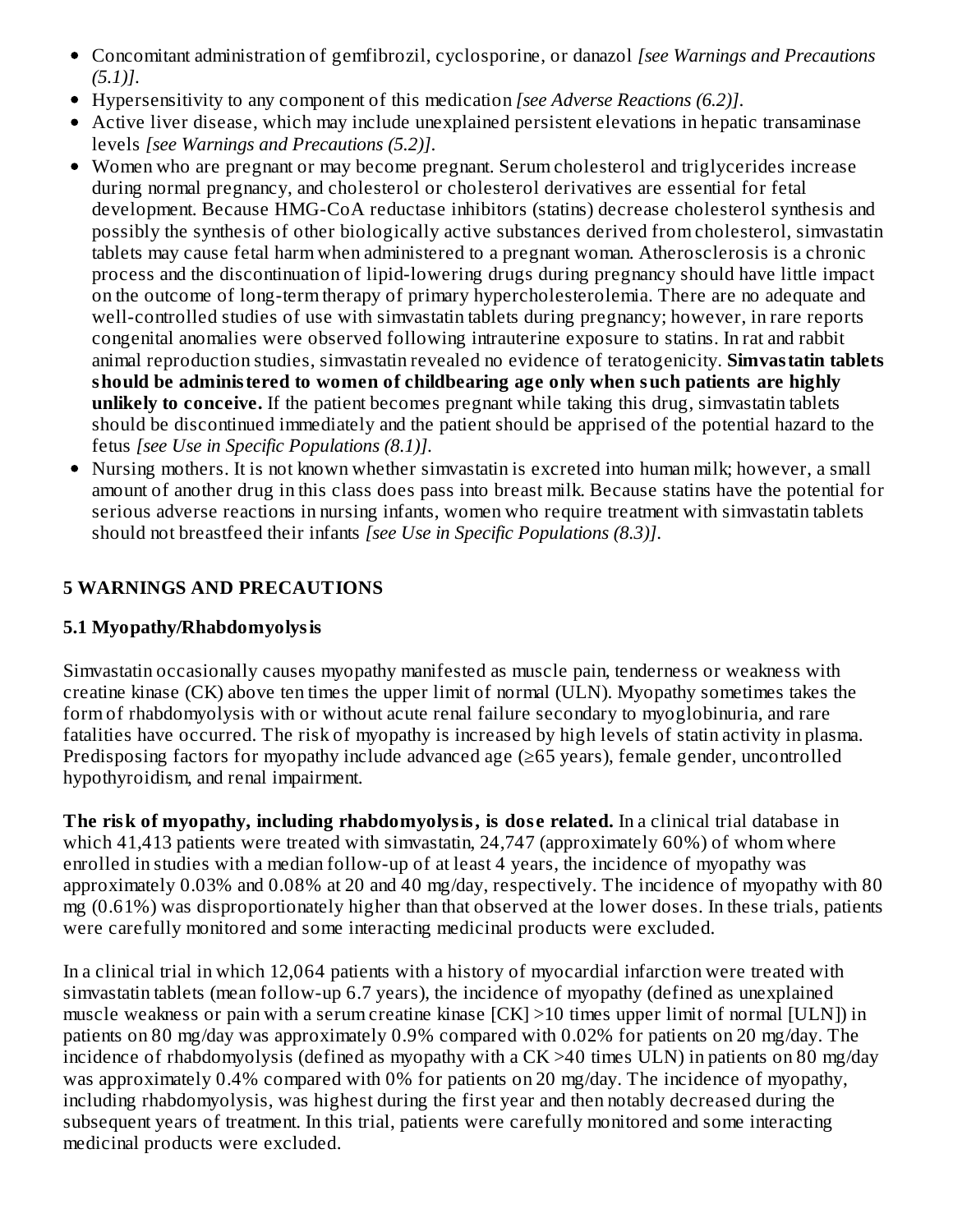**The risk of myopathy, including rhabdomyolysis, is greater in patients on simvastatin 80 mg compared with other statin therapies with similar or greater LDL-C-lowering efficacy and compared with lower dos es of simvastatin. Therefore, the 80-mg dos e of simvastatin tablets should be us ed only in patients who have been taking simvastatin 80 mg chronically (e.g., for 12 months or more) without evidence of mus cle toxicity** *[see Dosage and Administration, Restricted* Dosing for 80 mg (2.2)]. If, however, a patient who is currently tolerating the 80-mg dose of **simvastatin tablets needs to be initiated on an interacting drug that is contraindicated or is associated with a dos e cap for simvastatin, that patient should be switched to an alternative statin with less potential for the drug-drug interaction. Patients should be advis ed of the increas ed risk of myopathy, including rhabdomyolysis, and to report promptly any unexplained mus cle pain, tenderness or weakness. If symptoms occur, treatment should be dis continued immediately.** *[See Warnings and Precautions (5.2).]*

**All patients starting therapy with simvastatin, or whos e dos e of simvastatin is being increas ed, should be advis ed of the risk of myopathy, including rhabdomyolysis, and told to report promptly any unexplained mus cle pain, tenderness or weakness. Simvastatin therapy should be dis continued immediately if myopathy is diagnos ed or suspected.** In most cases, muscle symptoms and CK increases resolved when treatment was promptly discontinued. Periodic CK determinations may be considered in patients starting therapy with simvastatin or whose dose is being increased, but there is no assurance that such monitoring will prevent myopathy.

Many of the patients who have developed rhabdomyolysis on therapy with simvastatin have had complicated medical histories, including renal insufficiency usually as a consequence of long-standing diabetes mellitus. Such patients merit closer monitoring. Simvastatin therapy should be discontinued if markedly elevated CPK levels occur or myopathy is diagnosed or suspected. Simvastatin therapy should also be temporarily withheld in any patient experiencing an acute or serious condition predisposing to the development of renal failure secondary to rhabdomyolysis, e.g., sepsis; hypotension; major surgery; trauma; severe metabolic, endocrine, or electrolyte disorders; or uncontrolled epilepsy.

### Drug Interactions

The risk of myopathy and rhabdomyolysis is increased by high levels of statin activity in plasma. Simvastatin is metabolized by the cytochrome P450 isoform 3A4. Certain drugs which inhibit this metabolic pathway can raise the plasma levels of simvastatin and may increase the risk of myopathy. These include itraconazole, ketoconazole, and posaconazole, the macrolide antibiotics erythromycin and clarithromycin, and the ketolide antibiotic telithromycin, HIV protease inhibitors, bocepravir, telapravir, the antidepressant nefazodone, or large quantities of grapefruit juice (>1 quart daily). Combination of these drugs with simvastatin is contraindicated. If treatment with itraconazole, ketoconazole, posaconazole, erythromycin, clarithromycin or telithromycin is unavoidable, therapy with simvastatin must be suspended during the course of treatment. *[See Contraindications (4) and Drug Interactions (7.1).]* In vitro studies have demonstrated a potential for voriconazole to inhibit the metabolism of simvastatin. Adjustment of the simvastatin dose may be needed to reduce the risk of myopathy, including rhabdomyolysis, if voriconazole must be used concomitantly with simvastatin. *[see Drug Interactions (7.1).]*

The combined use of simvastatin with gemfibrozil, cyclosporine, or danazol is contraindicated *[see Contraindications (4) and Drug Interactions (7.1 and 7.2)]*.

Caution should be used when prescribing other fibrates with simvastatin, as these agents can cause myopathy when given alone and the risk is increased when they are co-administered *[see Drug Interactions (7.2)]*.

Cases of myopathy, including rhabdomyolysis, have been reported with simvastatin coadministered with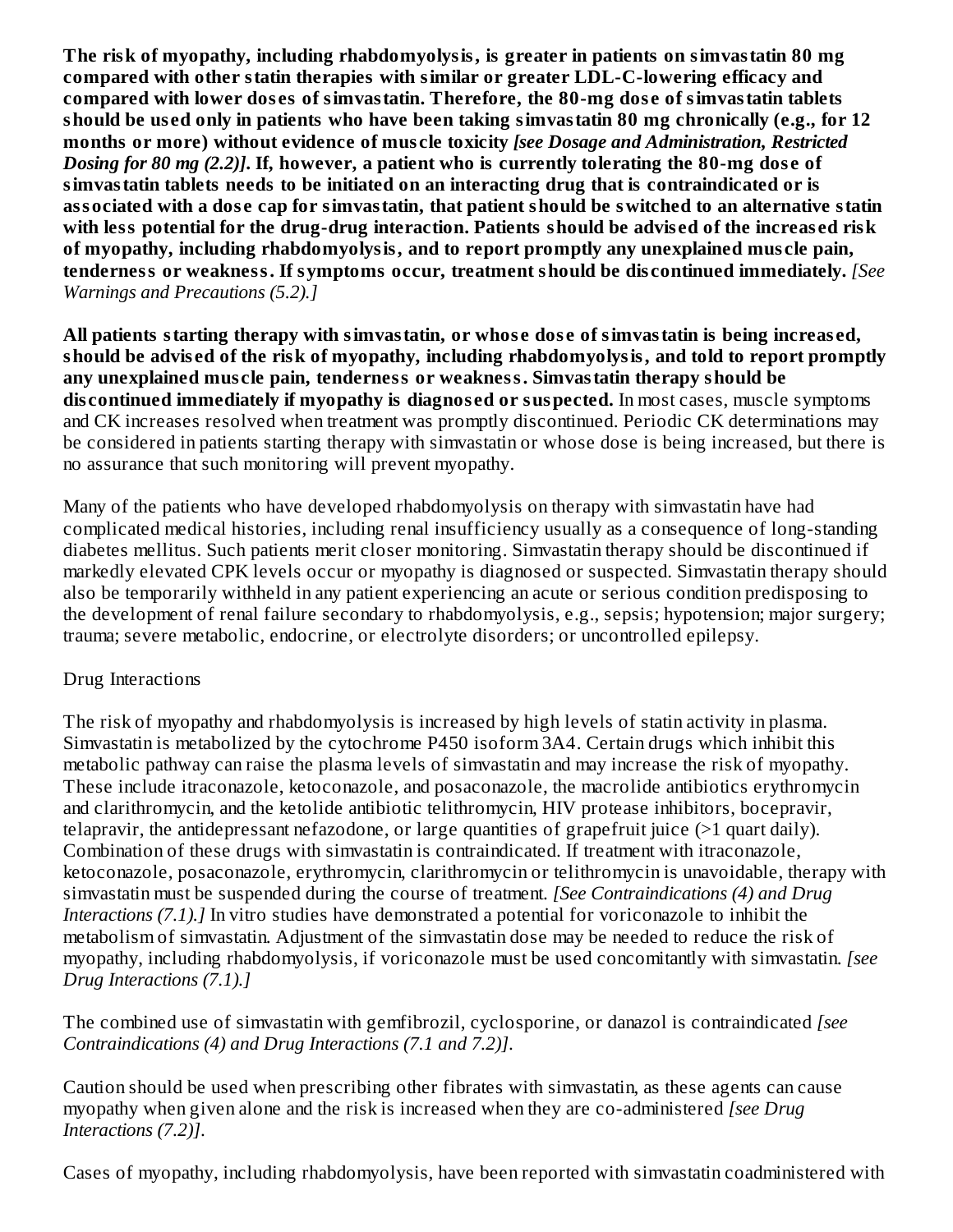colchicine, and caution should be exercised when prescribing simvastatin with colchicine *[see Drug Interactions (7.7)]*.

The benefits of the combined use of simvastatin with the following drugs should be carefully weighed against the potential risks of combinations: other lipid-lowering drugs (other fibrates or ≥1 g/day of niacin), amiodarone, verapamil, diltiazem, amlodipine, or ranolazine *[see Drug Interactions (7.3) and Table 3 in Clinical Pharmacology (12.3)]*.

Cases of myopathy, including rhabdomyolysis, have been observed with simvastatin coadministered with lipid-modifying doses (≥1 g/day niacin) of niacin-containing products. In an ongoing, double-blind, randomized cardiovascular outcomes trial, an independent safety monitoring committee identified that the incidence of myopathy is higher in Chinese compared with non-Chinese patients taking simvastatin 40 mg coadministered with lipid-modifying doses of a niacin-containing product. Caution should be used when treating Chinese patients with simvastatin in doses exceeding 20 mg/day coadministered with lipid-modifying doses of niacin-containing products. Because the risk for myopathy is dose-related, Chinese patients should not receive simvastatin 80 mg coadministered with lipid-modifying doses of niacin-containing products. It is unknown if the risk for myopathy with coadministration of simvastatin with lipid-modifying doses of niacin-containing products observed in Chinese patients applies to other Asian patients *[see Drug Interactions (7.4)]*.

Prescribing recommendations for interacting agents are summarized in Table 1 *[see also Dosage and Administration (2.3), Drug Interactions (7), Clinical Pharmacology (12.3)]*.

| <b>Interacting Agents</b>       | Prescribing Recommendations                                 |
|---------------------------------|-------------------------------------------------------------|
|                                 | Contraindicated with simvastatin                            |
| Strong CYP3A4 Inhibitors e.g.,: |                                                             |
| Itraconazole                    |                                                             |
| Ketoconazole                    |                                                             |
| Posaconazole                    |                                                             |
| Erythromycin                    |                                                             |
| Clarithromycin                  |                                                             |
| Telithromycin                   |                                                             |
| HIV protease inhibitors         |                                                             |
| Bocepravir                      |                                                             |
| Telapravir                      |                                                             |
| Nefazodone                      |                                                             |
| Gemfibrozil                     |                                                             |
| Cyclosporine                    |                                                             |
| Danazol                         |                                                             |
|                                 | Do not exceed 10 mg simvastatin daily                       |
| Verapamil                       |                                                             |
| Diltiazem                       |                                                             |
|                                 | Do not exceed 20 mg simvastatin daily                       |
| Amlodipine                      |                                                             |
| Ranolazine                      |                                                             |
| Grapefruit juice                | Avoid large quantities of grapefruit juice (>1 quart daily) |

### **TABLE 1 Drug Interactions Associated with Increas ed Risk of Myopathy/Rhabdomyolysis**

### **5.2 Liver Dysfunction**

**Persistent increas es (to more than 3X the ULN) in s erum transaminas es have occurred in**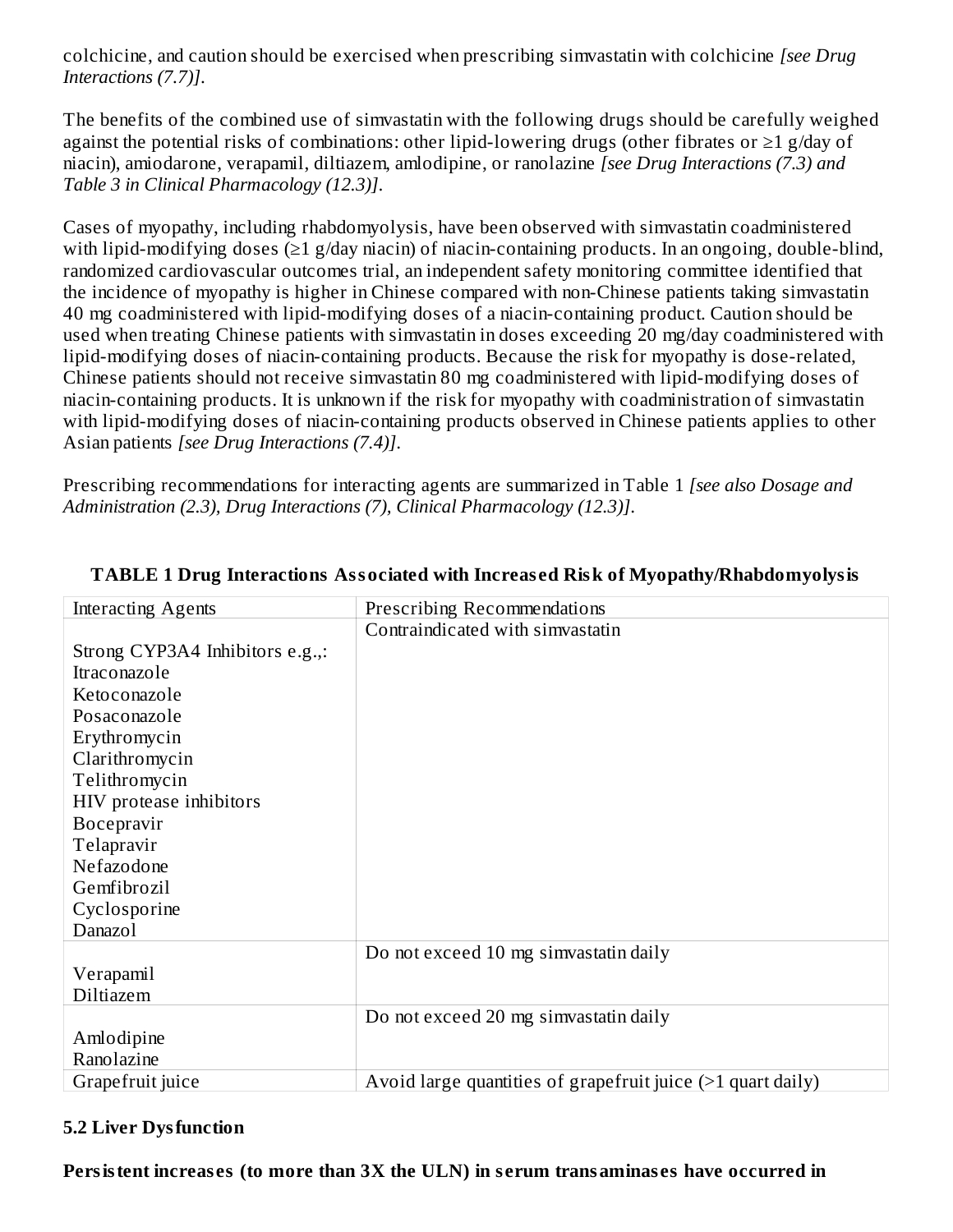**approximately 1% of patients who received simvastatin in clinical studies.** When drug treatment was interrupted or discontinued in these patients, the transaminase levels usually fell slowly to pretreatment levels. The increases were not associated with jaundice or other clinical signs or symptoms. There was no evidence of hypersensitivity.

In the Scandinavian Simvastatin Survival Study (4S) *[see Clinical Studies (14.1)]*, the number of patients with more than one transaminase elevation to >3X ULN, over the course of the study, was not significantly different between the simvastatin and placebo groups (14 [0.7%] vs. 12 [0.6%]). Elevated transaminases resulted in the discontinuation of 8 patients from therapy in the simvastatin group (n=2,221) and 5 in the placebo group (n=2,223). Of the 1,986 simvastatin treated patients in 4S with normal liver function tests (LFTs) at baseline, 8 (0.4%) developed consecutive LFT elevations to  $>3X$ ULN and/or were discontinued due to transaminase elevations during the 5.4 years (median follow-up) of the study. Among these 8 patients, 5 initially developed these abnormalities within the first year. All of the patients in this study received a starting dose of 20 mg of simvastatin; 37% were titrated to 40 mg.

In 2 controlled clinical studies in 1,105 patients, the 12-month incidence of persistent hepatic transaminase elevation without regard to drug relationship was 0.9% and 2.1% at the 40- and 80 mg dose, respectively. No patients developed persistent liver function abnormalities following the initial 6 months of treatment at a given dose.

It is recommended that liver function tests be performed before the initiation of treatment, and thereafter when clinically indicated. There have been rare postmarketing reports of fatal and non-fatal hepatic failure in patients taking statins, including simvastatin. If serious liver injury with clinical symptoms and/or hyperbilirubinemia or jaundice occurs during treatment with simvastatin, promptly interrupt therapy. If an alternate etiology is not found do not restart simvastatin. Note that ALT may emanate from muscle, therefore ALT rising with CK may indicate myopathy *[see Warnings and Precautions (5.1)]*.

The drug should be used with caution in patients who consume substantial quantities of alcohol and/or have a past history of liver disease. Active liver diseases or unexplained transaminase elevations are contraindications to the use of simvastatin.

As with other lipid-lowering agents, moderate (less than 3X ULN) elevations of serum transaminases have been reported following therapy with simvastatin. These changes appeared soon after initiation of therapy with simvastatin, were often transient, were not accompanied by any symptoms and did not require interruption of treatment.

### **5.3 Endocrine Function**

Increases in HbA1c and fasting serum glucose levels have been reported with HMG-CoA reductase inhibitors, including simvastatin.

# **6 ADVERSE REACTIONS**

# **6.1 Clinical Trials Experience**

Because clinical studies are conducted under widely varying conditions, adverse reaction rates observed in the clinical studies of a drug cannot be directly compared to rates in the clinical studies of another drug and may not reflect the rates observed in practice.

In the pre-marketing controlled clinical studies and their open extensions (2,423 patients with median duration of follow-up of approximately 18 months), 1.4% of patients were discontinued due to adverse reactions. The most common adverse reactions that led to treatment discontinuation were: gastrointestinal disorders (0.5%), myalgia (0.1%), and arthralgia (0.1%). The most commonly reported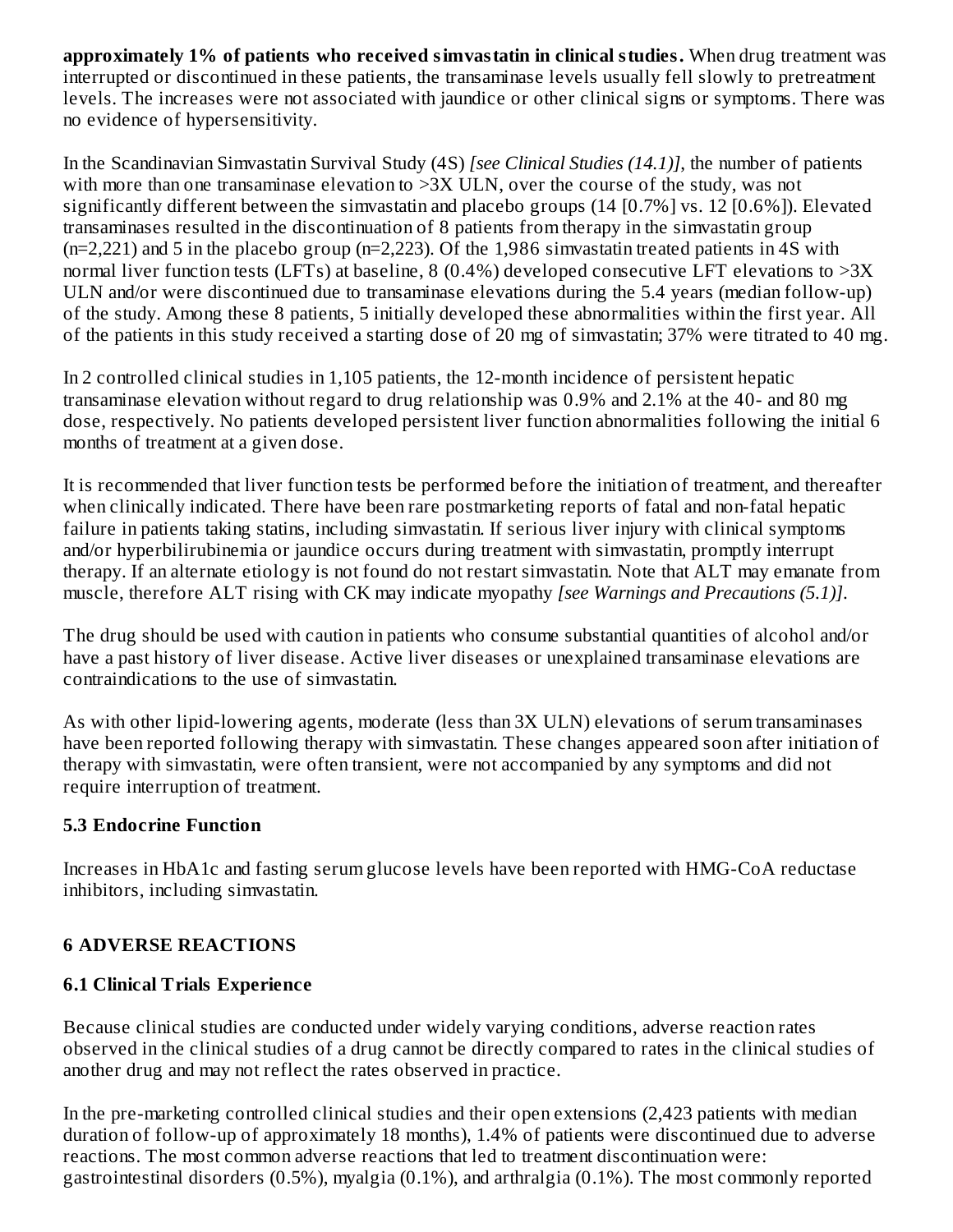adverse reactions (incidence  $\geq$ 5%) in simvastatin controlled clinical trials were: upper respiratory infections (9%), headache (7.4%), abdominal pain (7.3%), constipation (6.6%), and nausea (5.4%).

### *Scandinavian Simvastatin Survival Study*

In 4S involving 4,444 (age range 35 to 71 years, 19% women, 100% Caucasians) treated with 20 to 40 mg/day of simvastatin (n=2,221) or placebo (n=2,223) over a median of 5.4 years, adverse reactions reported in ≥2% of patients and at a rate greater than placebo are shown in Table 2.

# **TABLE 2 Advers e Reactions Reported Regardless of Causality by ≥2% of Patients Treated**

### **with Simvastatin and Greater than Placebo in 4S**

|                                      | Simvastatin    | Placebo       |
|--------------------------------------|----------------|---------------|
|                                      | $(N = 2,221)$  | $(N = 2,223)$ |
|                                      | $\%$           | $\%$          |
| Body as a Whole                      |                |               |
| Edema/swelling                       | 2.7            | 2.3           |
| Abdominal pain                       | 5.9            | 5.8           |
| Cardiovascular System Disorders      |                |               |
| Atrial fibrillation                  | 5.7            | 5.1           |
| <b>Digestive System Disorders</b>    |                |               |
| Constipation                         | 2.2            | 1.6           |
| Gastritis                            | 4.9            | 3.9           |
| <b>Endocrine Disorders</b>           |                |               |
| Diabetes mellitus                    | 4.2            | 3.6           |
| Musculoskeletal Disorders            |                |               |
| Myalgia                              | 3.7            | 3.2           |
| Nervous System/Psychiatric Disorders |                |               |
| Headache                             | 2.5            | 2.1           |
| Insomnia                             | $\overline{4}$ | 3.8           |
| Vertigo                              | 4.5            | 4.2           |
| <b>Respiratory System Disorders</b>  |                |               |
| <b>Bronchitis</b>                    | 6.6            | 6.3           |
| Sinusitis                            | 2.3            | 1.8           |
| Skin / Skin Appendage Disorders      |                |               |
| Eczema                               | 4.5            | 3             |
| <b>Urogenital System Disorders</b>   |                |               |
| Infection, urinary tract             | 3.2            | 3.1           |

### *Heart Protection Study*

In the Heart Protection Study (HPS), involving 20,536 patients (age range 40 to 80 years, 25% women, 97% Caucasians, 3% other races) treated with simvastatin 40 mg/day (n=10,269) or placebo (n=10,267) over a mean of 5 years, only serious adverse reactions and discontinuations due to any adverse reactions were recorded. Discontinuation rates due to adverse reactions were 4.8% in patients treated with simvastatin compared with 5.1% in patients treated with placebo. The incidence of myopathy/rhabdomyolysis was <0.1% in patients treated with simvastatin.

### *Other Clinical Studies*

In a clinical trial in which 12,064 patients with a history of myocardial infarction were treated with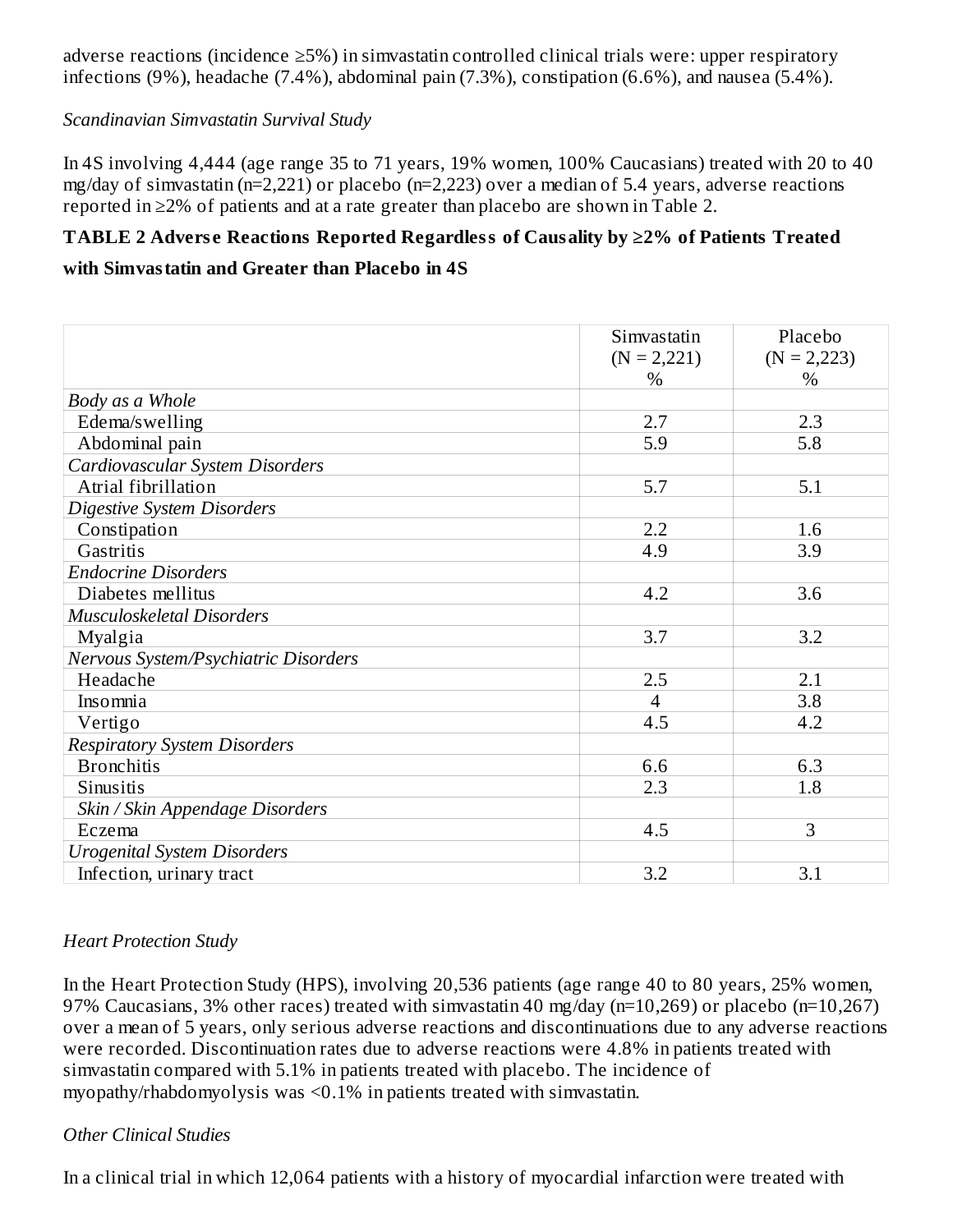simvastatin tablets (mean follow-up 6.7 years), the incidence of myopathy (defined as unexplained muscle weakness or pain with a serum creatine kinase [CK] >10 times upper limit of normal [ULN]) in patients on 80 mg/day was approximately 0.9% compared with 0.02% for patients on 20 mg/day. The incidence of rhabdomyolysis (defined as myopathy with a CK >40 times ULN) in patients on 80 mg/day was approximately 0.4% compared with 0% for patients on 20 mg/day. The incidence of myopathy, including rhabdomyolysis, was highest during the first year and then notably decreased during the subsequent years of treatment. In this trial, patients were carefully monitored and some interacting medicinal products were excluded.

Other adverse reactions reported in clinical trials were: diarrhea, rash, dyspepsia, flatulence, and asthenia.

## *Laboratory Tests*

Marked persistent increases of hepatic transaminases have been noted *[see Warnings and Precautions (*5.2*)].* Elevated alkaline phosphatase and γ-glutamyl transpeptidase have also been reported. About 5% of patients had elevations of CK levels of 3 or more times the normal value on one or more occasions. This was attributable to the noncardiac fraction of CK. *[See Warnings and Precautions (*5.1*).]*

## *Adolescent Patients (ages 10 to 17 years)*

In a 48-week, controlled study in adolescent boys and girls who were at least 1 year post-menarche, 10 to 17 years of age (43.4% female, 97.7% Caucasians, 1.7% Hispanics, 0.6% Multiracial) with heterozygous familial hypercholesterolemia (n=175), treated with placebo or simvastatin (10 to 40 mg daily), the most common adverse reactions observed in both groups were upper respiratory infection, headache, abdominal pain, and nausea *[see Use in Specific Populations (*8.4 *) and Clinical Studies(*14.2 *)].*

### **6.2 Post-Marketing Experience**

Because the below reactions are reported voluntarily from a population of uncertain size, it is generally not possible to reliably estimate their frequency or establish a causal relationship to drug exposure. The following additional adverse reactions have been identified during postapproval use of simvastatin: pruritus, alopecia, a variety of skin changes (e.g., nodules, discoloration, dryness of skin/mucous membranes, changes to hair/nails), dizziness, muscle cramps, myalgia, pancreatitis, memory impairment, paresthesia, peripheral neuropathy, vomiting, anemia, erectile dysfunction, interstitial lung disease, rhabdomyolysis, hepatitis/jaundice, fatal and non-fatal hepatic failure, and depression.

An apparent hypersensitivity syndrome has been reported rarely which has included some of the following features: anaphylaxis, angioedema, lupus erythematous-like syndrome, polymyalgia rheumatica, dermatomyositis, vasculitis, purpura, thrombocytopenia, leukopenia, hemolytic anemia, positive ANA, ESR increase, eosinophilia, arthritis, arthralgia, urticaria, asthenia, photosensitivity, fever, chills, flushing, malaise, dyspnea, toxic epidermal necrolysis, erythema multiforme, including Stevens-Johnson syndrome.

There have been rare postmarketing reports of cognitive impairment (e.g., memory loss, forgetfulness, amnesia, memory impairment, confusion) associated with statin use. These cognitive issues have been reported for all statins. The reports are generally nonserious, and reversible upon statin discontinuation, with variable times to symptom onset (1 day to years) and symptom resolution (median of 3 weeks).

# **7 DRUG INTERACTIONS**

# **7.1 Strong CYP3A4 Inhibitors, cyclosporine, or danazol**

Strong CYP3A4 inhibitors: Simvastatin, like several other inhibitors of HMG-CoA reductase, is a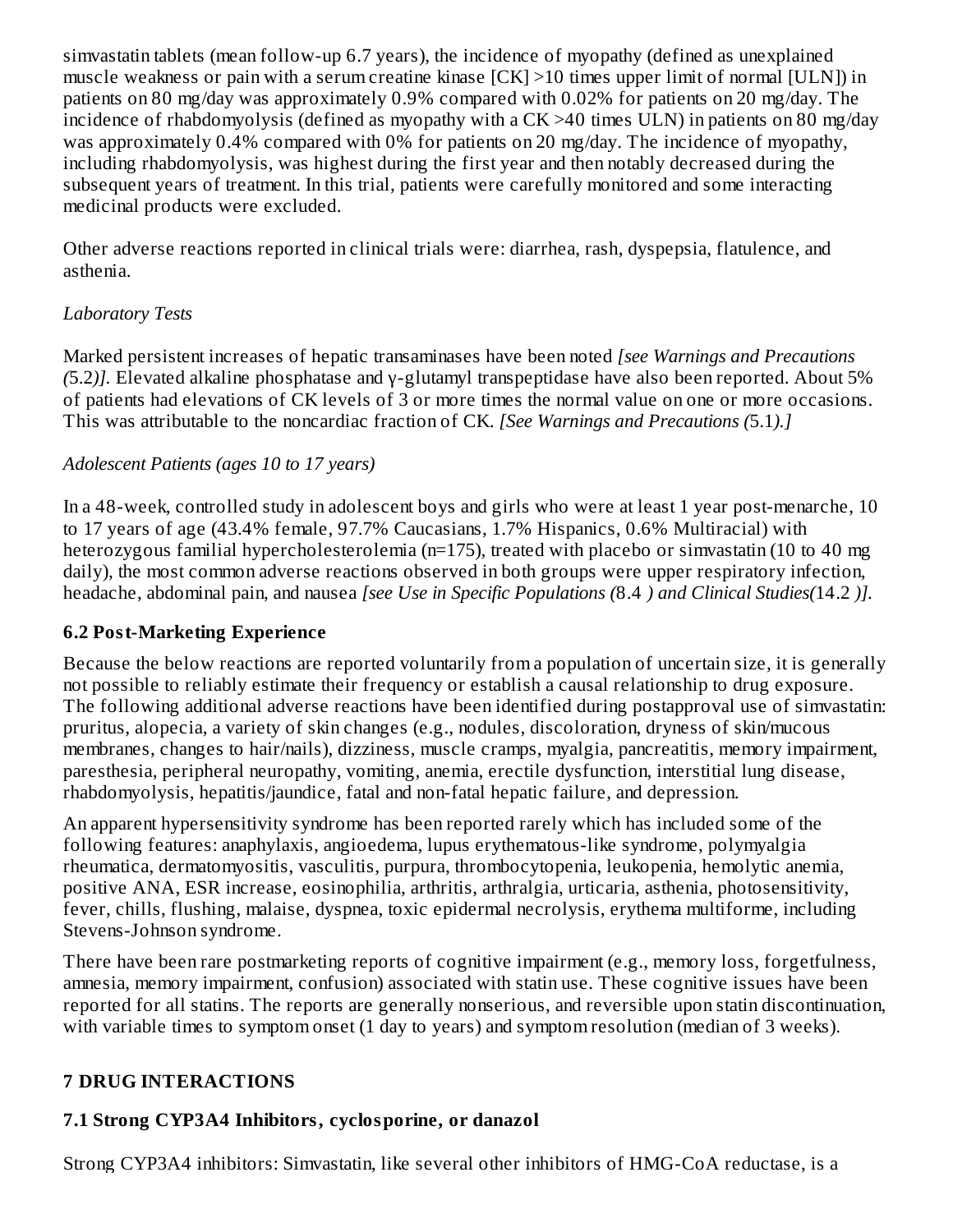substrate of CYP3A4. Simvastatin is metabolized by CYP3A4 but has no CYP3A4 inhibitory activity; therefore it is not expected to affect the plasma concentrations of other drugs metabolized by CYP3A4.

Elevated plasma levels of HMG-CoA reductase inhibitory activity increases the risk of myopathy and rhabdomyolysis, particularly with higher doses of simvastatin. *[See Warnings and Precautions (5.1) and Clinical Pharmacology (12.3).]* Concomitant use of drugs labeled as having a strong inhibitory effect on CYP3A4 is contraindicated *[see Contraindications (4)]*. If treatment with itraconazole, ketoconazole, posaconazole, erythromycin, clarithromycin or telithromycin is unavoidable, therapy with simvastatin must be suspended during the course of treatment.

Although not studied clinically, voriconazole has been shown to inhibit lovastatin metabolism in vitro (human liver microsomes). Therefore, voriconazole is likely to increase the plasma concentration of simvastatin. It is recommended that dose adjustment of simvastatin be considered during concomitant use of voriconazole and simvastatin to reduce the risk of myopathy, including rhabdomyolysis. *[see Warnings and Precautions (5.1)]*

Cyclosporine or Danazol: The risk of myopathy, including rhabdomyolysis is increased by concomitant administration of cyclosporine or danazol. Therefore, concomitant use of these drugs is contraindicated. *[see Contraindications (4), Warnings and Precautions (5.1) and Clinical Pharmacology (12.3)]*.

# **7.2 Lipid-Lowering Drugs That Can Caus e Myopathy When Given Alone**

Gemfibrozil: Contraindicated with simvastatin *[see Contraindications (4) and Warnings and Precautions (5.1)]*.

Other fibrates: Caution should be used when prescribing with simvastatin *[see Warnings and Precautions (5.1)]*.

# **7.3 Amiodarone,Verapamil, or Diltiazem**

The risk of myopathy, including rhabdomyolysis, is increased by concomitant administration of amiodarone, ranolazine, or calcium channel blockers such as verapamil, diltiazem, or amlodipine *[see Dosage and Administration (2.3) and Warnings and Precautions (5.1) and Table 3 in Clinical Pharmacology (12.3)]*.

### **7.4 Niacin**

Cases of myopathy/rhabdomyolysis have been observed with simvastatin coadministered with lipidmodifying doses (≥1 g/day niacin) of niacin-containing products. In particular, caution should be used when treating Chinese patients with simvastatin doses exceeding 20 mg/day coadministered with lipidmodifying doses of niacin-containing products. Because the risk for myopathy is dose-related, Chinese patients should not receive simvastatin 80 mg coadministered with lipid-modifying doses of niacincontaining products. *[See Warnings and Precautions (5.1) and Clinical Pharmacology (12.3).]*

# **7.5 Digoxin**

In one study, concomitant administration of digoxin with simvastatin resulted in a slight elevation in digoxin concentrations in plasma. Patients taking digoxin should be monitored appropriately when simvastatin is initiated *[see Clinical Pharmacology (12.3)]*.

# **7.6 Coumarin Anticoagulants**

In two clinical studies, one in normal volunteers and the other in hypercholesterolemic patients, simvastatin 20 to 40 mg/day modestly potentiated the effect of coumarin anticoagulants: the prothrombin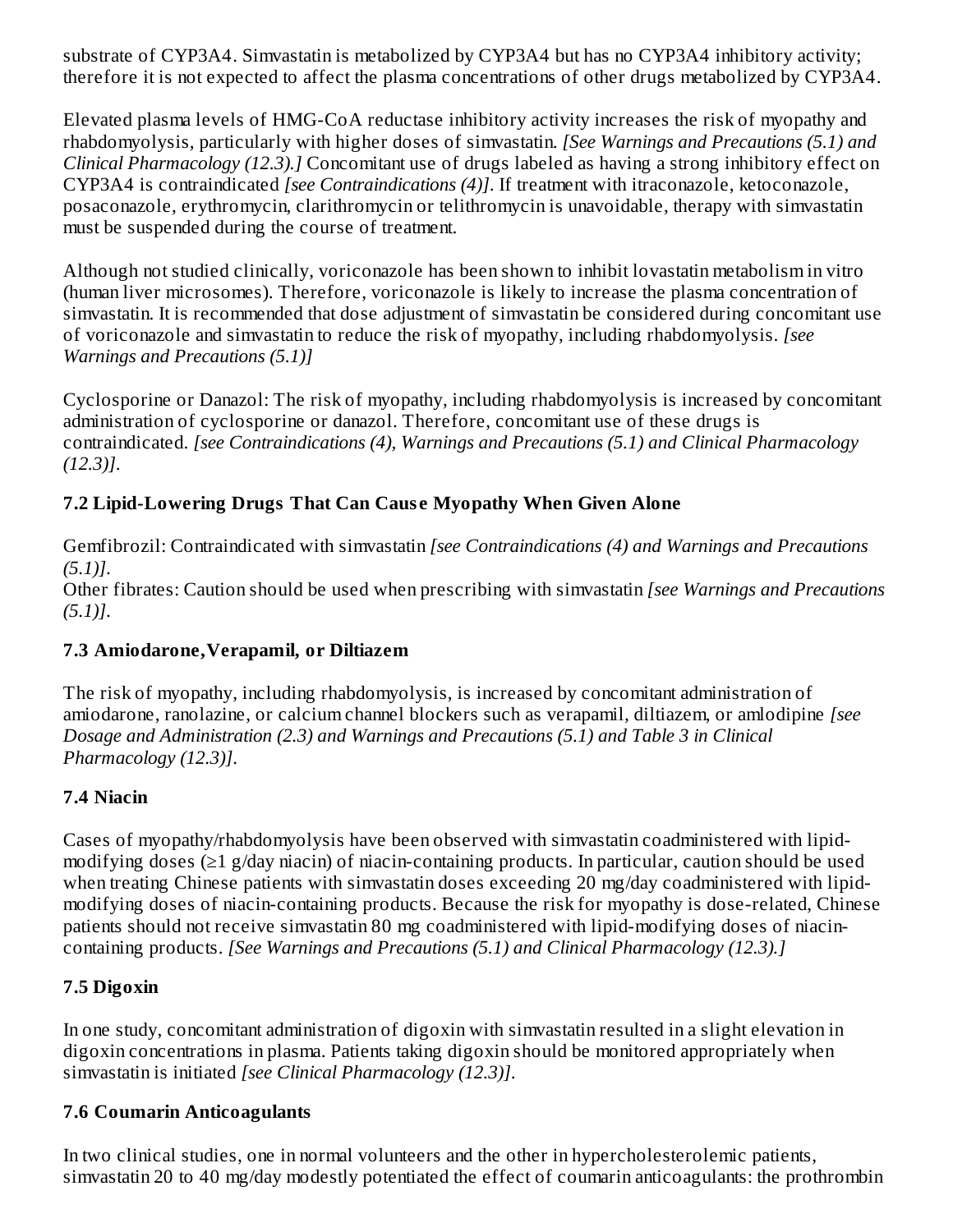time, reported as International Normalized Ratio (INR), increased from a baseline of 1.7 to 1.8 and from 2.6 to 3.4 in the volunteer and patient studies, respectively. With other statins, clinically evident bleeding and/or increased prothrombin time has been reported in a few patients taking coumarin anticoagulants concomitantly. In such patients, prothrombin time should be determined before starting simvastatin and frequently enough during early therapy to ensure that no significant alteration of prothrombin time occurs. Once a stable prothrombin time has been documented, prothrombin times can be monitored at the intervals usually recommended for patients on coumarin anticoagulants. If the dose of simvastatin is changed or discontinued, the same procedure should be repeated. Simvastatin therapy has not been associated with bleeding or with changes in prothrombin time in patients not taking anticoagulants.

## **7.7 Colchicine**

Cases of myopathy, including rhabdomyolysis, have been reported with simvastatin coadministered with colchicine, and caution should be exercised when prescribing simvastatin with colchicine.

## **8 USE IN SPECIFIC POPULATIONS**

¯¯¯¯¯¯¯¯¯¯¯¯¯¯¯¯¯¯¯¯¯¯¯¯¯¯¯

### **8.1 Pregnancy**

### *Pregnancy Category X [See Contraindications (4).]*

Simvastatin is contraindicated in women who are or may become pregnant. Lipid lowering drugs offer no benefit during pregnancy, because cholesterol and cholesterol derivatives are needed for normal fetal development. Atherosclerosis is a chronic process, and discontinuation of lipid-lowering drugs during pregnancy should have little impact on long-term outcomes of primary hypercholesterolemia therapy. There are no adequate and well-controlled studies of use with simvastatin during pregnancy; however, there are rare reports of congenital anomalies in infants exposed to statins *in utero*. Animal reproduction studies of simvastatin in rats and rabbits showed no evidence of teratogenicity. Serum cholesterol and triglycerides increase during normal pregnancy, and cholesterol or cholesterol derivatives are essential for fetal development. Because statins decrease cholesterol synthesis and possibly the synthesis of other biologically active substances derived from cholesterol, simvastatin may cause fetal harm when administered to a pregnant woman. If simvastatin is used during pregnancy or if the patient becomes pregnant while taking this drug, the patient should be apprised of the potential hazard to the fetus.

There are rare reports of congenital anomalies following intrauterine exposure to statins. In a review  $^2$ of approximately 100 prospectively followed pregnancies in women exposed to simvastatin or another structurally related statin, the incidences of congenital anomalies, spontaneous abortions, and fetal deaths/stillbirths did not exceed those expected in the general population. However, the study was only able to exclude a 3- to 4-fold increased risk of congenital anomalies over the background rate. In 89% of these cases, drug treatment was initiated prior to pregnancy and was discontinued during the first trimester when pregnancy was identified.

Simvastatin was not teratogenic in rats or rabbits at doses (25, 10 mg/kg/day, respectively) that resulted in 3 times the human exposure based on mg/m<sup>2</sup> surface area. However, in studies with another structurally-related statin, skeletal malformations were observed in rats and mice.

Women of childbearingpotential, who require treatment with simvastatin for a lipid disorder, should be advised to use effective contraception. For women trying to conceive, discontinuation of simvastatin should be considered. If pregnancy occurs, simvastatin should be immediately discontinued.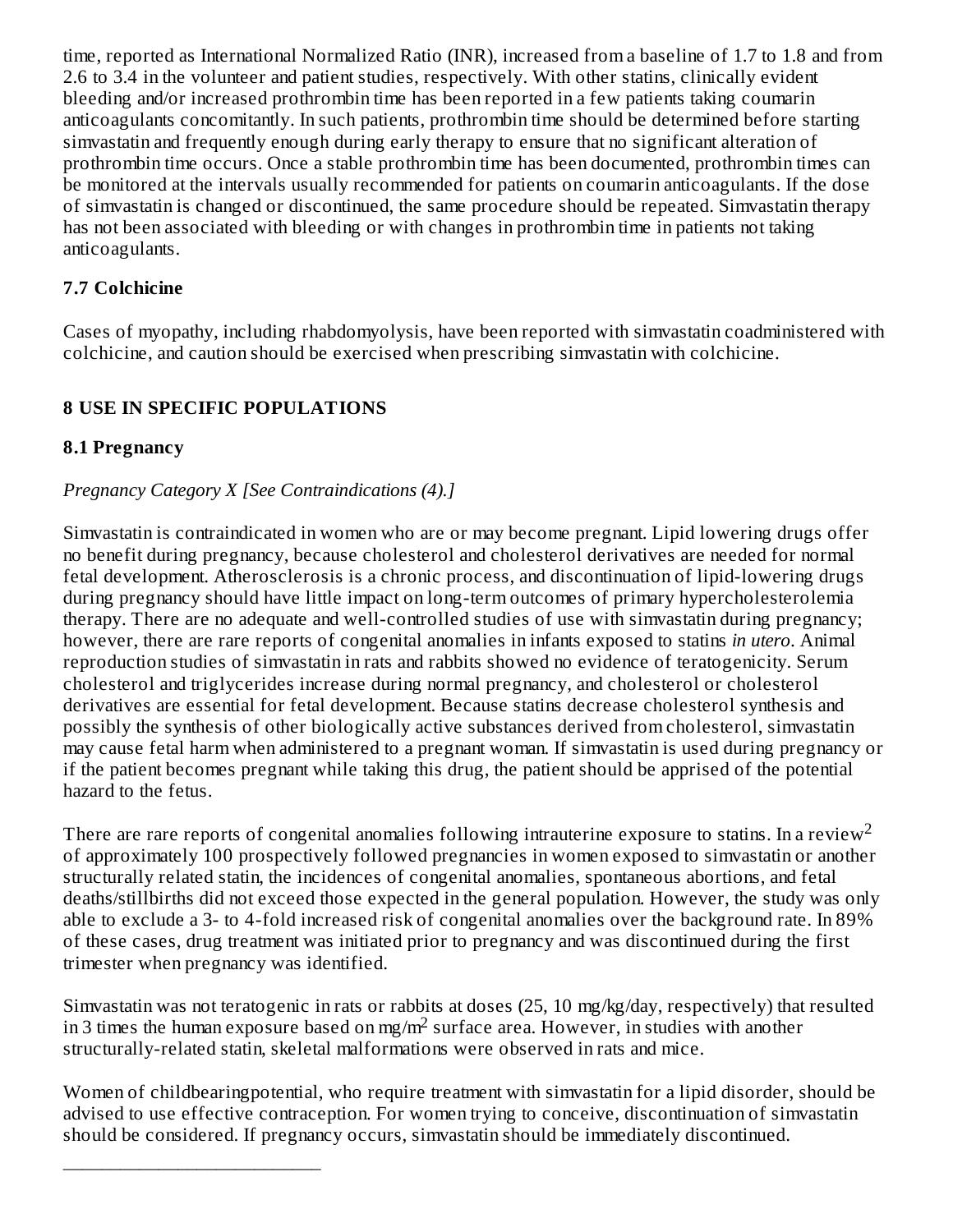<sup>2</sup> Manson, J.M., Freyssinges, C., Ducrocq, M.B., Stephenson, W.P., Postmarketing Surveillance of Lovastatin and Simvastatin Exposure During Pregnancy, *Reproductive Toxicology*, 10(6):439-446, 1996.

# **8.3 Nursing Mothers**

It is not known whether simvastatin is excreted in human milk. Because a small amount of another drug in this class is excreted in human milk and because of the potential for serious adverse reactions in nursing infants, women taking simvastatin should not nurse their infants. A decision should be made whether to discontinue nursing or discontinue drug, taking into account the importance of the drug to the mother *[see Contraindications (4)]*.

# **8.4 Pediatric Us e**

Safety and effectiveness of simvastatin in patients 10 to 17 years of age with heterozygous familial hypercholesterolemia have been evaluated in a controlled clinical trial in adolescent boys and in girls who were at least 1 year post-menarche. Patients treated with simvastatin had an adverse reaction profile similar to that of patients treated with placebo. **Dos es greater than 40 mg have not been studied in this population.** In this limited controlled study, there was no significant effect on growth or sexual maturation in the adolescent boys or girls, or on menstrual cycle length in girls. *[See Dosage and Administration (2.5), Adverse Reactions (6.1), Clinical Studies (14.2).]* Adolescent females should be counseled on appropriate contraceptive methods while on simvastatin therapy *[see Contraindications (4) and Use in Specific Populations (8.1)].* Simvastatin has not been studied in patients younger than 10 years of age, nor in pre-menarchal girls.

# **8.5 Geriatric Us e**

Of the 2,423 patients who received simvastatin in Phase III clinical studies and the 10,269 patients in the Heart Protection Study who received simvastatin, 363 (15%) and 5,366 (52%), respectively were ≥65 years old. In HPS, 615 (6%) were ≥75 years old. No overall differences in safety or effectiveness were observed between these subjects and younger subjects, and other reported clinical experience has not identified differences in responses between the elderly and younger patients, but greater sensitivity of some older individuals cannot be ruled out. Since advanced age (≥65 years) is a predisposing factor for myopathy, simvastatin should be prescribed with caution in the elderly. *[See Clinical Pharmacology (12.3).]*

A pharmacokinetic study with simvastatin showed the mean plasma level of statin activity to be approximately 45% higher in elderly patients between 70 to 78 years of age compared with patients between 18 to 30 years of age. In 4S, 1,021 (23%) of 4,444 patients were 65 or older. Lipid-lowering efficacy was at least as great in elderly patients compared with younger patients, and simvastatin significantly reduced total mortality and CHD mortality in elderly patients with a history of CHD. In HPS, 52% of patients were elderly (4,891 patients 65 to 69 years and 5,806 patients 70 years or older). The relative risk reductions of CHD death, non-fatal MI, coronary and non-coronary revascularization procedures, and stroke were similar in older and younger patients *[see Clinical Studies (14.1)]*. In HPS, among 32,145 patients entering the active run-in period, there were 2 cases of myopathy/rhabdomyolysis; these patients were aged 67 and 73. Of the 7 cases of myopathy/rhabdomyolysis among 10,269 patients allocated to simvastatin, 4 were aged 65 or more (at baseline), of whom one was over 75. There were no overall differences in safety between older and younger patients in either 4S or HPS.

Because advanced age (>65 years) is a predisposing factor for myopathy, including rhabdomyolysis, simvastatin tablets should be prescribed with caution in the elderly. In a clinical trial of patients treated with simvastatin 80 mg/day, patients >65 years of age had an increased risk of myopathy, including rhabdomyolysis, compared to patients <65 years of age [*see Warnings and Precautions (5.1) and Clinical*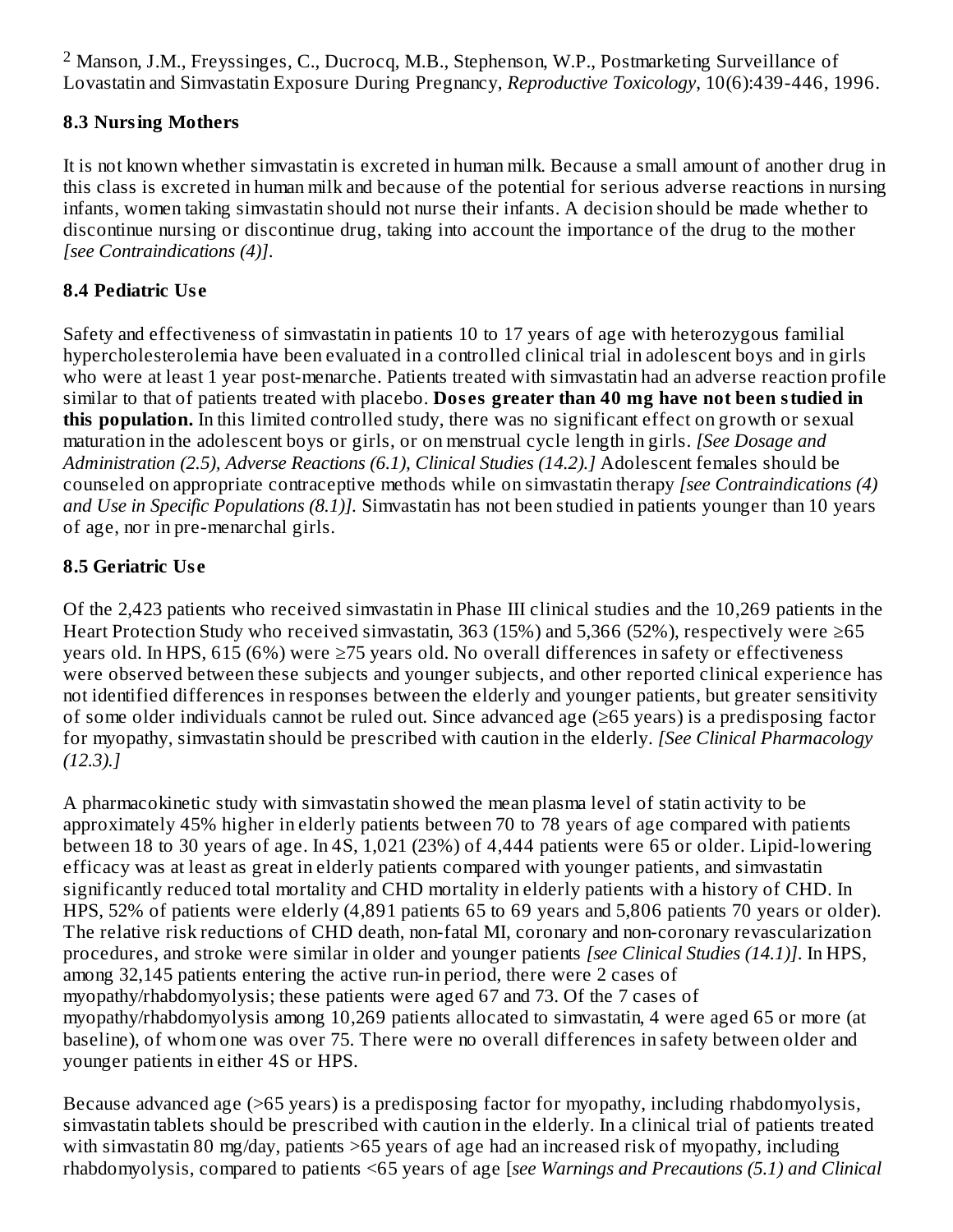*Pharmacology (12.3).]*

### **8.6 Renal Impairment**

Caution should be exercised when simvastatin is administered to patients with severe renal impairment. *[See Dosage and Administration (2.6).]*

### **8.7 Hepatic Impairment**

Simvastatin is contraindicated in patients with active liver disease which may include unexplained persistent elevations in hepatic transaminase levels *[see Contraindications (4) and Warnings and Precautions (5.2)]*.

### **10 OVERDOSAGE**

Significant lethality was observed in mice after a single oral dose of 9 g/m<sup>2</sup>. No evidence of lethality was observed in rats or dogs treated with doses of 30 and 100  $\frac{g}{m^2}$ , respectively. No specific diagnostic signs were observed in rodents. At these doses the only signs seen in dogs were emesis and mucoid stools.

A few cases of overdosage with simvastatin have been reported; the maximum dose taken was 3.6 g. All patients recovered without sequelae. Supportive measures should be taken in the event of an overdose. The dialyzability of simvastatin and its metabolites in man is not known at present.

## **11 DESCRIPTION**

Simvastatin is a lipid-lowering agent that is derived synthetically from a fermentation product of *Aspergillus terreus*. After oral ingestion, simvastatin, which is an inactive lactone, is hydrolyzed to the corresponding β-hydroxyacid form. This is an inhibitor of 3-hydroxy-3-methylglutaryl-coenzyme A (HMG-CoA) reductase. This enzyme catalyzes the conversion of HMG-CoA to mevalonate, which is an early and rate-limiting step in the biosynthesis of cholesterol.

Simvastatin is butanoic acid, 2,2-dimethyl-,1,2,3,7,8,8a-hexahydro-3,7-dimethyl-8-[2-(tetrahydro-4 hydroxy-6-oxo-2*H*-pyran-2-yl)-ethyl]-1-naphthalenyl ester, [1*S*-[1α,3α,7β,8β(2*S*\*,4*S*\*),-8aβ]]. The molecular formula of simvastatin is  $\rm{C_{25}H_{38}O_5}$  and its molecular weight is 418.57. Its structural formula is:



Simvastatin USP is a white to off-white, nonhygroscopic, crystalline powder that is practically insoluble in water, and freely soluble in chloroform, methanol and ethanol.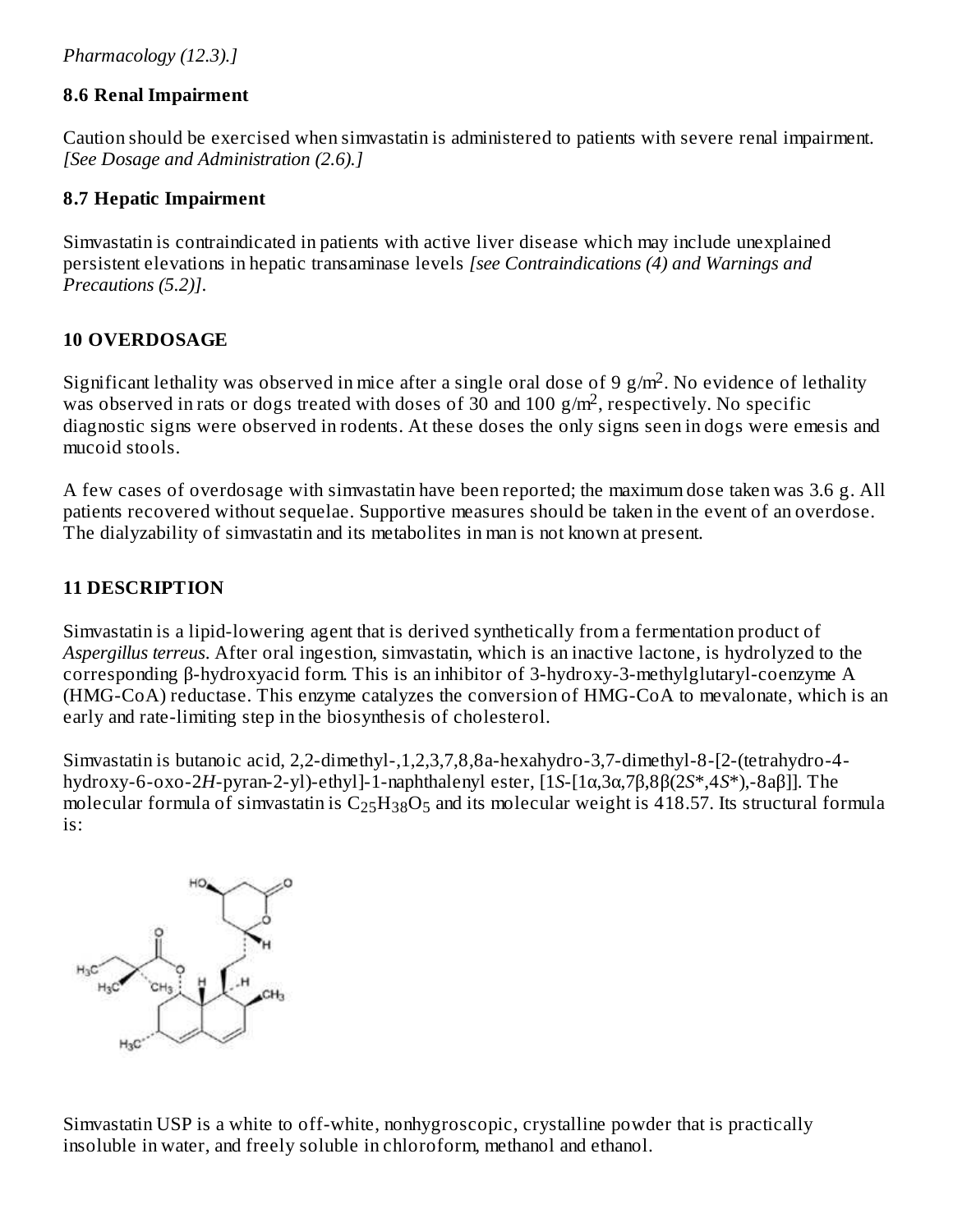Tablets simvastatin for oral administration contain either 5 mg, 10 mg, 20 mg, or 40 mg of simvastatin USP and the following inactive ingredients: ascorbic acid, lactose monohydrate, microcrystalline cellulose, pregelatinized starch, hydroxypropyl cellulose, hypromellose, titanium dioxide, talc, citric acid monohydrate, isopropyl alcohol, magnesium stearate and butylated hydroxyanisole. Simvastatin 5 mg also contains ferric oxide yellow, simvastatin 10 mg and simvastatin 20 mg also contains ferric oxide red and ferric oxide yellow, simvastatin 40 mg also contains ferric oxide red.

# **12 CLINICAL PHARMACOLOGY**

# **12.1 Mechanism of Action**

Simvastatin is a prodrug and is hydrolyzed to its active β-hydroxyacid form, simvastatin acid, after administration. Simvastatin is a specific inhibitor of 3-hydroxy-3-methylglutaryl-coenzyme A (HMG-CoA) reductase, the enzyme that catalyzes the conversion of HMG-CoA to mevalonate, an early and rate limiting step in the biosynthetic pathway for cholesterol. In addition, simvastatin reduces VLDL and TG and increases HDL-C.

## **12.2 Pharmacodynamics**

Epidemiological studies have demonstrated that elevated levels of total-C, LDL-C, as well as decreased levels of HDL-C are associated with the development of atherosclerosis and increased cardiovascular risk. Lowering LDL-C decreases this risk. However, the independent effect of raising HDL-C or lowering TG on the risk of coronary and cardiovascular morbidity and mortality has not been determined.

### **12.3 Pharmacokinetics**

Simvastatin is a lactone that is readily hydrolyzed *in vivo* to the corresponding β-hydroxyacid, a potent inhibitor of HMG-CoA reductase. Inhibition of HMG-CoA reductase is the basis for an assay in pharmacokinetic studies of the β-hydroxyacid metabolites (active inhibitors) and, following base hydrolysis, active plus latent inhibitors (total inhibitors) in plasma following administration of simvastatin.

Following an oral dose of  $\rm ^{14}C$ -labeled simvastatin in man, 13% of the dose was excreted in urine and 60% in feces. Plasma concentrations of total radioactivity (simvastatin plus  $^{14}$ C-metabolites) peaked at 4 hours and declined rapidly to about 10% of peak by 12 hours postdose. Since simvastatin undergoes extensive first-pass extraction in the liver, the availability of the drug to the general circulation is low  $(**5%**).$ 

Both simvastatin and its β-hydroxyacid metabolite are highly bound (approximately 95%) to human plasma proteins. Rat studies indicate that when radiolabeled simvastatin was administered, simvastatinderived radioactivity crossed the blood-brain barrier.

The major active metabolites of simvastatin present in human plasma are the β-hydroxyacid of simvastatin and its 6'-hydroxy, 6'-hydroxymethyl, and 6'-exomethylene derivatives. Peak plasma concentrations of both active and total inhibitors were attained within 1.3 to 2.4 hours postdose. While the recommended therapeutic dose range is 5 to 40 mg/day, there was no substantial deviation from linearity of AUC of inhibitors in the general circulation with an increase in dose to as high as 120 mg. Relative to the fasting state, the plasma profile of inhibitors was not affected when simvastatin was administered immediately before an American Heart Association recommended low-fat meal.

In a study including 16 elderly patients between 70 and 78 years of age who received simvastatin 40 mg/day, the mean plasma level of HMG-CoA reductase inhibitory activity was increased approximately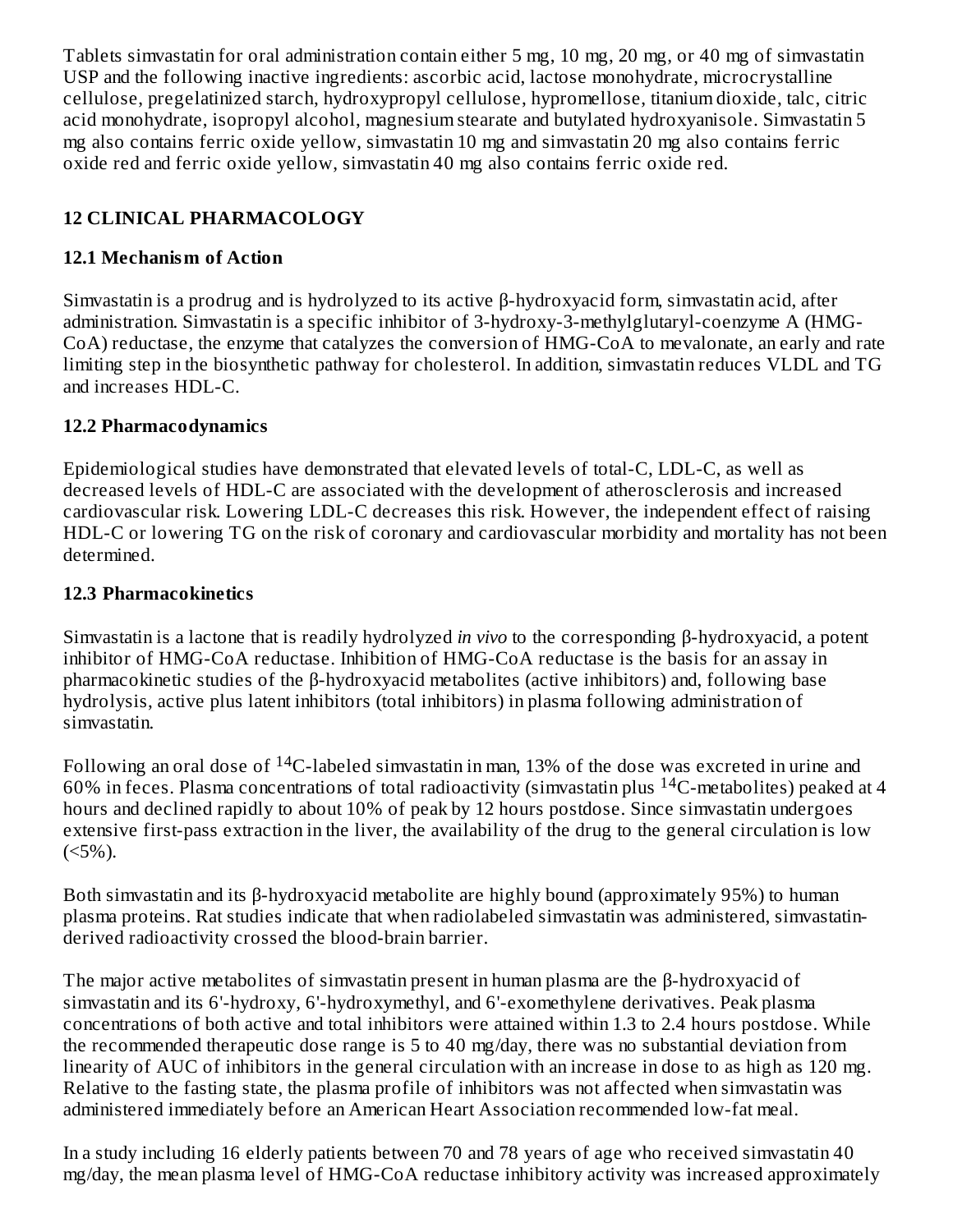45% compared with 18 patients between 18 to 30 years of age. Clinical study experience in the elderly (n=1522), suggests that there were no overall differences in safety between elderly and younger patients *[see Use in Specific Populations (8.5)]*.

Kinetic studies with another statin, having a similar principal route of elimination, have suggested that for a given dose level higher systemic exposure may be achieved in patients with severe renal insufficiency (as measured by creatinine clearance).

Although the mechanism is not fully understood, cyclosporine has been shown to increase the AUC of statins. The increase in AUC for simvastatin acid is presumably due, in part, to inhibition of CYP3A4.

The risk of myopathy is increased by high levels of HMG-CoA reductase inhibitory activity in plasma. Inhibitors of CYP3A4 can raise the plasma levels of HMG-CoA reductase inhibitory activity and increase the risk of myopathy *[see Warnings and Precautions (5.1) and Drug Interactions (7.1)].* TABLE 3 Effect of Coadministered Drugs or Grapefruit Juice on Simvastatin Systemic Exposure

| Coadministered Drug or              | <b>Dosing of Coadministered</b>                                                                 | Dosing of         | <b>Geometric Mean Ratio</b>                                       |      |                 |  |
|-------------------------------------|-------------------------------------------------------------------------------------------------|-------------------|-------------------------------------------------------------------|------|-----------------|--|
| <b>Grapefruit Juice</b>             | <b>Drug or Grapefruit Juice</b>                                                                 | Simvas tatin      | (Ratio* with / without<br>coadministered drug)<br>No Effect = $1$ |      |                 |  |
|                                     |                                                                                                 |                   |                                                                   |      |                 |  |
|                                     | Contraindicated taking with simvastatin [see Contraindications (4) and Warnings and Precautions |                   |                                                                   |      | $AUC$ $C_{max}$ |  |
| (5.1)                               |                                                                                                 |                   |                                                                   |      |                 |  |
| Telithromycin <sup>†</sup>          | 200 mg QD for 4 days                                                                            | $80$ mg           |                                                                   |      |                 |  |
|                                     |                                                                                                 |                   | simvastatin 12                                                    |      | 15              |  |
|                                     |                                                                                                 |                   | $acid^{\ddagger}$                                                 | 8.9  | 5.3             |  |
|                                     |                                                                                                 |                   | simvastatin                                                       |      |                 |  |
| $N$ elfinavir <sup>†</sup>          | 1250 mg BID for 14 days                                                                         | 20 mg QD for 28   |                                                                   | 6    | 6.2             |  |
|                                     |                                                                                                 | days              | simvastatin<br>$acid^{\ddagger}$                                  |      |                 |  |
|                                     |                                                                                                 |                   | simvastatin                                                       |      |                 |  |
| Itraconazole <sup>†</sup>           | 200 mg QD for 4 days                                                                            | $80$ mg           |                                                                   |      |                 |  |
|                                     |                                                                                                 |                   | simvastatin                                                       |      | 13.1            |  |
|                                     |                                                                                                 |                   | $acid^{\ddagger}$                                                 |      | 13.1            |  |
|                                     |                                                                                                 |                   | simvastatin                                                       |      |                 |  |
| Posaconazole                        | 100 mg (oral suspension) QD                                                                     | $40$ mg           | simvastatin                                                       | 7.3  | 9.2             |  |
|                                     | for 13 days                                                                                     | $40$ mg           | acid                                                              | 10.3 | 9.4             |  |
|                                     | 200 mg (oral suspension) QD                                                                     |                   | simvastatin                                                       | 8.5  | 9.5             |  |
|                                     | for 13 days                                                                                     |                   | simvastatin 10.6                                                  |      | 11.4            |  |
|                                     |                                                                                                 |                   | acid                                                              |      |                 |  |
|                                     |                                                                                                 |                   | simvastatin                                                       |      |                 |  |
| Gemfibrozil                         | 600 mg BID for 3 days                                                                           | 40 mg             | simvastatin $2.85$                                                |      | 2.18            |  |
|                                     |                                                                                                 |                   | acid                                                              | 1.35 | 0.91            |  |
|                                     |                                                                                                 |                   | simvastatin                                                       |      |                 |  |
|                                     | Avoid >1 quart of grapefruit juice with simvastatin[see Warnings and Precautions (5.1)]         |                   |                                                                   |      |                 |  |
| Grapefruit Juice <sup>§</sup> (high | 200 mL of double-strength                                                                       | 60 mg single dose |                                                                   |      |                 |  |
| dose)                               | TID <sup>¶</sup>                                                                                |                   | simvastatin <sup>7</sup>                                          |      |                 |  |
|                                     |                                                                                                 |                   | acid                                                              | 16   |                 |  |
|                                     |                                                                                                 |                   | simvastatin                                                       |      |                 |  |
| Grapefruit Juice <sup>§</sup> (low  | 8 oz (about 237 mL) of single-                                                                  | 20 mg single dose |                                                                   |      |                 |  |
| dose)                               | strength#                                                                                       |                   | simvastatin $ 1.3$                                                |      |                 |  |
|                                     |                                                                                                 |                   | acid                                                              | 1.9  |                 |  |
|                                     |                                                                                                 |                   | simvastatin                                                       |      |                 |  |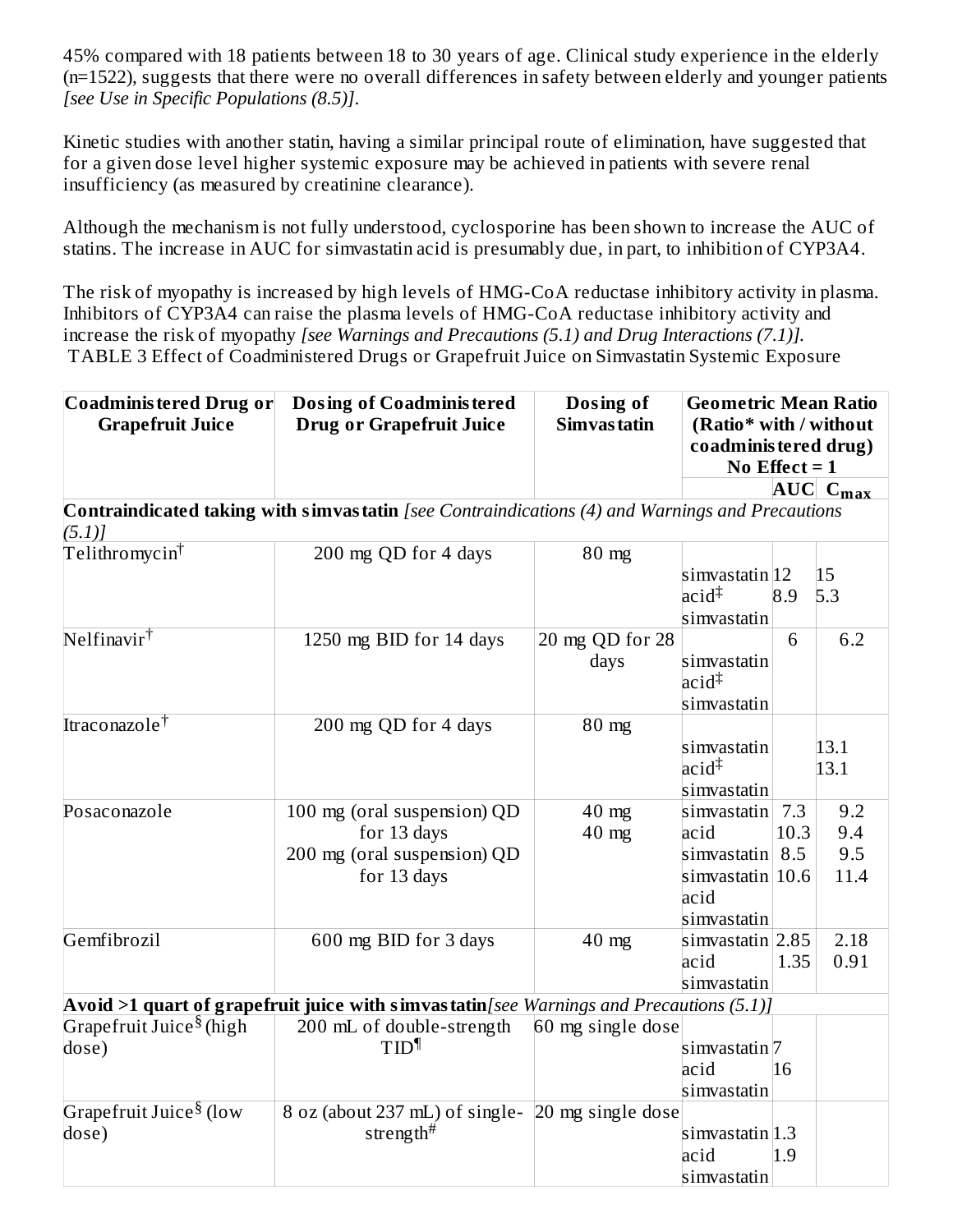| Warnings and Precautions (5.1)]      | Avoid taking with >10 mg simvastatin, based on clinical and/or postmarketing experience [see          |                                       |                                                |              |                                                              |
|--------------------------------------|-------------------------------------------------------------------------------------------------------|---------------------------------------|------------------------------------------------|--------------|--------------------------------------------------------------|
| Verapamil SR                         | 240 mg QD Days 1 to 7 then<br>240 mg BID on Days 8 to 10                                              | 80 mg on Day 10                       | simvastatin 2.3<br>acid<br>simvastatin         | 2.5          | 2.4<br>2.1                                                   |
| Diltiazem                            | 120 mg BID for 10 days                                                                                | 80 mg on Day 10                       | simvastatin $2.69$ 2.69<br>acid<br>simvastatin | 3.1          | 2.88                                                         |
| Diltiazem                            | 120 mg BID for 14 days                                                                                | 20 mg on Day 14   simvastatin $ 4.6 $ |                                                |              | 3.6                                                          |
| and Precautions $(5.1)$ ]            | Avoid taking with >20 mg simvastatin, based on clinical and/or postmarketing experience [see Warnings |                                       |                                                |              |                                                              |
| Amiodarone                           | 400 mg QD for 3 days                                                                                  | 40 mg on Day 3                        | simvastatin 1.75<br>acid<br>simvastatin        | 1.76         | 1.72<br>1.79                                                 |
| Amlodipine                           | 10 mg $QD \times 10$ days                                                                             | 80 mg on Day 10                       | simvastatin<br>acid<br>simvastatin             | 1.58<br>1.77 | 1.56<br>1.47                                                 |
| Ranolazine SR                        | 1000 mg BID for 7 days                                                                                | 80 mg on Day 1<br>and Day 6 to 9      | simvastatin 2.26<br>acid<br>simvastatin        | 1.86         | 2.28<br>1.75                                                 |
|                                      | No dosing adjustments required for the following:                                                     |                                       |                                                |              |                                                              |
| Fenofibrate                          | 160 mg QD x 14 days                                                                                   | 80 mg QD on<br>Days 8 to 14           | simvastatin $0.89$ 0.89<br>acid<br>simvastatin | 0.64         | 0.83                                                         |
| Niacin extended-release <sup>b</sup> | 2 g single dose                                                                                       | 20 mg single dose                     | simvastatin 1.6<br>acid<br>simvastatin         | 1.4          | 1.84<br>1.08                                                 |
| Propranolol                          | 80 mg single dose                                                                                     | 80 mg single dose                     | total<br>inhibitor                             | 0.79         | $0.79 \downharpoonright$ from<br>33.6 to<br>21.1<br>ng eq/mL |
|                                      |                                                                                                       |                                       | active<br>inhibitor                            |              | $\downarrow$ from<br>7 to 4.7<br>ng eq/mL                    |

\* Results based on a chemical assay except results with propranolol as indicated.

<sup>†</sup> Results could be representative of the following CYP3A4 inhibitors: ketoconazole,

erythromycin, clarithromycin, HIV protease inhibitors, and nefazodone.

 $\dagger$  Simvastatin acid refers to the β-hydroxyacid of simvastatin.

<sup>§</sup> The effect of amounts of grapefruit juice between those used in these two studies on simvastatin pharmacokinetics has not been studied.

Double-strength: one can of frozen concentrate diluted with one can of water. ¶

Grapefruit juice was administered TID for 2 days, and 200 mL together with single dose simvastatin and 30 and 90 minutes following single dose simvastatin on Day 3.

# Single-strength: one can of frozen concentrate diluted with 3 cans of water. Grapefruit juice was administered with breakfast for 3 days, and simvastatin was administered in the evening on Day 3.

<sup>b</sup> Because Chinese patients have an increased risk for myopathy with simvastatin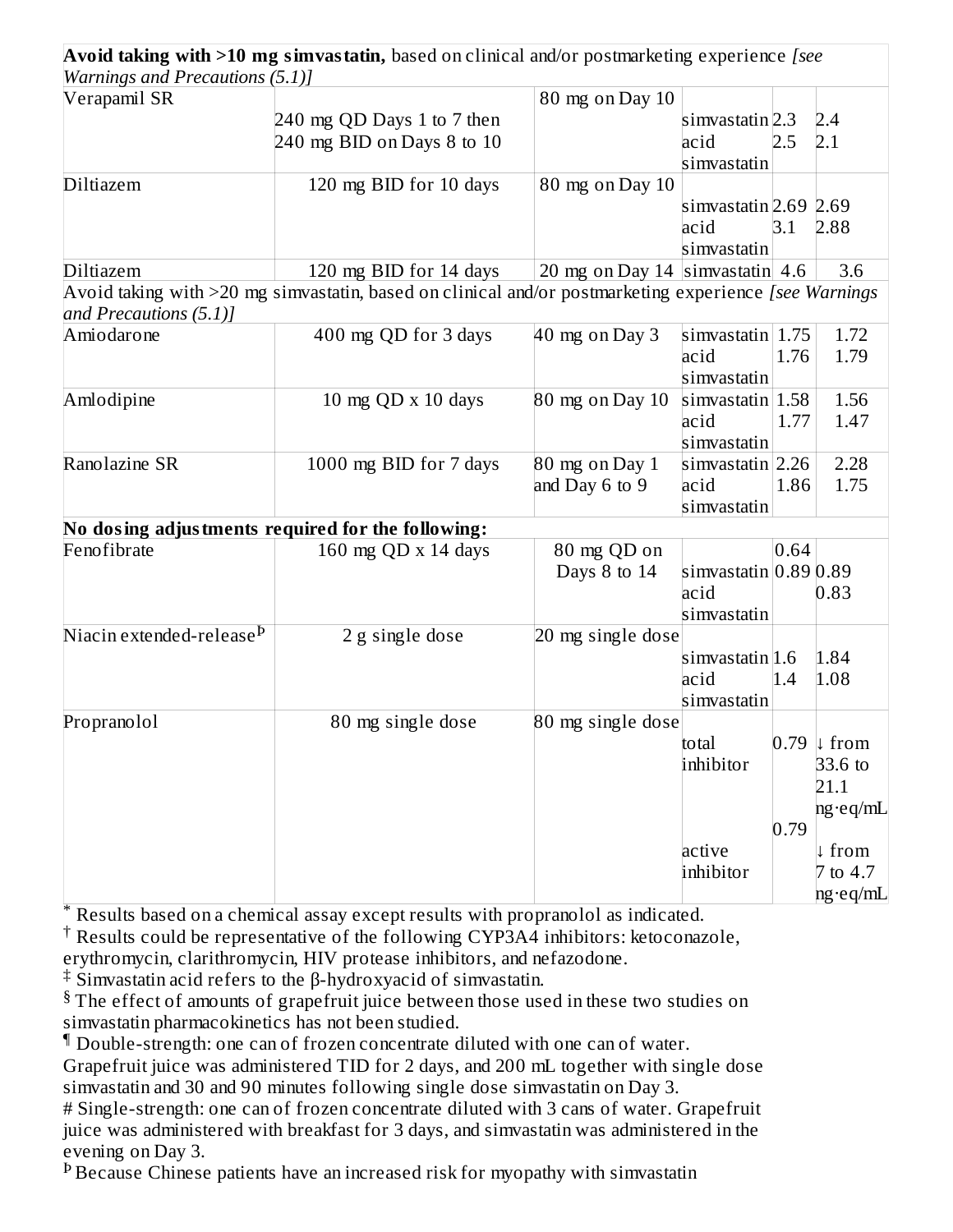coadministered with lipid-modifying doses  $(\geq 1$  gram/day niacin) of niacin-containing products, and the risk is dose-related, Chinese patients should not receive simvastatin 80 mg coadministered with lipid-modifying doses of niacin-containing products *[see Warnings and Precautions (5.1) and Drug Interactions (7.4)]*.

In a study of 12 healthy volunteers, simvastatin at the 80 mg dose had no effect on the metabolism of the probe cytochrome P450 isoform 3A4 (CYP3A4) substrates midazolam and erythromycin. This indicates that simvastatin is not an inhibitor of CYP3A4, and, therefore, is not expected to affect the plasma levels of other drugs metabolized by CYP3A4.

Coadministration of simvastatin (40 mg QD for 10 days) resulted in an increase in the maximum mean levels of cardioactive digoxin (given as a single 0.4 mg dose on day 10) by approximately 0.3 ng/mL.

# **13 NONCLINICAL TOXICOLOGY**

## **13.1 Carcinogenesis, Mutagenesis, Impairment of Fertility**

In a 72-week carcinogenicity study, mice were administered daily doses of simvastatin of 25, 100, and 400 mg/kg body weight, which resulted in mean plasma drug levels approximately 1, 4, and 8 times higher than the mean human plasma drug level, respectively (as total inhibitory activity based on AUC) after an 80 mg oral dose. Liver carcinomas were significantly increased in high-dose females and midand high-dose males with a maximum incidence of 90% in males. The incidence of adenomas of the liver was significantly increased in mid- and high-dose females. Drug treatment also significantly increased the incidence of lung adenomas in mid- and high-dose males and females. Adenomas of the Harderian gland (a gland of the eye of rodents) were significantly higher in high-dose mice than in controls. No evidence of a tumorigenic effect was observed at 25 mg/kg/day.

In a separate 92-week carcinogenicity study in mice at doses up to 25 mg/kg/day, no evidence of a tumorigenic effect was observed (mean plasma drug levels were 1 times higher than humans given 80 mg simvastatin as measured by AUC).

In a two-year study in rats at 25 mg/kg/day, there was a statistically significant increase in the incidence of thyroid follicular adenomas in female rats exposed to approximately 11 times higher levels of simvastatin than in humans given 80 mg simvastatin (as measured by AUC).

A second two-year rat carcinogenicity study with doses of 50 and 100 mg/kg/day produced hepatocellular adenomas and carcinomas (in female rats at both doses and in males at 100 mg/kg/day). Thyroid follicular cell adenomas were increased in males and females at both doses; thyroid follicular cell carcinomas were increased in females at 100 mg/kg/day. The increased incidence of thyroid neoplasms appears to be consistent with findings from other statins. These treatment levels represented plasma drug levels (AUC) of approximately 7 and 15 times (males) and 22 and 25 times (females) the mean human plasma drug exposure after an 80 milligram daily dose.

No evidence of mutagenicity was observed in a microbial mutagenicity (Ames) test with or without rat or mouse liver metabolic activation. In addition, no evidence of damage to genetic material was noted in an *in vitro* alkaline elution assay using rat hepatocytes, a V-79 mammalian cell forward mutation study, an *in vitro* chromosome aberration study in CHO cells, or an *in vivo* chromosomal aberration assay in mouse bone marrow.

There was decreased fertility in male rats treated with simvastatin for 34 weeks at 25 mg/kg body weight (4 times the maximum human exposure level, based on AUC, in patients receiving 80 mg/day); however, this effect was not observed during a subsequent fertility study in which simvastatin was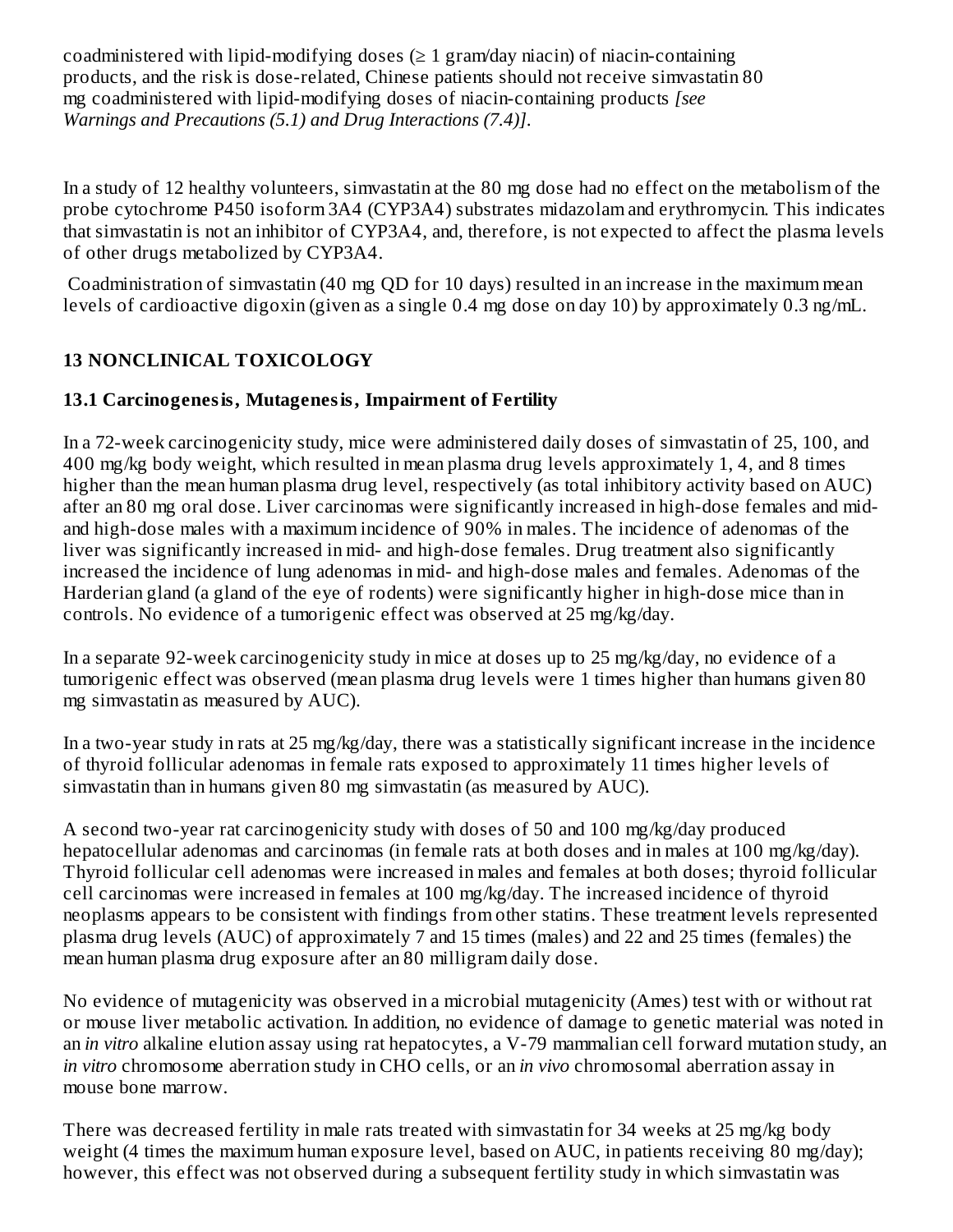administered at this same dose level to male rats for 11 weeks (the entire cycle of spermatogenesis including epididymal maturation). No microscopic changes were observed in the testes of rats from either study. At 180 mg/kg/day, (which produces exposure levels 22 times higher than those in humans taking 80 mg/day based on surface area, mg/m<sup>2</sup>), seminiferous tubule degeneration (necrosis and loss of spermatogenic epithelium) was observed. In dogs, there was drug-related testicular atrophy, decreased spermatogenesis, spermatocytic degeneration and giant cell formation at 10 mg/kg/day, (approximately 2 times the human exposure, based on AUC, at 80 mg/day). The clinical significance of these findings is unclear.

## **13.2 Animal Toxicology and/or Pharmacology**

## *CNS Toxicity*

Optic nerve degeneration was seen in clinically normal dogs treated with simvastatin for 14 weeks at 180 mg/kg/day, a dose that produced mean plasma drug levels about 12 times higher than the mean plasma drug level in humans taking 80 mg/day.

A chemically similar drug in this class also produced optic nerve degeneration (Wallerian degeneration of retinogeniculate fibers) in clinically normal dogs in a dose-dependent fashion starting at 60 mg/kg/day, a dose that produced mean plasma drug levels about 30 times higher than the mean plasma drug level in humans taking the highest recommended dose (as measured by total enzyme inhibitory activity). This same drug also produced vestibulocochlear Wallerian-like degeneration and retinal ganglion cell chromatolysis in dogs treated for 14 weeks at 180 mg/kg/day, a dose that resulted in a mean plasma drug level similar to that seen with the 60 mg/kg/day dose.

CNS vascular lesions, characterized by perivascular hemorrhage and edema, mononuclear cell infiltration of perivascular spaces, perivascular fibrin deposits and necrosis of small vessels were seen in dogs treated with simvastatin at a dose of 360 mg/kg/day, a dose that produced mean plasma drug levels that were about 14 times higher than the mean plasma drug levels in humans taking 80 mg/day. Similar CNS vascular lesions have been observed with several other drugs of this class.

There were cataracts in female rats after two years of treatment with 50 and 100 mg/kg/day (22 and 25 times the human AUC at 80 mg/day, respectively) and in dogs after three months at 90 mg/kg/day (19 times) and at two years at 50 mg/kg/day (5 times).

# **14 CLINICAL STUDIES**

# **14.1 Clinical Studies in Adults**

# *Reductions in Risk of CHD Mortality and Cardiovascular Events*

In 4S, the effect of therapy with simvastatin on total mortality was assessed in 4,444 patients with CHD and baseline total cholesterol 212 to 309 mg/dL (5.5 to 8 mmol/L). In this multicenter, randomized, double-blind, placebo-controlled study, patients were treated with standard care, including diet, and either simvastatin 20 to 40 mg/day (n=2,221) or placebo (n=2,223) for a median duration of 5.4 years. Over the course of the study, treatment with simvastatin led to mean reductions in total-C, LDL-C and TG of 25%, 35%, and 10%, respectively, and a mean increase in HDL-C of 8%. Simvastatin significantly reduced the risk of mortality by 30% (p=0.0003, 182 deaths in the simvastatin group vs 256 deaths in the placebo group). The risk of CHD mortality was significantly reduced by 42% (p=0.00001, 111 vs 189 deaths). There was no statistically significant difference between groups in non-cardiovascular mortality. Simvastatin significantly decreased the risk of having major coronary events (CHD mortality plus hospital-verified and silent non-fatal myocardial infarction [MI]) by 34% (p<0.00001, 431 vs 622 patients with one or more events). The risk of having a hospital-verified non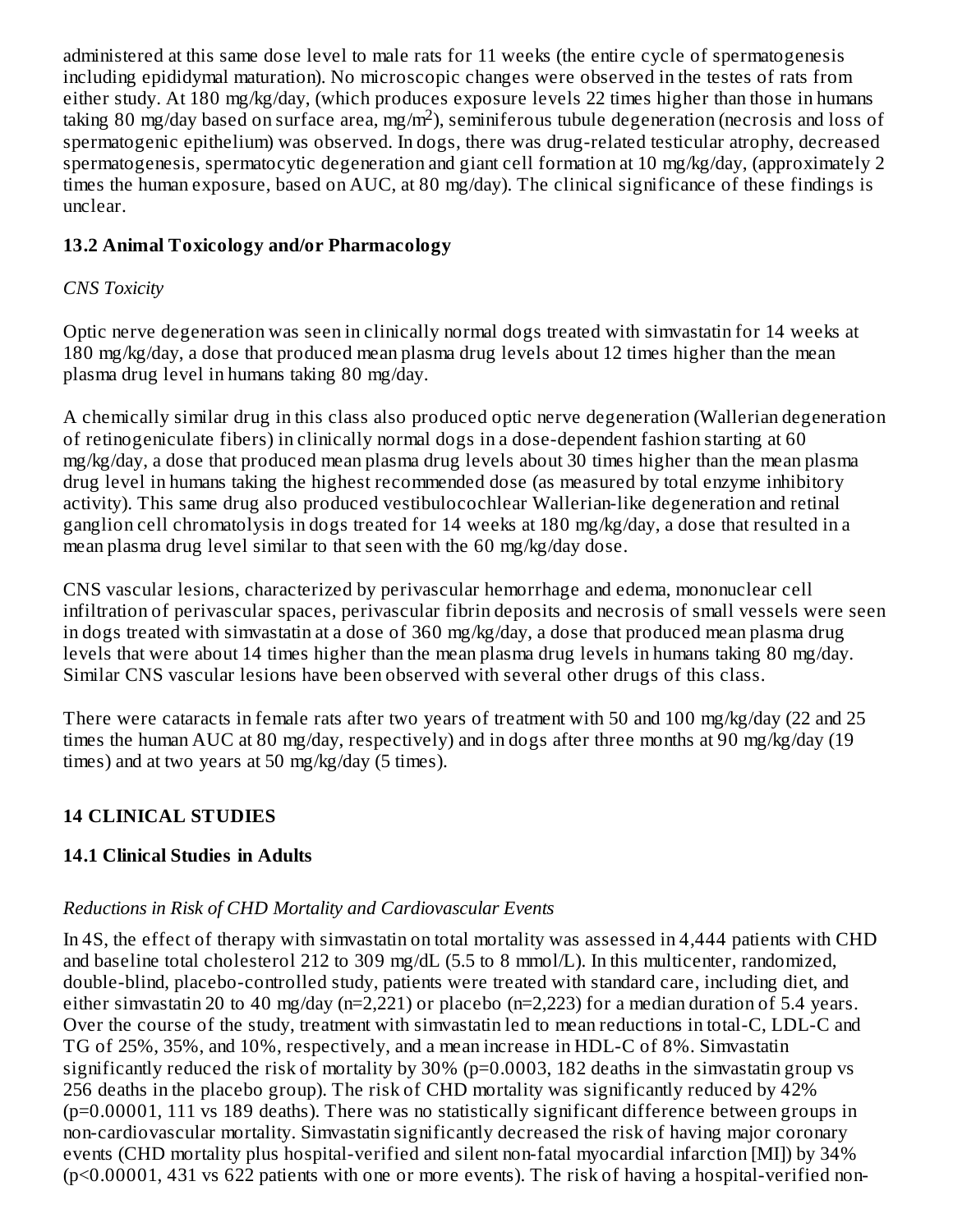fatal MI was reduced by 37%. Simvastatin significantly reduced the risk for undergoing myocardial revascularization procedures (coronary artery bypass grafting or percutaneous transluminal coronary angioplasty) by 37% (p<0.00001, 252 vs 383 patients). Simvastatin significantly reduced the risk of fatal plus non-fatal cerebrovascular events (combined stroke and transient ischemic attacks) by 28% (p=0.033, 75 vs 102 patients). Simvastatin reduced the risk of major coronary events to a similar extent across the range of baseline total and LDL cholesterol levels. Because there were only 53 female deaths, the effect of simvastatin on mortality in women could not be adequately assessed. However, simvastatin significantly lessened the risk of having major coronary events by 34% (60 vs 91 women with one or more event). The randomization was stratified by angina alone (21% of each treatment group) or a previous MI. Because there were only 57 deaths among the patients with angina alone at baseline, the effect of simvastatin on mortality in this subgroup could not be adequately assessed. However, trends in reduced coronary mortality, major coronary events and revascularization procedures were consistent between this group and the total study cohort. Additionally, simvastatin resulted in similar decreases in relative risk for total mortality, CHD mortality, and major coronary events in elderly patients (≥65 years), compared with younger patients.

The Heart Protection Study (HPS) was a large, multi-center, placebo-controlled, double-blind study with a mean duration of 5 years conducted in 20,536 patients (10,269 on simvastatin 40 mg and 10,267 on placebo). Patients were allocated to treatment using a covariate adaptive method<sup>3</sup> which took into account the distribution of 10 important baseline characteristics of patients already enrolled and minimized the imbalance of those characteristics across the groups. Patients had a mean age of 64 years (range 40 to 80 years), were 97% Caucasian and were at high risk of developing a major coronary event because of existing CHD (65%), diabetes (Type 2, 26%; Type 1, 3%), history of stroke or other cerebrovascular disease (16%), peripheral vessel disease (33%), or hypertension in males ≥65 years (6%). At baseline, 3,421 patients (17%) had LDL-C levels below 100 mg/dL, of whom 953 (5%) had LDL-C levels below 80 mg/dL; 7,068 patients (34%) had levels between 100 and 130 mg/dL; and 10,047 patients (49%) had levels greater than 130 mg/dL.

The HPS results showed that simvastatin 40 mg/day significantly reduced: total and CHD mortality; non-fatal MI, stroke, and revascularization procedures (coronary and non-coronary) (see Table 4).

| <b>Endpoint</b>                                                      | Simvas tatin $(N=10,269)$ Placebo |                     | <b>Risk</b>      | p-Value    |
|----------------------------------------------------------------------|-----------------------------------|---------------------|------------------|------------|
|                                                                      | $n (\%)^{\dagger}$                | $(N=10, 267)$       | <b>Reduction</b> |            |
|                                                                      |                                   | $n({\%})^{\dagger}$ | (%)              |            |
|                                                                      |                                   |                     | (95% CI)         |            |
| <b>Primary</b>                                                       |                                   |                     |                  |            |
| Mortality                                                            | 1,328(12.9)                       | 1,507               | 13               | $p=0.0003$ |
|                                                                      |                                   | (14.7)              | $(6-19)$         |            |
| <b>CHD</b> mortality                                                 | 587(5.7)                          | 707 (6.9)           | 18               | $p=0.0005$ |
|                                                                      |                                   |                     | $(8-26)$         |            |
| <b>Secondary</b>                                                     |                                   |                     |                  |            |
| Non-fatal MI                                                         | 357(3.5)                          | 574(5.6)            | 38               | p<0.0001   |
|                                                                      |                                   |                     | $(30-46)$        |            |
| Stroke                                                               | 444 (4.3)                         | 585 $(5.7)$         | 25               | p<0.0001   |
|                                                                      |                                   |                     | $(15-34)$        |            |
| <b>Tertiary</b>                                                      |                                   |                     |                  |            |
| Coronary revascularization                                           | 513(5)                            | 725(7.1)            | 30               | p<0.0001   |
|                                                                      |                                   |                     | $(22-38)$        |            |
| Peripheral and other non-coronary                                    | 450 (4.4)                         | 532(5.2)            | 16               | $p=0.006$  |
| revascularization                                                    |                                   |                     | $(5-26)$         |            |
| $\ddagger$ in a complete of a state of the field in disorted account |                                   |                     |                  |            |

TABLE 4 Summary of Heart Protection Study Results

 $\dagger$  n = number of patients with indicated event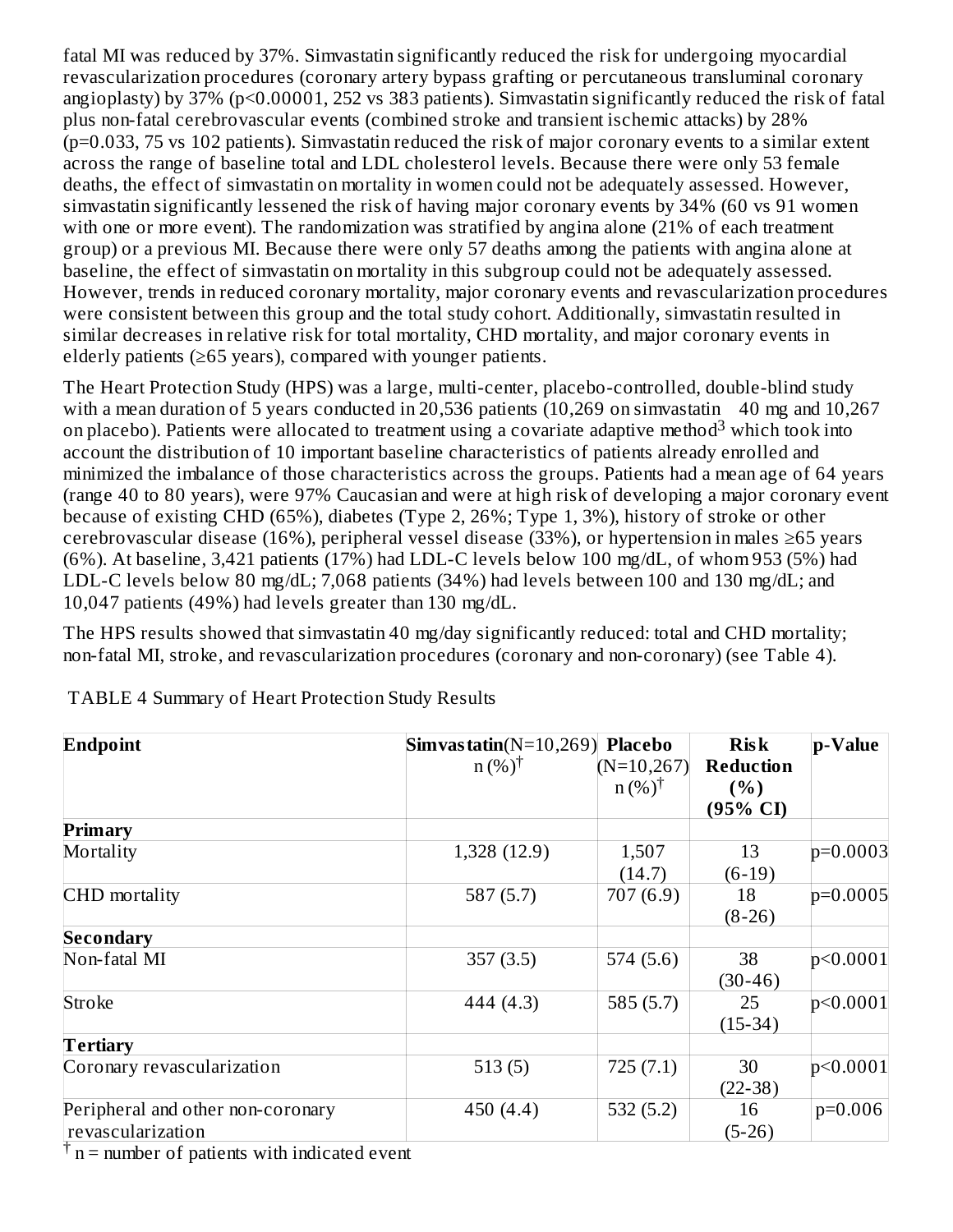Two composite endpoints were defined in order to have sufficient events to assess relative risk reductions across a range of baseline characteristics (see Figure 1). A composite of major coronary events (MCE) was comprised of CHD mortality and non-fatal MI (analyzed by time-to-first event; 898 patients treated with simvastatin had events and 1,212 patients on placebo had events). A composite of major vascular events (MVE) was comprised of MCE, stroke and revascularization procedures including coronary, peripheral and other non-coronary procedures (analyzed by time-to-first event; 2,033 patients treated with simvastatin had events and 2,585 patients on placebo had events). Significant relative risk reductions were observed for both composite endpoints (27% for MCE and 24% for MVE, p<0.0001). Treatment with simvastatin produced significant relative risk reductions for all components of the composite endpoints. The risk reductions produced by simvastatin in both MCE and MVE were evident and consistent regardless of cardiovascular disease related medical history at study entry (i.e., CHD alone; or peripheral vascular disease, cerebrovascular disease, diabetes or treated hypertension, with or without CHD), gender, age, creatinine levels up to the entry limit of 2.3 mg/dL, baseline levels of LDL-C, HDL-C, apolipoprotein B and A-1, baseline concomitant cardiovascular medications (i.e., aspirin, beta blockers, or calcium channel blockers), smoking status, alcohol intake, or obesity. Diabetics showed risk reductions for MCE and MVE due to simvastatin treatment regardless of baseline HbA1c levels or obesity with the greatest effects seen for diabetics without CHD.

Figure 1 The Effects of Treatment with Simvastatin on Major Vascular Events and Major Coronary Events in HPS

| <b>Baseline</b>                                                       |                          |                      | Incidence (%)        | <b>Favors</b>       | Favors |                                 | Incidence $(\% )$    | Favors              | Favors  |
|-----------------------------------------------------------------------|--------------------------|----------------------|----------------------|---------------------|--------|---------------------------------|----------------------|---------------------|---------|
| Characteristics                                                       | N                        | Simvastatin Placebo  |                      | Simvastatin         |        | Placebo Simvastatin Placebo     |                      | Simvastatin         | Placebo |
| All patients                                                          | 20,536                   | 19.8                 | 25.2                 |                     |        | 8.7                             | 11.8                 |                     |         |
| Without CHD<br>With CHD                                               | 7.150<br>13,386          | 16.1<br>21.8         | 20.8<br>27.5         |                     |        | 5.1<br>10.7                     | 8<br>13.9            |                     |         |
| Diabetes mellitus<br>Without CHD<br>With CHD                          | 5,963<br>3,982<br>1,981  | 20.2<br>13.8<br>33.4 | 25.1<br>18.6<br>37.8 |                     |        | 9.4<br>5.5<br>17.4              | 12.6<br>8.4<br>21    |                     |         |
| Without diabetes mellitus                                             | 14,573                   | 19.6                 | 25.2                 |                     |        | 8.5                             | 11.5                 |                     |         |
| Peripheral vascular disease 6,748<br>Without CHD<br>With CHD          | 2,701<br>4,047           | 26.4<br>24.7<br>27.6 | 32.7<br>30.5<br>34.3 |                     |        | 10.9<br>$7\phantom{.0}$<br>13.4 | 13.8<br>10.1<br>16.4 |                     |         |
| Cerebrovascular disease<br>Without CHD<br>With CHD                    | 3,280<br>1,820<br>1,460  | 24.7<br>18.7<br>32.4 | 29.8<br>23.6<br>37.4 |                     |        | 10.4<br>5.9<br>16.2             | 13.3<br>8.7<br>19    |                     |         |
| Gender<br>Female<br>Male                                              | 5,082<br>15,454          | 14.4<br>21.6         | 17.7<br>27.6         |                     |        | 5.2<br>9.9                      | 7.8<br>13.1          |                     |         |
| Age (years)<br>$\geq 40$ to < 65<br>$\geq$ 65 to < 70<br>$\geq 70$    | 9,839<br>4,891<br>5,806  | 16.9<br>20.9<br>23.6 | 22.1<br>27.2<br>28.7 |                     |        | 6.2<br>9.5<br>12.4              | 9.2<br>13.1<br>15.2  |                     |         |
| LDL-cholesterol (mg/dL)<br>< 100<br>$\geq 100$ to < 130<br>$\geq 130$ | 3,421<br>7,068<br>10,047 | 16.4<br>18.9<br>21.6 | 21<br>24.7<br>26.9   |                     |        | 7.5<br>7.9<br>9.7               | 9.8<br>11.9<br>12.4  |                     |         |
| HDL-cholesterol (mg/dL)<br>$<$ 35<br>$\geq$ 35 to < 43<br>$\geq 43$   | 7.176<br>5,666<br>7,694  | 22.6<br>20<br>17     | 29.9<br>25.1<br>20.9 |                     |        | 10.2<br>8.9<br>7.3              | 14.4<br>11.7<br>9.4  |                     |         |
|                                                                       |                          |                      |                      | 0.4 0.6 0.8 1.0 1.2 |        |                                 |                      | 0.4 0.6 0.8 1.0 1.2 |         |

**Major Vascular Events** 

**Major Coronary Events** 

Risk Ratio (95% CI)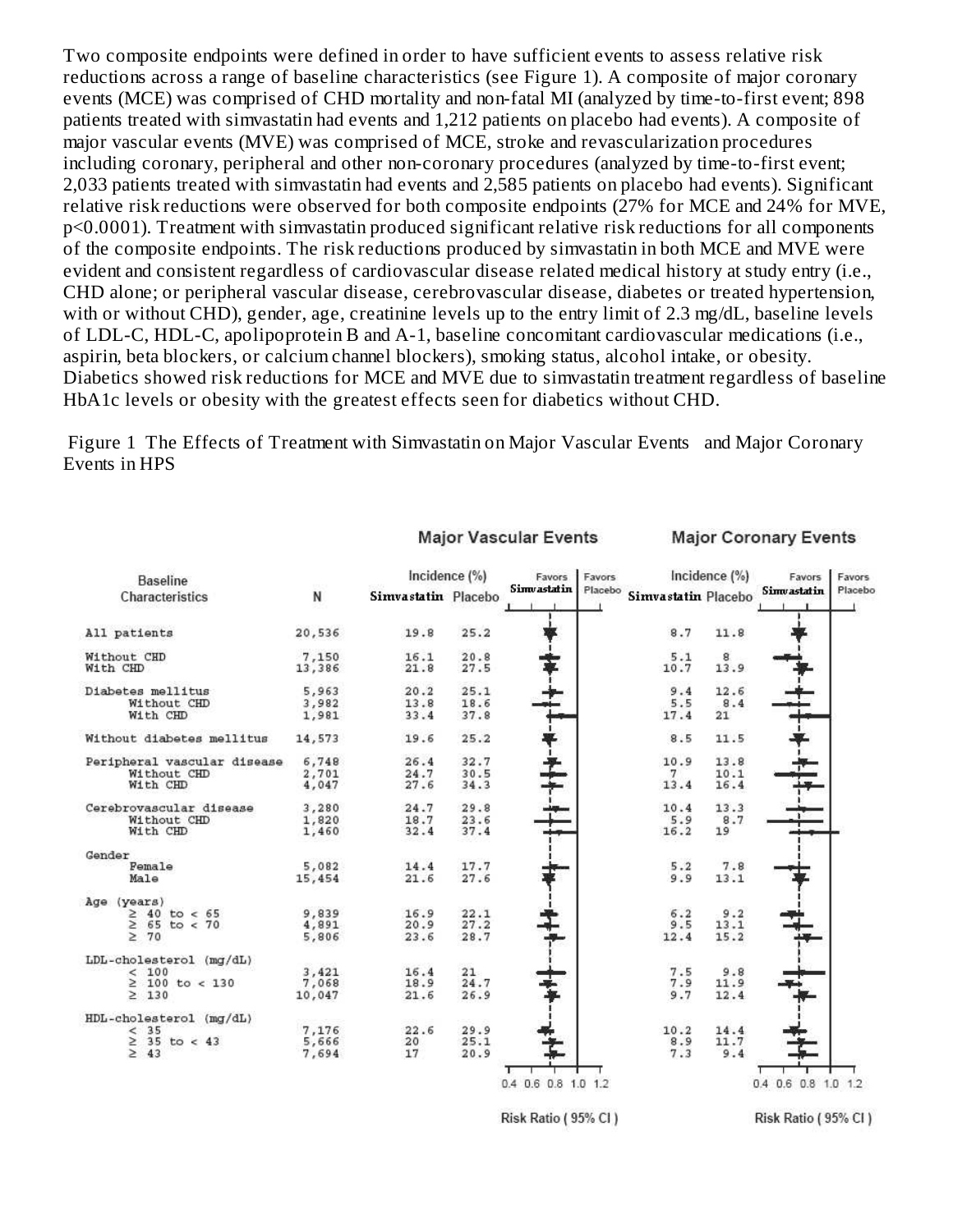$N =$  number of patients in each subgroup. The inverted triangles are point estimates of the relative risk, with their 95% confidence intervals represented as a line. The area of a triangle is proportional to the number of patients with MVE or MCE in the subgroup relative to the number with MVE or MCE, respectively, in the entire study population. The vertical solid line represents a relative risk of one. The vertical dashed line represents the point estimate of relative risk in the entire study population.

## *Angiographic Studies*

In the Multicenter Anti-Atheroma Study, the effect of simvastatin on atherosclerosis was assessed by quantitative coronary angiography in hypercholesterolemic patients with CHD. In this randomized, double-blind, controlled study, patients were treated with simvastatin 20 mg/day or placebo. Angiograms were evaluated at baseline, two and four years. The co-primary study endpoints were mean change per-patient in minimum and mean lumen diameters, indicating focal and diffuse disease, respectively. Simvastatin significantly slowed the progression of lesions as measured in the Year 4 angiogram by both parameters, as well as by change in percent diameter stenosis. In addition, simvastatin significantly decreased the proportion of patients with new lesions and with new total occlusions.

# *Modifications of Lipid Profiles*

# *Primary Hyperlipidemia (Fredrickson type lla and llb)*

Simvastatin has been shown to be effective in reducing total-C and LDL-C in heterozygous familial and non-familial forms of hyperlipidemia and in mixed hyperlipidemia. Maximal to near maximal response is generally achieved within 4 to 6 weeks and maintained during chronic therapy. Simvastatin consistently and significantly decreased total-C, LDL-C, total-C/HDL-C ratio, and LDL-C/HDL-C ratio; simvastatin also decreased TG and increased HDL-C (see Table 5).

## TABLE 5 Mean Response in Patients with Primary Hyperlipidemia and Combined (mixed)

Hyperlipidemia (Mean Percent Change from Baseline After 6 to 24 Weeks)

| <b>TREATMENT</b>                                            | N    | TOTAL-C | LDL-C | $HDL-ITGT$   |       |
|-------------------------------------------------------------|------|---------|-------|--------------|-------|
|                                                             |      |         |       | $\mathsf{C}$ |       |
| Lower Dose Comparative Study <sup>‡</sup>                   |      |         |       |              |       |
| (Mean % Change at Week 6)                                   |      |         |       |              |       |
| Simvas tatin <sub>5</sub> mg q.p.m.                         | 109  | $-19$   | $-26$ | 10           | $-12$ |
| Simvas tatin10 mg q.p.m.                                    | 110  | $-23$   | $-30$ | 12           | $-15$ |
| Scandinavian Simvastatin Survival Study <sup>§</sup>        |      |         |       |              |       |
| (Mean % Change at Week 6)                                   |      |         |       |              |       |
| Placebo                                                     | 2223 | $-1$    | $-1$  | $\Omega$     | $-2$  |
| Simvas tatin20 mg q.p.m.                                    | 2221 | $-28$   | $-38$ | 8            | $-19$ |
| <u>Upper Dose Comparative Study</u>                         |      |         |       |              |       |
| (Mean % Change Averaged at                                  |      |         |       |              |       |
| Weeks 18 and 24)                                            |      |         |       |              |       |
| Simvas tatin40 mg q.p.m.                                    | 433  | $-31$   | $-41$ | 9            | $-18$ |
| <b>Simvas tatin</b> 80 mg q.p.m. <sup><math>\P</math></sup> | 664  | $-36$   | $-47$ | 8            | $-24$ |
| Multi-Center Combined Hyperlipidemia Study <sup>††</sup>    |      |         |       |              |       |
| (Mean % Change at Week 6)                                   |      |         |       |              |       |
| Placebo                                                     | 125  |         | C     | 3            | $-4$  |
| Simvas tatin40 mg q.p.m                                     | 123  | $-25$   | $-29$ | 13           | $-28$ |
| Simvas tatin80 mg q.p.m                                     | 124  | $-31$   | $-36$ | 16           | $-33$ |
| median percent change                                       |      |         |       |              |       |

median percent change

mean baseline LDL-C 244 mg/dL and median baseline TG 168 mg/dL ‡

 $\frac{1}{8}$  mean baseline LDL-C 188 mg/dL and median baseline TG 128 mg/dL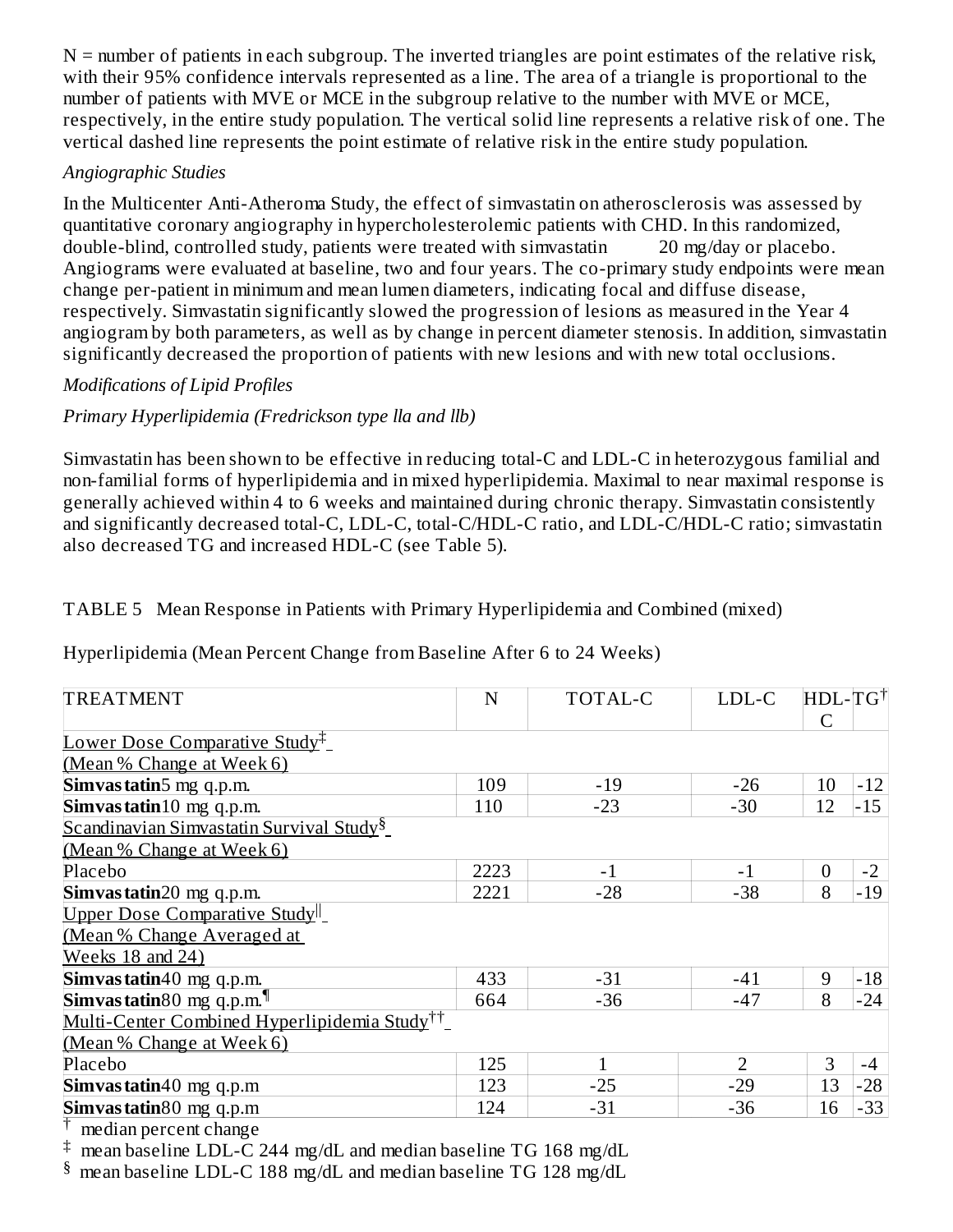$\parallel$  mean baseline LDL-C 226 mg/dL and median baseline TG 156 mg/dL  $\P$  21% and 36% median reduction in TG in patients with TG  $\leq$  200 mg/dL and TG  $>$  200 mg/dL, respectively. Patients with TG >350 mg/dL were excluded mean baseline LDL-C 156 mg/dL and median baseline TG 391 †† mg/dL.

## *Hypertriglyceridemia (Fredrickson type IV)*

The results of a subgroup analysis in 74 patients with type IV hyperlipidemia from a 130-patient, double-blind, placebo-controlled, 3-period crossover study are presented in Table 6.

TABLE 6 Six-week, Lipid-lowering Effects of Simvastatin in Type IV Hyperlipidemia Median Percent Change (25th and 75th percentile) from Baseline†

| <b>TREATMENT</b>    | N  | Total-C    | LDL-C        | HDL-C       | <b>TG</b>    | VLDL-C       | Non-HDL-C    |
|---------------------|----|------------|--------------|-------------|--------------|--------------|--------------|
| Placebo             | 74 | $+2$       | $+1$         | $+3$        | -9           | $-7$         | $+1$         |
|                     |    | (-7. +7)   | $(-8, +14)$  | $(-3, +10)$ | $(-25, +13)$ | $(-25, +11)$ | (-9, +8)     |
| Simvastatin         | 74 | $-25$      | $-28$        | $+11$       | $-29$        | $-37$        | $-32$        |
| $40$ mg/day         |    | (-34, -19) | $(-40, -17)$ | $(+5, +23)$ | $(-43, -16)$ | $(-54, -23)$ | (-42, -23)   |
| Simvastatin         | 74 | $-32$      | -37          | $+15$       | $-34$        | $-41$        | $-38$        |
| $80 \text{ mg/day}$ |    | (-38, -24` | (-46, -26)   | $(+5, +23)$ | (-45, -18)   | $(-57, -28)$ | $(-49, -32)$ |

The median baseline values (mg/dL) for the patients in this study were: total-C = 254, LDL-C = 135,  $HDL-C = 36$ ,  $TG = 404$ ,  $VLDL-C = 83$ , and non- $HDL-C = 215$ .

# *Dysbetalipoproteinemia (Fredrickson type III)*

The results of a subgroup analysis in 7 patients with type III hyperlipidemia (dysbetalipoproteinemia) (apo E2/2) (VLDL-C/TG>0.25) from a 130-patient, double-blind, placebo-controlled, 3-period crossover study are presented in Table 7.

TABLE 7 Six-week, Lipid-lowering Effects of Simvastatin in Type III Hyperlipidemia Median Percent Change (min, max) from Baseline†

| <b>TREATMENT</b>                                                                    |  | Total-C      | $LDL-C + IDL$ | HDL-C        | <b>TG</b>    | VLDL-C+IDL   | Non-HDL-C    |  |
|-------------------------------------------------------------------------------------|--|--------------|---------------|--------------|--------------|--------------|--------------|--|
| Placebo                                                                             |  | -8           | -8            | -2           | $+4$         | -4           | -8           |  |
|                                                                                     |  | $(-24, +34)$ | $(-27, +23)$  | $(-21, +16)$ | $(-22, +90)$ | $(-28, +78)$ | $(-26, -39)$ |  |
| Simvastatin                                                                         |  | -50          | -50           | $+7$         | $-41$        | -58          | -57          |  |
| $40 \text{ mg/day}$                                                                 |  | $(-66, -39)$ | $(-60, -31)$  | $(-8, +23)$  | $(-74, -16)$ | (-90, -37)   | (-72, -44)   |  |
| Simvastatin                                                                         |  | $-52$        | $-51$         | $+7$         | -38          | $-60$        | -59          |  |
| $80 \text{ mg/day}$                                                                 |  | (-55, -41)   | (-57, -28)    | $(-5, +29)$  | $(-58, +2)$  | $(-72, -39)$ | $(-61, -46)$ |  |
| The median baseline values (mg/dI) were total $C = 224$ IDI<br>$C = 21$ T $C = 111$ |  |              |               |              |              |              |              |  |

The median baseline values (mg/dL) were: total-C = 324, LDL-C = 121, HDL-C = 31, TG = 411, VLDL-C = 170, and non-HDL-C =  $291$ . †

# *Homozygous Familial Hypercholesterolemia*

In a controlled clinical study, 12 patients 15 to 39 years of age with homozygous familial hypercholesterolemia received simvastatin 40 mg/day in a single dose or in 3 divided doses, or 80 mg/day in 3 divided doses. In 11 patients with reductions in LDL-C, the mean LDL-C changes for the 40 and 80 mg doses were 14% (range 8% to 23%, median 12%) and 30% (range 14% to 46%, median 29%), respectively. One patient had an increase of 15% in LDL-C. Another patient with absent LDL-C receptor function had an LDL-C reduction of 41% with the 80 mg dose.

### *Endocrine Function*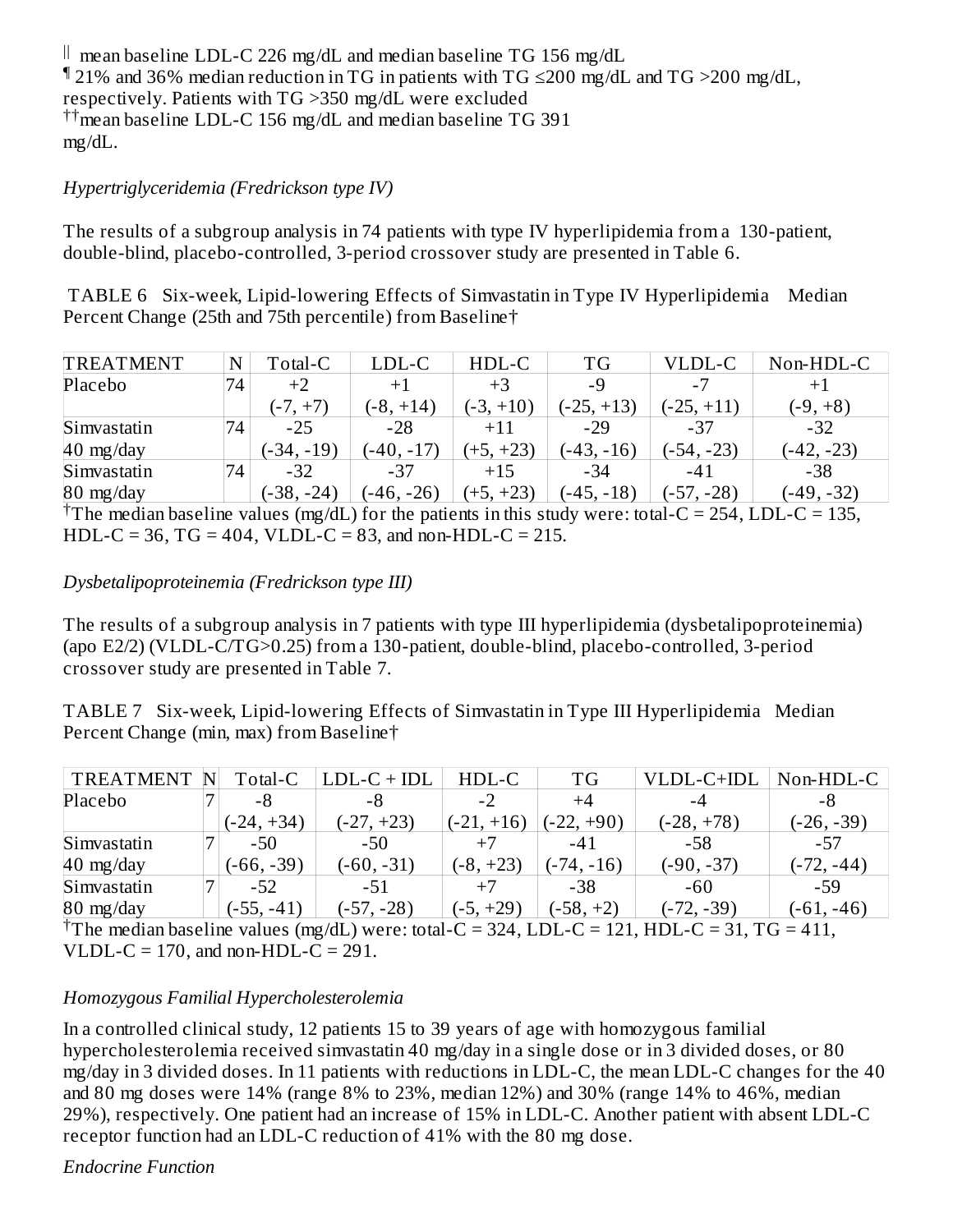In clinical studies, simvastatin did not impair adrenal reserve or significantly reduce basal plasma cortisol concentration. Small reductions from baseline in basal plasma testosterone in men were observed in clinical studies with simvastatin, an effect also observed with other statins and the bile acid sequestrant cholestyramine. There was no effect on plasma gonadotropin levels. In a placebocontrolled, 12-week study there was no significant effect of simvastatin 80 mg on the plasma testosterone response to human chorionic gonadotropin. In another 24-week study, simvastatin 20 to 40 mg had no detectable effect on spermatogenesis. In 4S, in which 4,444 patients were randomized to simvastatin 20 to 40 mg/day or placebo for a median duration of 5.4 years, the incidence of male sexual adverse events in the two treatment groups was not significantly different. Because of these factors, the small changes in plasma testosterone are unlikely to be clinically significant. The effects, if any, on the pituitary-gonadal axis in pre-menopausal women are unknown.

## **14.2 Clinical Studies in Adoles cents**

——————————

In a double-blind, placebo-controlled study, 175 patients (99 adolescent boys and 76 post-menarchal girls) 10 to 17 years of age (mean age 14.1 years) with heterozygous familial hypercholesterolemia (HeFH) were randomized to simvastatin (n=106) or placebo (n=67) for 24 weeks (base study). Inclusion in the study required a baseline LDL-C level between 160 and 400 mg/dL and at least one parent with an LDLC level >189 mg/dL. The dosage of simvastatin (once daily in the evening) was 10 mg for the first 8 weeks, 20 mg for the second 8 weeks, and 40 mg thereafter. In a 24-week extension, 144 patients elected to continue therapy with simvastatin 40 mg or placebo.

Simvastatin significantly decreased plasma levels of total-C, LDL-C, and Apo B (see Table 8). Results from the extension at 48 weeks were comparable to those observed in the base study.

| Dosage                   | Duration        | N |                     | Total-C                                     | LDL-C         | HDL-C       | $TG^{\dagger}$ | Apo B          |
|--------------------------|-----------------|---|---------------------|---------------------------------------------|---------------|-------------|----------------|----------------|
|                          |                 |   | $%$ Change from     |                                             |               |             |                |                |
|                          |                 |   | <b>Baseline</b>     | 1.6                                         | 1.1           | 3.6         | $-3.2$         | $-0.5$         |
| Placebo                  | 24 Weeks $ 67 $ |   | $(95\% \text{ CI})$ | $(-2.2, 5.3)$                               | $(-3.4, 5.5)$ | $(-0.7, 8)$ | $(-11.8, 5.4)$ | $(-4.7, 3.6)$  |
|                          |                 |   | Mean baseline,      |                                             |               |             |                |                |
|                          |                 |   | mg/dL               | 278.6                                       | 211.9         | 46.9        | 90             | 186.3          |
|                          |                 |   | (SD)                | (51.8)                                      | (49)          | (11.9)      | (50.7)         | (38.1)         |
|                          |                 |   | % Change from       |                                             |               |             |                |                |
|                          |                 |   | <b>Baseline</b>     | $-26.5$                                     | $-36.8$       | 8.3         | $-7.9$         | $-32.4$        |
| Simvastatin 24 Weeks 106 |                 |   | $(95\% \text{ CI})$ | $(-29.6,-23.3)$ $(-40.5,-33)$ $(4.6, 11.9)$ |               |             | $(-15.8, 0)$   | $(-35.9, -29)$ |
|                          |                 |   | Mean baseline,      |                                             |               |             |                |                |
|                          |                 |   | mg/dL               | 270.2                                       | 203.8         | 47.7        | 78.3           | 179.9          |
|                          |                 |   | (SD)                | (44)                                        | (41.5)        | (9)         | (46)           | (33.8)         |

| TABLE 8 Lipid-lowering Effects of Simvastatin in Adolescent Patients with Heterozygous |
|----------------------------------------------------------------------------------------|
| <b>Familial Hypercholesterolemia (Mean Percent Change from Baseline)</b>               |

<sup>†</sup> median percent change

After 24 weeks of treatment, the mean achieved LDL-C value was 124.9 mg/dL (range: 64 to 289 mg/dL) in the simvastatin 40 mg group compared to 207.8 mg/dL (range: 128 to 334 mg/dL) in the

 $3$  D.R. Taves, Minimization: a new method of assigning patients to treatment and control groups. Clin. Pharmacol. Ther. 15 (1974), pp. 443-453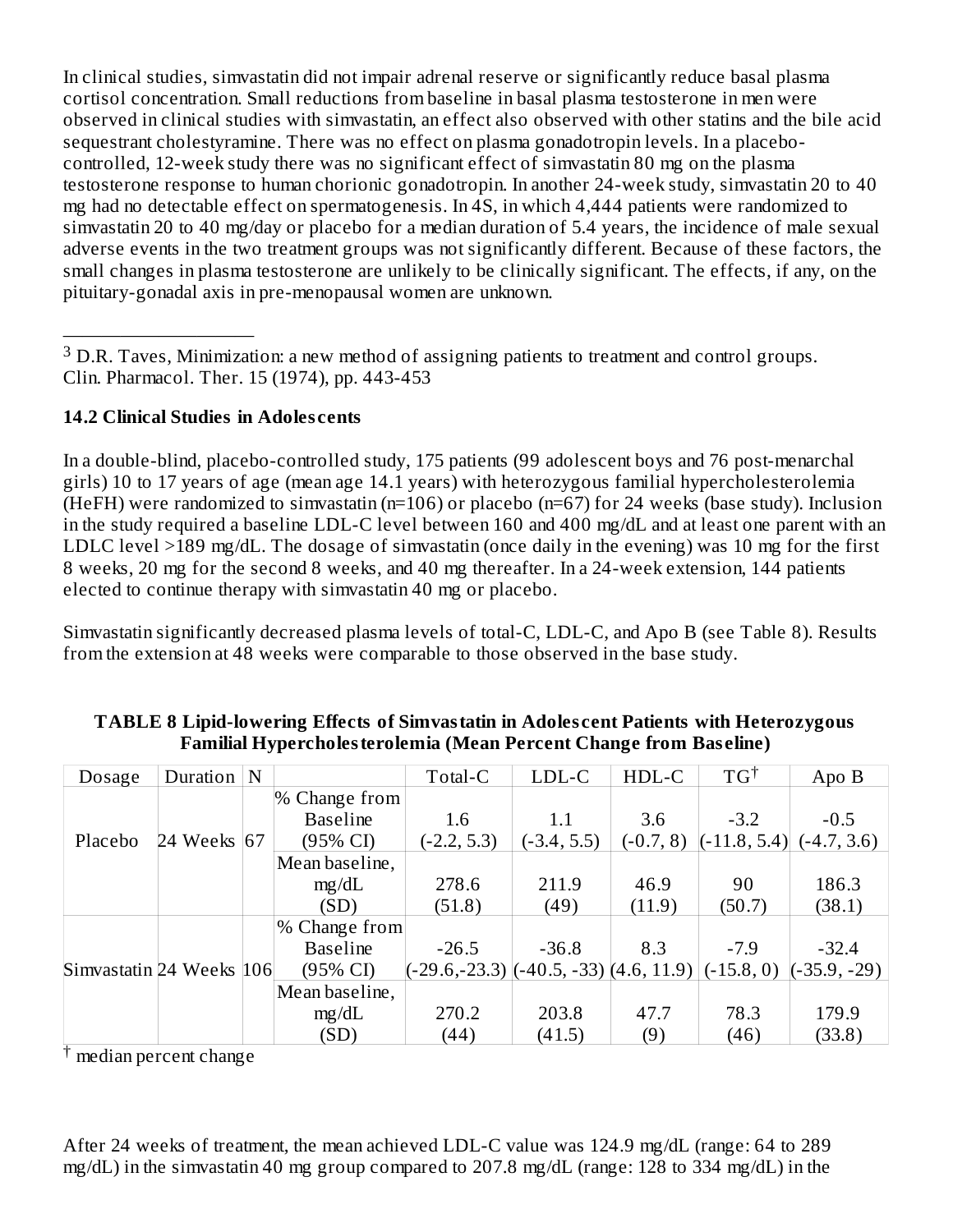placebo group.

The safety and efficacy of doses above 40 mg daily have not been studied in children with HeFH. The long-term efficacy of simvastatin therapy in childhood to reduce morbidity and mortality in adulthood has not been established.

### **16 HOW SUPPLIED/STORAGE AND HANDLING**

**Simvastatin Tablets USP, 5 mg** are yellow colored, round shaped, biconvex, film coated tablets, debossed with 'A' on one side and '15' on the other side. They are supplied as follows:

| Bottles of 30   | NDC 13107-050-30 (Child Resistant Closure)     |
|-----------------|------------------------------------------------|
| Bottles of 90   | NDC 13107-050-90 (Child Resistant Closure)     |
| Bottles of 100  | NDC 13107-050-01 (Child Resistant Closure)     |
| Bottles of 100  | NDC 13107-050-00 (Non-Child Resistant Closure) |
| Bottles of 1000 | NDC 13107-050-99 (Non-Child Resistant Closure) |
| Bottles of 2500 | NDC 13107-050-26 (Non-Child Resistant Closure) |

**Simvastatin Tablets USP, 10 mg** are light pink colored, round shaped, biconvex, film coated tablets, debossed with 'A' on one side and '01' on the other side. They are supplied as follows:

| Bottles of 30   | NDC 13107-051-30 (Child Resistant Closure)     |
|-----------------|------------------------------------------------|
| Bottles of 90   | NDC 13107-051-90 (Child Resistant Closure)     |
| Bottles of 100  | NDC 13107-051-01 (Child Resistant Closure)     |
| Bottles of 100  | NDC 13107-051-00 (Non-Child Resistant Closure) |
| Bottles of 1000 | NDC 13107-051-99 (Non-Child Resistant Closure) |
| Bottles of 2500 | NDC 13107-051-26 (Non-Child Resistant Closure) |

**Simvastatin Tablets USP, 20 mg** are light pink colored, round shaped, biconvex, film coated tablets, debossed with 'A' on one side and '02' on the other side. They are supplied as follows:

| Bottles of 30   | NDC 13107-052-30 (Child Resistant Closure)     |
|-----------------|------------------------------------------------|
| Bottles of 90   | NDC 13107-052-90 (Child Resistant Closure)     |
| Bottles of 100  | NDC 13107-052-01 (Child Resistant Closure)     |
| Bottles of 100  | NDC 13107-052-00 (Non-Child Resistant Closure) |
| Bottles of 1000 | NDC 13107-052-99 (Non-Child Resistant Closure) |
| Bottles of 2500 | NDC 13107-052-26 (Non-Child Resistant Closure) |

**Simvastatin Tablets USP, 40 mg** are pink colored, round shaped, biconvex, film coated tablets, debossed with 'A' on one side and '03' on the other side. They are supplied as follows:

| Bottles of 30   | NDC 13107-053-30 (Child Resistant Closure)     |
|-----------------|------------------------------------------------|
| Bottles of 90   | NDC 13107-053-90 (Child Resistant Closure)     |
| Bottles of 100  | NDC 13107-053-01 (Child Resistant Closure)     |
| Bottles of 100  | NDC 13107-053-00 (Non-Child Resistant Closure) |
| Bottles of 1000 | NDC 13107-053-99 (Non-Child Resistant Closure) |
| Bottles of 2000 | NDC 13107-053-22 (Non-Child Resistant Closure) |

**Simvastatin Tablets USP, 80 mg** are pink colored, capsule shaped, biconvex, film coated tablets, debossed with 'A' on one side and '04' on the other side. They are supplied as follows: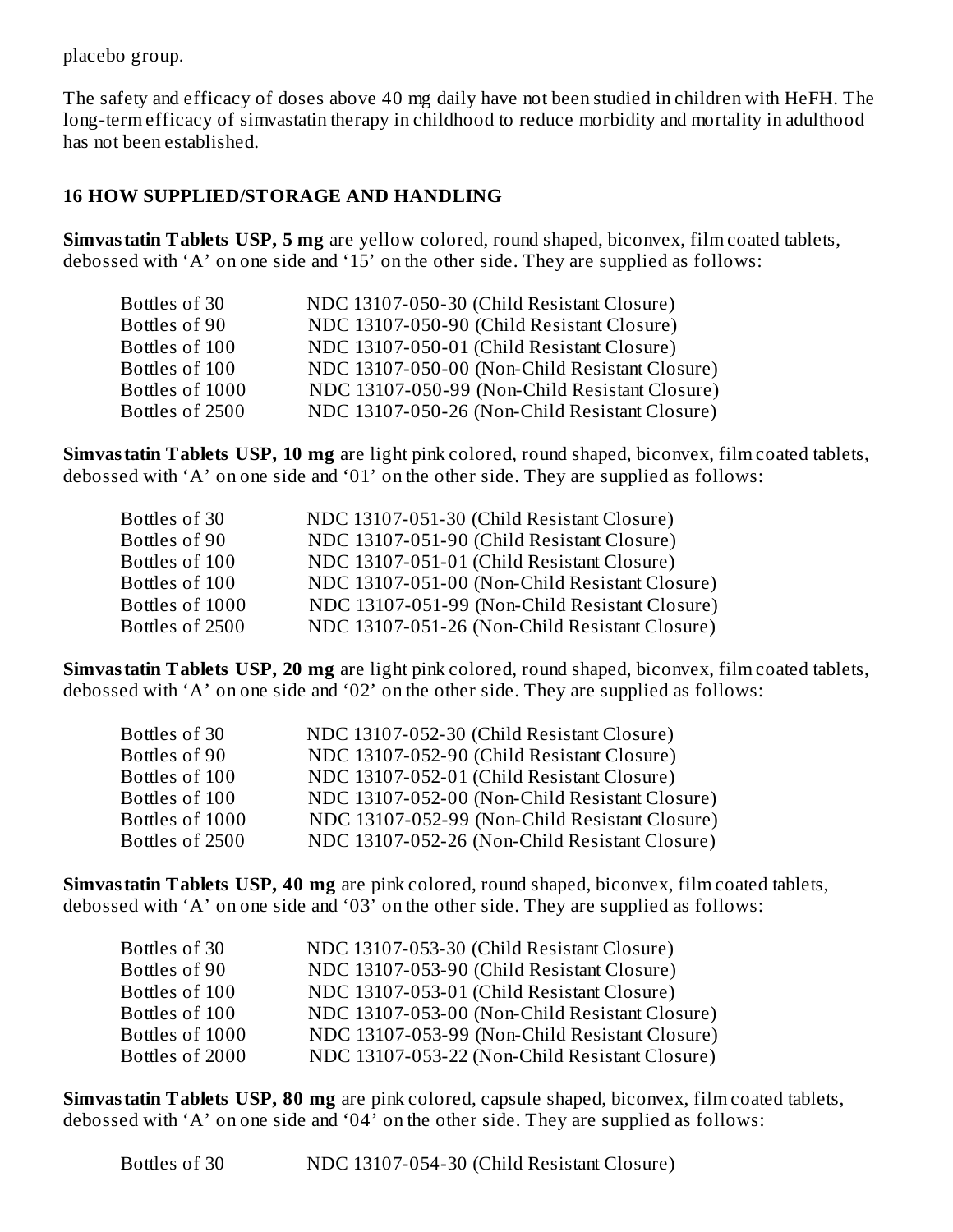| Bottles of 90   | NDC 13107-054-90 (Child Resistant Closure)     |
|-----------------|------------------------------------------------|
| Bottles of 100  | NDC 13107-054-00 (Non-Child Resistant Closure) |
| Bottles of 1000 | NDC 13107-054-99 (Non-Child Resistant Closure) |

**Store at** 20° to 25°C (68° to 77°F); excursions permitted to 15° to 30°C (59° to 86°F) [see USP Controlled Room Temperature].

# **17 PATIENT COUNSELING INFORMATION**

Patients should be advised to adhere to their National Cholesterol Education Program (NCEP) recommended diet, a regular exercise program, and periodic testing of a fasting lipid panel.

**Patients should be advis ed about substances they should not take concomitantly with simvastatin** [see Contraindications (4) and Warnings and Precautions (5.1)]. Patients should also be advised to **inform other healthcare professionals pres cribing a new medication or increasing the dos e of an existing medication that they are taking simvastatin.**

### **17.1 Mus cle Pain**

All patients starting therapy with simvastatin should be advised of the risk of myopathy, including rhabdomyolysis, and told to report promptly any unexplained muscle pain, tenderness or weakness. **Patients using the 80 mg dos e should be informed that the risk of myopathy, including rhabdomyolysis, is increas ed with us e of the 80 mg dos e.** The risk of myopathy, including rhabdomyolysis, occurring with use of simvastatin is increased when taking certain types of medication or consuming larger quantities of grapefruit juice. Patients should discuss all medication, both prescription and over the counter, with their healthcare professional.

### **17.2 Liver Enzymes**

It is recommended that liver function tests be performed before the initiation of simvastatin, and thereafter when clinically indicated. All patients treated with simvastatin should be advised to report promptly any symptoms that may indicate liver injury, including fatigue, anorexia, right upper abdominal discomfort, dark urine or jaundice.

### **17.3 Pregnancy**

Women of childbearing age should be advised to use an effective method of birth control to prevent pregnancy while using simvastatin. Discuss future pregnancy plans with your patients, and discuss when to stop taking simvastatin if they are trying to conceive. Patients should be advised that if they become pregnant they should stop taking simvastatin and call their healthcare professional.

### **17.4 Breastfeeding**

Women who are breastfeeding should not use simvastatin. Patients who have a lipid disorder and are breastfeeding should be advised to discuss the options with their healthcare professional.

Manufactured by: **Aurolife Pharma LLC** Dayton, NJ 08810

Manufactured for: **Aurobindo Pharma USA, Inc.** Dayton, NJ 08810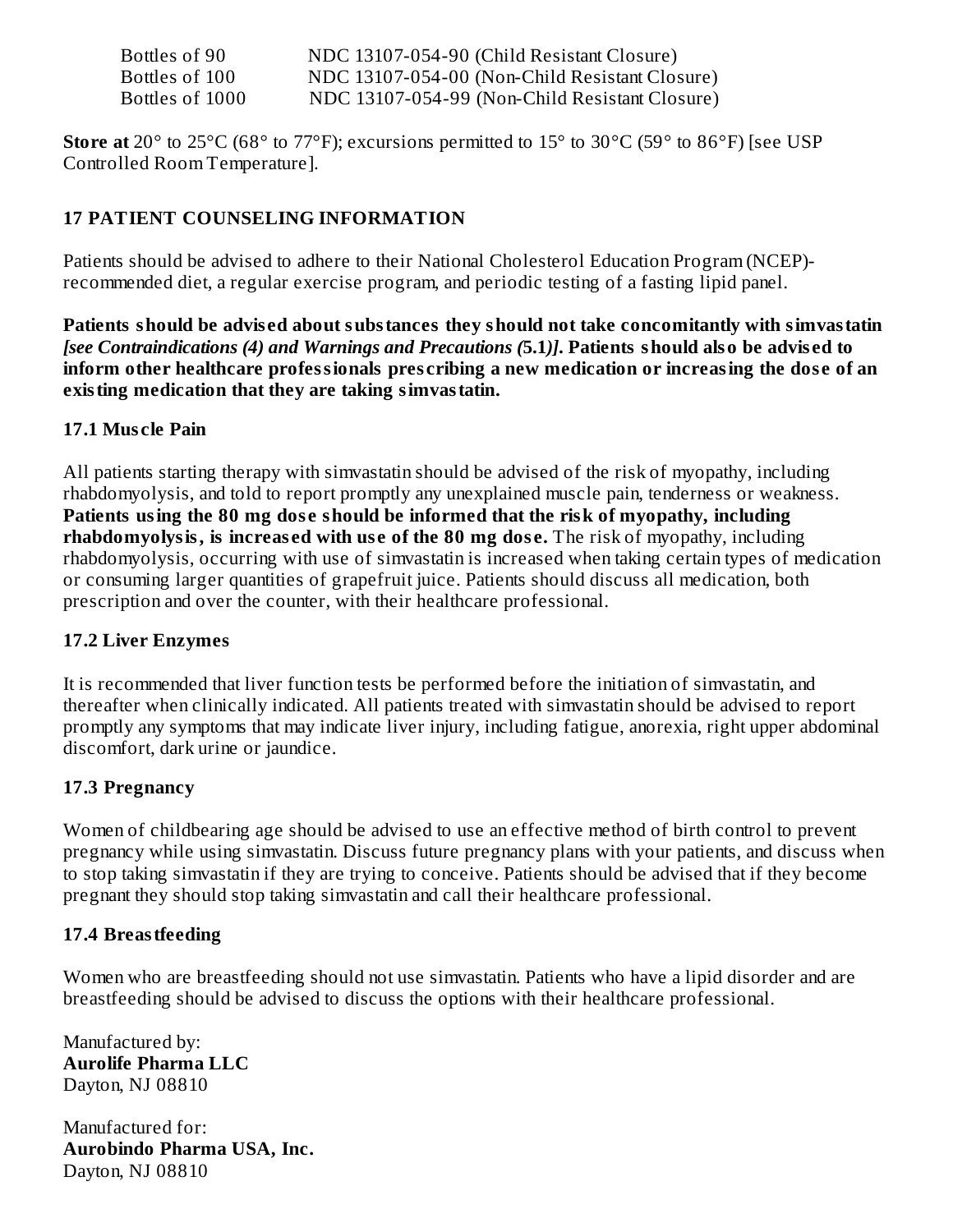### Revised: 03/2012

### **PACKAGE LABEL.PRINCIPAL DISPLAY PANEL - 5mg (2500 Tablets Bottle NCRC)**

**NDC 13107-050-26 Simvastatin Tablets, USP 5 mg Rx only 2500 Tablets AUROBINDO**



### **PACKAGE LABEL.PRINCIPAL DISPLAY PANEL - 10mg (2500 Tablets Bottle NCRC)**

**NDC 13107-051-26 Simvastatin Tablets, USP 10 mg Rx only 2500 Tablets AUROBINDO**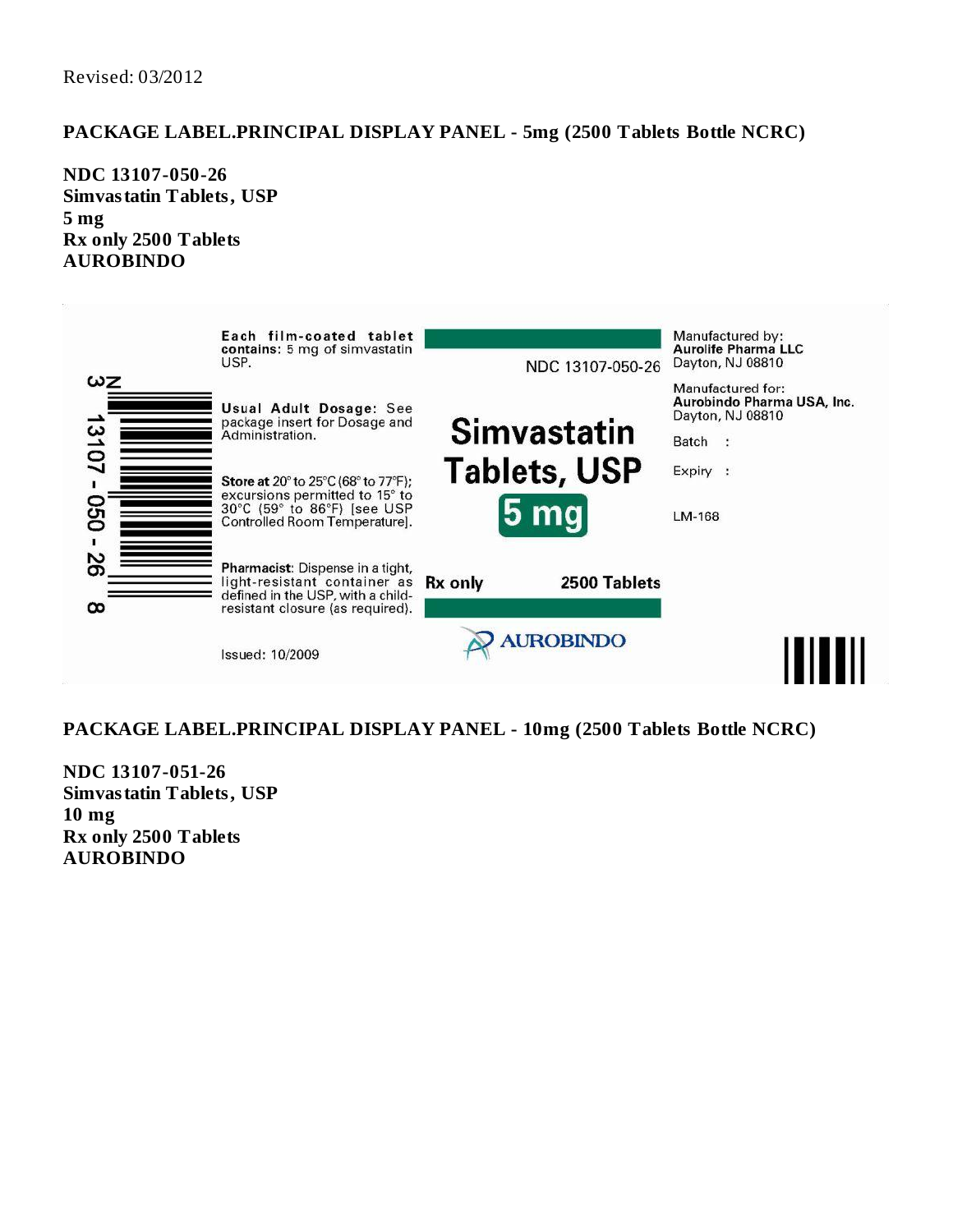

**PACKAGE LABEL.PRINCIPAL DISPLAY PANEL - 20mg (2500 Tablets Bottle NCRC)**

**NDC 13107-052-26 Simvastatin Tablets, USP 20 mg Rx only 2500 Tablets AUROBINDO**



**PACKAGE LABEL.PRINCIPAL DISPLAY PANEL - 40mg (2000 Tablets Bottle NCRC)**

**NDC 13107-053-22 Simvastatin Tablets, USP 40 mg Rx only 2000 Tablets**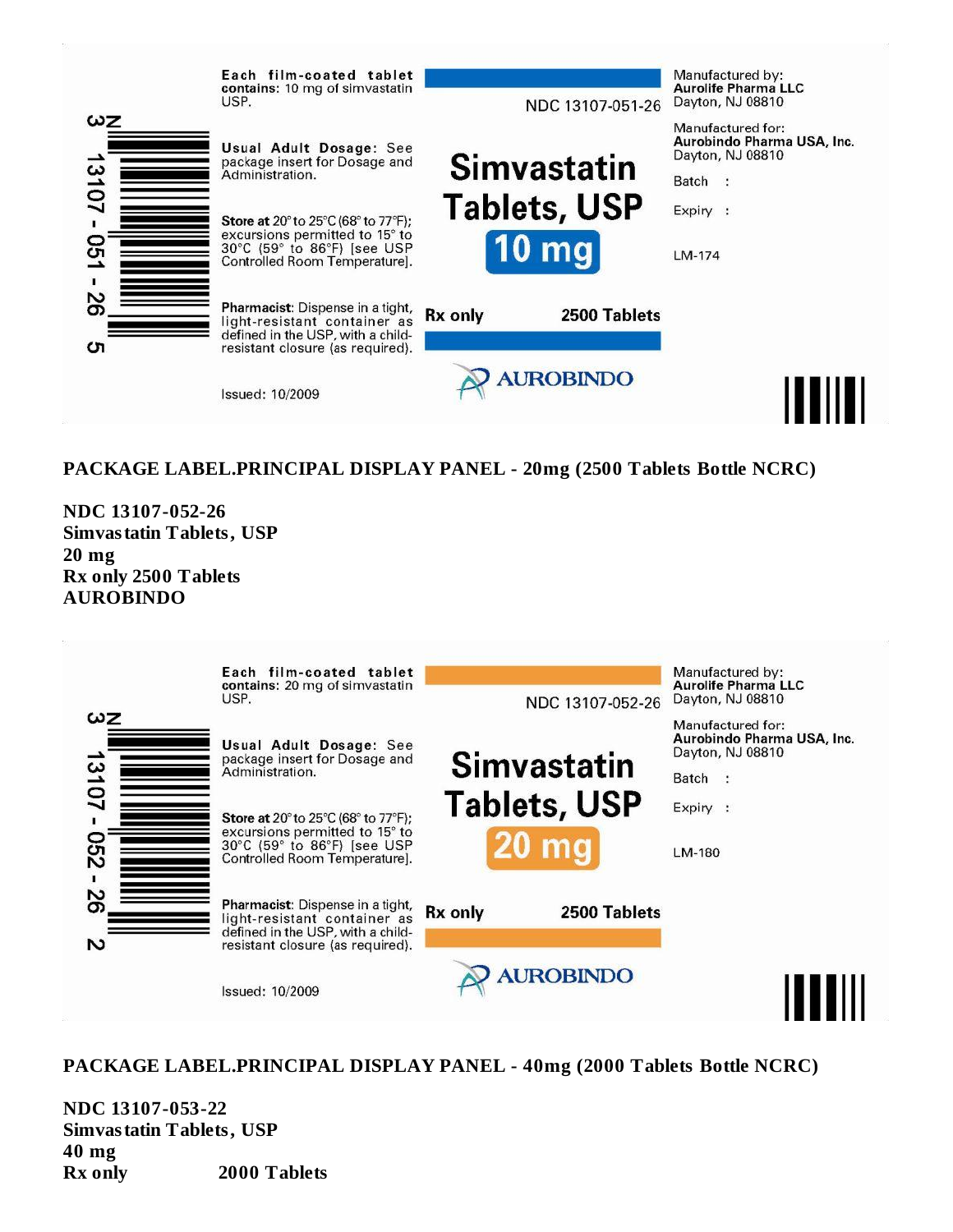

### **PACKAGE LABEL.PRINCIPAL DISPLAY PANEL - 80mg (1000 Tablets Bottle NCRC)**

**NDC 13107-054-99 Simvastatin Tablets, USP 80 mg Rx only 1000 Tablets AUROBINDO**



simvastatin tablet, film coated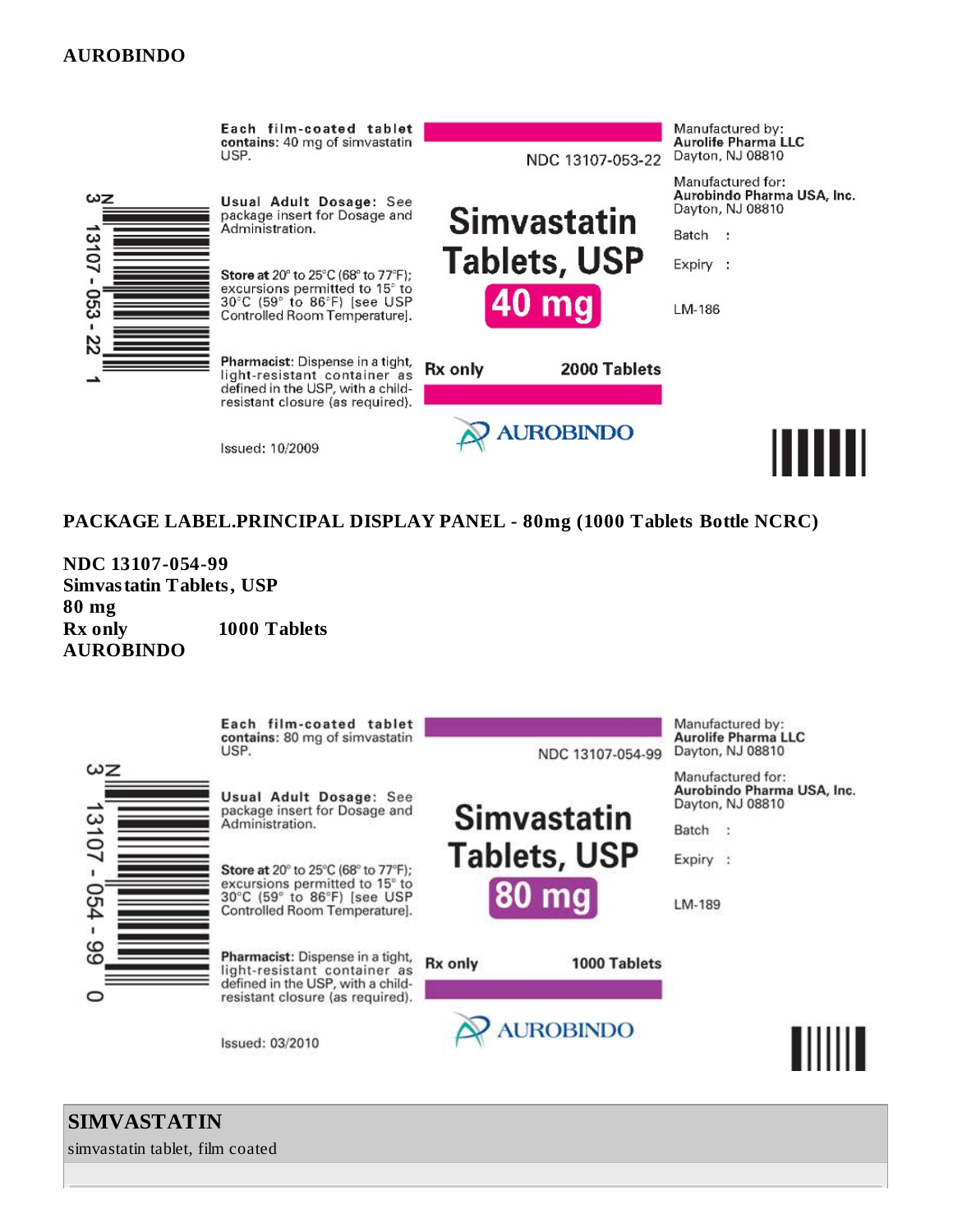| <b>Product Information</b>                                     |                  |                                                 |             |                             |                             |      |                           |
|----------------------------------------------------------------|------------------|-------------------------------------------------|-------------|-----------------------------|-----------------------------|------|---------------------------|
| Product Type                                                   |                  | HUMAN PRESCRIPTION DRUG                         |             |                             | Item Code (Source)          |      | NDC:13107-050             |
| <b>Route of Administration</b>                                 |                  | ORAL                                            |             |                             |                             |      |                           |
|                                                                |                  |                                                 |             |                             |                             |      |                           |
| <b>Active Ingredient/Active Moiety</b>                         |                  |                                                 |             |                             |                             |      |                           |
|                                                                |                  | <b>Ingredient Name</b>                          |             |                             | <b>Basis of Strength</b>    |      | Strength                  |
| SIMVASTATIN (UNII: AGG2FN16EV) (SIMVASTATIN - UNII:AGG2FN16EV) |                  |                                                 |             |                             | <b>SIMVASTATIN</b>          |      | 5 <sub>mg</sub>           |
|                                                                |                  |                                                 |             |                             |                             |      |                           |
|                                                                |                  |                                                 |             |                             |                             |      |                           |
| <b>Inactive Ingredients</b>                                    |                  |                                                 |             |                             |                             |      |                           |
|                                                                |                  | <b>Ingredient Name</b>                          |             |                             |                             |      | Strength                  |
| <b>ASCORBIC ACID (UNII: PQ6CK8PD0R)</b>                        |                  |                                                 |             |                             |                             |      |                           |
| LACTOSE MONOHYDRATE (UNII: EWQ57Q8I5X)                         |                  |                                                 |             |                             |                             |      |                           |
| CELLULOSE, MICRO CRYSTALLINE (UNII: OP1R32D61U)                |                  |                                                 |             |                             |                             |      |                           |
| STARCH, CORN (UNII: O8232NY3SJ)                                |                  |                                                 |             |                             |                             |      |                           |
| HYDRO XYPROPYL CELLULOSE (UNII: RFW2ET671P)                    |                  |                                                 |             |                             |                             |      |                           |
| HYPROMELLOSE 2910 (6 MPA.S) (UNII: 0WZ8WG20P6)                 |                  |                                                 |             |                             |                             |      |                           |
| <b>TITANIUM DIO XIDE (UNII: 15FIX9 V2JP)</b>                   |                  |                                                 |             |                             |                             |      |                           |
| TALC (UNII: 7SEV7J4R1U)                                        |                  |                                                 |             |                             |                             |      |                           |
| CITRIC ACID MONOHYDRATE (UNII: 2968PHW8QP)                     |                  |                                                 |             |                             |                             |      |                           |
| ISOPROPYL ALCOHOL (UNII: ND2M416302)                           |                  |                                                 |             |                             |                             |      |                           |
| MAGNESIUM STEARATE (UNII: 70097M6I30)                          |                  |                                                 |             |                             |                             |      |                           |
| BUTYLATED HYDRO XYANISOLE (UNII: REK4960K2U)                   |                  |                                                 |             |                             |                             |      |                           |
| <b>FERRIC OXIDE YELLOW (UNII: EX438O2MRT)</b>                  |                  |                                                 |             |                             |                             |      |                           |
|                                                                |                  |                                                 |             |                             |                             |      |                           |
|                                                                |                  |                                                 |             |                             |                             |      |                           |
| <b>Product Characteristics</b>                                 |                  |                                                 |             |                             |                             |      |                           |
| Color                                                          | <b>YELLOW</b>    |                                                 |             | <b>Score</b>                |                             |      | no score                  |
| <b>Shape</b>                                                   | ROUND (Biconvex) |                                                 | <b>Size</b> |                             |                             | 5mm  |                           |
| Flavor                                                         |                  |                                                 |             | <b>Imprint Code</b>         |                             | A;15 |                           |
| <b>Contains</b>                                                |                  |                                                 |             |                             |                             |      |                           |
|                                                                |                  |                                                 |             |                             |                             |      |                           |
|                                                                |                  |                                                 |             |                             |                             |      |                           |
| <b>Packaging</b>                                               |                  |                                                 |             |                             |                             |      |                           |
| <b>Item Code</b><br>$\#$                                       |                  | <b>Package Description</b>                      |             | <b>Marketing Start Date</b> |                             |      | <b>Marketing End Date</b> |
| 1 NDC:13107-050-30                                             | 30 in 1 BOTTLE   |                                                 |             |                             |                             |      |                           |
| 2 NDC:13107-050-90                                             | 90 in 1 BOTTLE   |                                                 |             |                             |                             |      |                           |
| 3 NDC:13107-050-01                                             | 100 in 1 BOTTLE  |                                                 |             |                             |                             |      |                           |
| NDC:13107-050-00<br>4                                          | 100 in 1 BOTTLE  |                                                 |             |                             |                             |      |                           |
| 5 NDC:13107-050-99                                             | 1000 in 1 BOTTLE |                                                 |             |                             |                             |      |                           |
| 6 NDC:13107-050-26<br>2500 in 1 BOTTLE                         |                  |                                                 |             |                             |                             |      |                           |
|                                                                |                  |                                                 |             |                             |                             |      |                           |
|                                                                |                  |                                                 |             |                             |                             |      |                           |
| <b>Marketing Information</b>                                   |                  |                                                 |             |                             |                             |      |                           |
| <b>Marketing Category</b>                                      |                  | <b>Application Number or Monograph Citation</b> |             |                             | <b>Marketing Start Date</b> |      | <b>Marketing End Date</b> |
| <b>ANDA</b>                                                    | ANDA077691       |                                                 |             | 11/09/2009                  |                             |      |                           |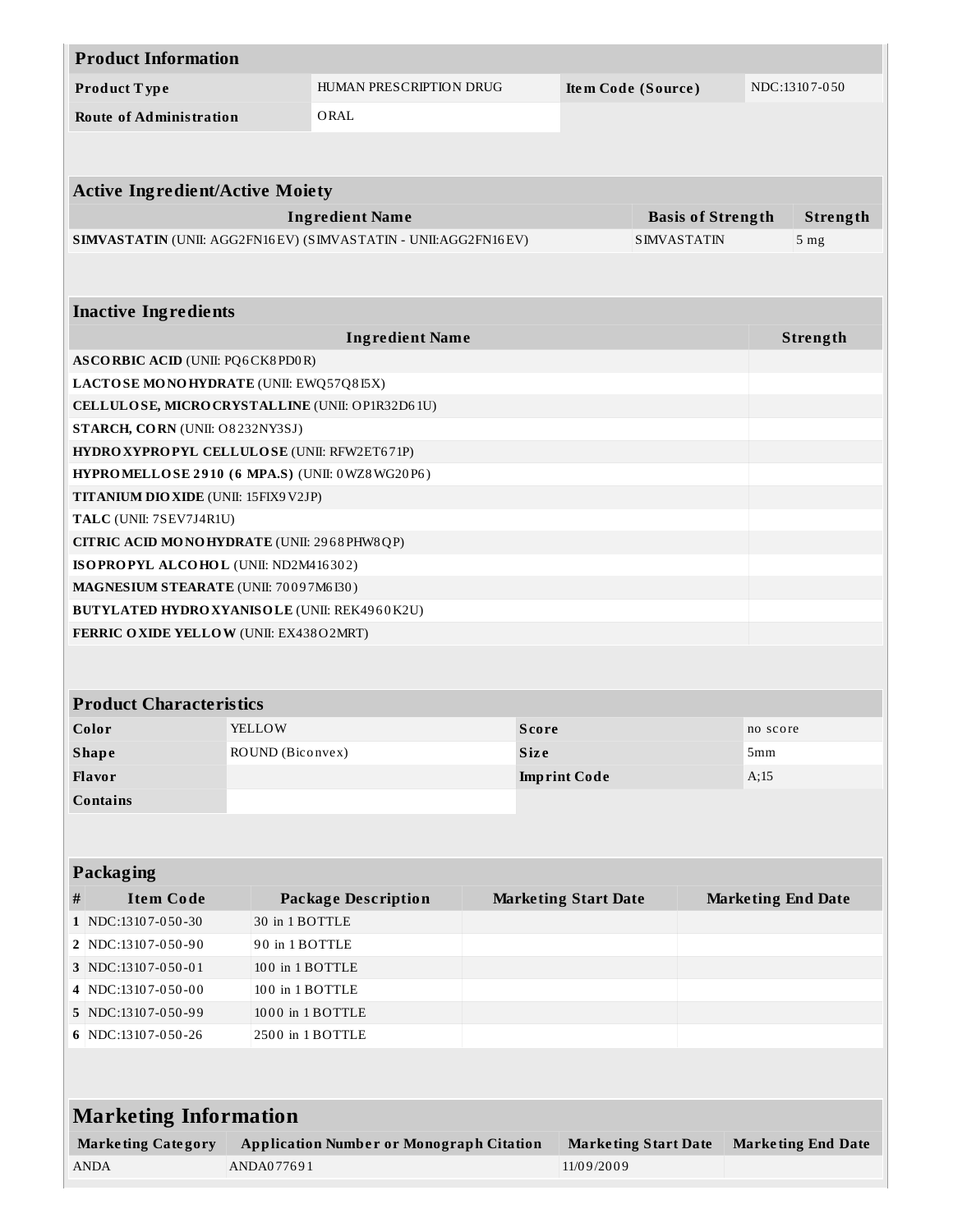| <b>SIMVASTATIN</b><br>simvastatin tablet, film coated          |                   |                            |  |                             |                          |          |                           |
|----------------------------------------------------------------|-------------------|----------------------------|--|-----------------------------|--------------------------|----------|---------------------------|
| <b>Product Information</b>                                     |                   |                            |  |                             |                          |          |                           |
| Product Type                                                   |                   | HUMAN PRESCRIPTION DRUG    |  |                             | Item Code (Source)       |          | NDC:13107-051             |
| <b>Route of Administration</b>                                 |                   | ORAL                       |  |                             |                          |          |                           |
|                                                                |                   |                            |  |                             |                          |          |                           |
| <b>Active Ingredient/Active Moiety</b>                         |                   |                            |  |                             |                          |          |                           |
|                                                                |                   | <b>Ingredient Name</b>     |  |                             | <b>Basis of Strength</b> |          | Strength                  |
| SIMVASTATIN (UNII: AGG2FN16EV) (SIMVASTATIN - UNII:AGG2FN16EV) |                   |                            |  |                             | <b>SIMVASTATIN</b>       |          | $10$ mg                   |
|                                                                |                   |                            |  |                             |                          |          |                           |
| <b>Inactive Ingredients</b>                                    |                   |                            |  |                             |                          |          |                           |
|                                                                |                   | <b>Ingredient Name</b>     |  |                             |                          |          | Strength                  |
| <b>ASCORBIC ACID (UNII: PQ6CK8PD0R)</b>                        |                   |                            |  |                             |                          |          |                           |
| LACTOSE MONOHYDRATE (UNII: EWQ57Q8I5X)                         |                   |                            |  |                             |                          |          |                           |
| CELLULOSE, MICRO CRYSTALLINE (UNII: OP1R32D61U)                |                   |                            |  |                             |                          |          |                           |
| STARCH, CORN (UNII: O8232NY3SJ)                                |                   |                            |  |                             |                          |          |                           |
| HYDROXYPROPYL CELLULOSE (UNII: RFW2ET671P)                     |                   |                            |  |                             |                          |          |                           |
| HYPROMELLOSE 2910 (6 MPA.S) (UNII: 0WZ8WG20P6)                 |                   |                            |  |                             |                          |          |                           |
| <b>TITANIUM DIO XIDE (UNII: 15FIX9V2JP)</b>                    |                   |                            |  |                             |                          |          |                           |
| TALC (UNII: 7SEV7J4R1U)                                        |                   |                            |  |                             |                          |          |                           |
| CITRIC ACID MONOHYDRATE (UNII: 2968PHW8QP)                     |                   |                            |  |                             |                          |          |                           |
| ISOPROPYL ALCOHOL (UNII: ND2M416302)                           |                   |                            |  |                             |                          |          |                           |
| MAGNESIUM STEARATE (UNII: 70097M6I30)                          |                   |                            |  |                             |                          |          |                           |
| <b>BUTYLATED HYDRO XYANISOLE (UNII: REK4960K2U)</b>            |                   |                            |  |                             |                          |          |                           |
| FERRIC OXIDE RED (UNII: 1K09F3G675)                            |                   |                            |  |                             |                          |          |                           |
| FERRIC OXIDE YELLOW (UNII: EX438O2MRT)                         |                   |                            |  |                             |                          |          |                           |
|                                                                |                   |                            |  |                             |                          |          |                           |
| <b>Product Characteristics</b>                                 |                   |                            |  |                             |                          |          |                           |
| Color                                                          | PINK (Light Pink) |                            |  | <b>Score</b>                |                          | no score |                           |
| ROUND (Biconvex)<br><b>Shape</b><br><b>Size</b><br>6mm         |                   |                            |  |                             |                          |          |                           |
| <b>Flavor</b><br>A;01<br><b>Imprint Code</b>                   |                   |                            |  |                             |                          |          |                           |
| <b>Contains</b>                                                |                   |                            |  |                             |                          |          |                           |
|                                                                |                   |                            |  |                             |                          |          |                           |
| Packaging                                                      |                   |                            |  |                             |                          |          |                           |
| <b>Item Code</b><br>#                                          |                   | <b>Package Description</b> |  | <b>Marketing Start Date</b> |                          |          | <b>Marketing End Date</b> |
| 1 NDC:13107-051-30                                             | 30 in 1 BOTTLE    |                            |  |                             |                          |          |                           |

|                    | $\sim$           | . . | $\sim$ |
|--------------------|------------------|-----|--------|
| 1 NDC:13107-051-30 | 30 in 1 BOTTLE   |     |        |
| 2 NDC:13107-051-90 | $90$ in 1 BOTTLE |     |        |
| 3 NDC:13107-051-01 | 100 in 1 BOTTLE  |     |        |
| 4 NDC:13107-051-00 | 100 in 1 BOTTLE  |     |        |
| 5 NDC:13107-051-99 | 1000 in 1 BOTTLE |     |        |
| 6 NDC:13107-051-26 | 2500 in 1 BOTTLE |     |        |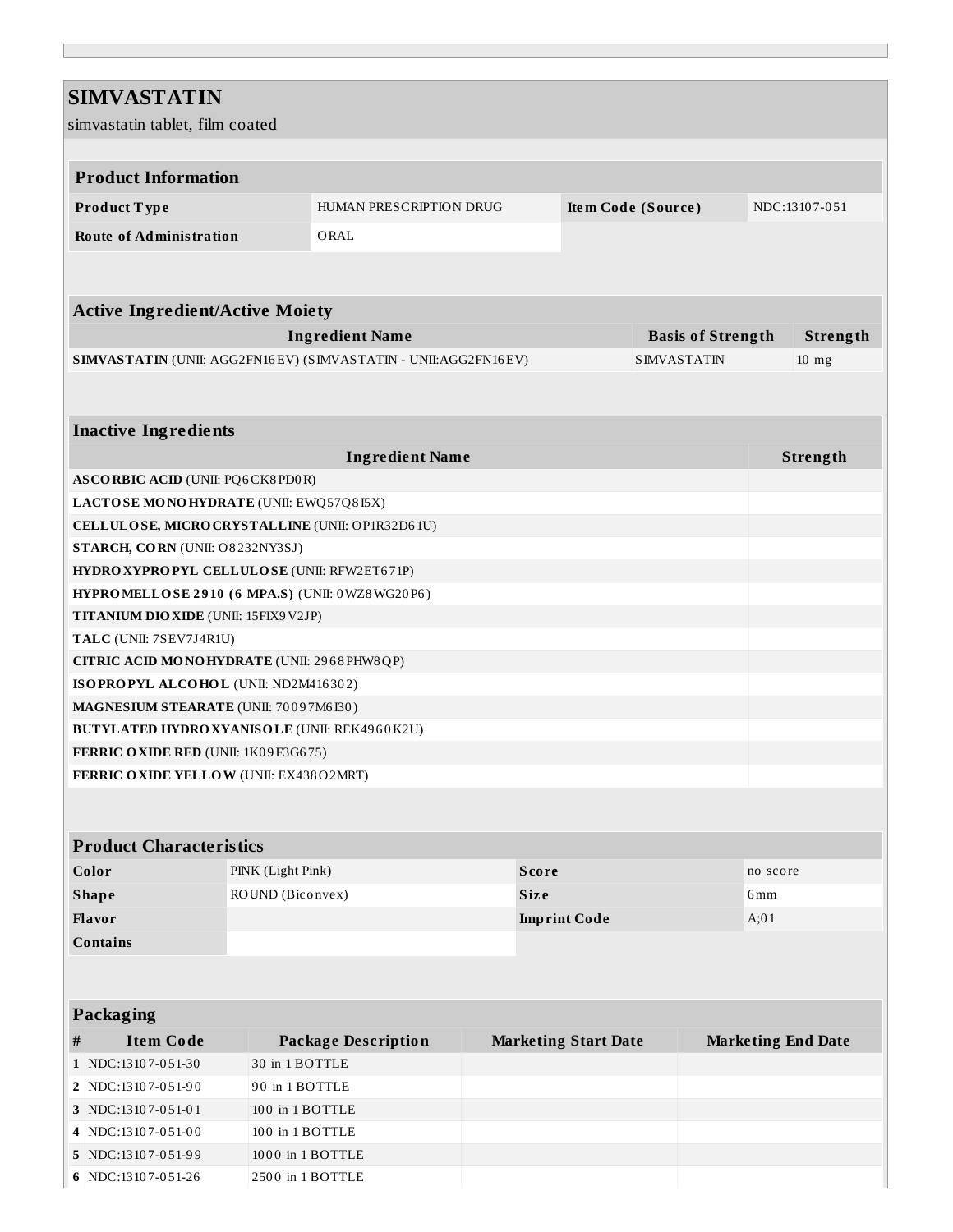| <b>Marketing Information</b>                                                                                                             |                         |                     |                          |                 |                 |  |  |  |  |
|------------------------------------------------------------------------------------------------------------------------------------------|-------------------------|---------------------|--------------------------|-----------------|-----------------|--|--|--|--|
| <b>Marketing Category</b><br><b>Application Number or Monograph Citation</b><br><b>Marketing Start Date</b><br><b>Marketing End Date</b> |                         |                     |                          |                 |                 |  |  |  |  |
| ANDA077691<br><b>ANDA</b>                                                                                                                |                         | 11/09/2009          |                          |                 |                 |  |  |  |  |
|                                                                                                                                          |                         |                     |                          |                 |                 |  |  |  |  |
|                                                                                                                                          |                         |                     |                          |                 |                 |  |  |  |  |
| <b>SIMVASTATIN</b>                                                                                                                       |                         |                     |                          |                 |                 |  |  |  |  |
| simvastatin tablet, film coated                                                                                                          |                         |                     |                          |                 |                 |  |  |  |  |
|                                                                                                                                          |                         |                     |                          |                 |                 |  |  |  |  |
| <b>Product Information</b>                                                                                                               |                         |                     |                          |                 |                 |  |  |  |  |
| Product Type                                                                                                                             | HUMAN PRESCRIPTION DRUG |                     | Item Code (Source)       |                 | NDC:13107-052   |  |  |  |  |
| <b>Route of Administration</b>                                                                                                           | ORAL                    |                     |                          |                 |                 |  |  |  |  |
|                                                                                                                                          |                         |                     |                          |                 |                 |  |  |  |  |
|                                                                                                                                          |                         |                     |                          |                 |                 |  |  |  |  |
| <b>Active Ingredient/Active Moiety</b>                                                                                                   |                         |                     |                          |                 |                 |  |  |  |  |
|                                                                                                                                          | <b>Ingredient Name</b>  |                     | <b>Basis of Strength</b> |                 | Strength        |  |  |  |  |
| SIMVASTATIN (UNII: AGG2FN16EV) (SIMVASTATIN - UNII:AGG2FN16EV)                                                                           |                         |                     | <b>SIMVASTATIN</b>       |                 | $20$ mg         |  |  |  |  |
|                                                                                                                                          |                         |                     |                          |                 |                 |  |  |  |  |
|                                                                                                                                          |                         |                     |                          |                 |                 |  |  |  |  |
| <b>Inactive Ingredients</b>                                                                                                              |                         |                     |                          |                 |                 |  |  |  |  |
|                                                                                                                                          | <b>Ingredient Name</b>  |                     |                          |                 | <b>Strength</b> |  |  |  |  |
| <b>ASCORBIC ACID (UNII: PQ6CK8PD0R)</b>                                                                                                  |                         |                     |                          |                 |                 |  |  |  |  |
| LACTOSE MONOHYDRATE (UNII: EWQ57Q8I5X)                                                                                                   |                         |                     |                          |                 |                 |  |  |  |  |
| CELLULOSE, MICRO CRYSTALLINE (UNII: OP1R32D61U)                                                                                          |                         |                     |                          |                 |                 |  |  |  |  |
| STARCH, CORN (UNII: O8232NY3SJ)                                                                                                          |                         |                     |                          |                 |                 |  |  |  |  |
| HYDRO XYPROPYL CELLULOSE (UNII: RFW2ET671P)<br>HYPROMELLOSE 2910 (6 MPA.S) (UNII: 0WZ8WG20P6)                                            |                         |                     |                          |                 |                 |  |  |  |  |
| TITANIUM DIO XIDE (UNII: 15FIX9V2JP)                                                                                                     |                         |                     |                          |                 |                 |  |  |  |  |
| TALC (UNII: 7SEV7J4R1U)                                                                                                                  |                         |                     |                          |                 |                 |  |  |  |  |
| CITRIC ACID MONOHYDRATE (UNII: 2968 PHW8 QP)                                                                                             |                         |                     |                          |                 |                 |  |  |  |  |
| ISOPROPYL ALCOHOL (UNII: ND2M416302)                                                                                                     |                         |                     |                          |                 |                 |  |  |  |  |
| MAGNESIUM STEARATE (UNII: 70097M6I30)                                                                                                    |                         |                     |                          |                 |                 |  |  |  |  |
| <b>BUTYLATED HYDRO XYANISOLE (UNII: REK4960K2U)</b>                                                                                      |                         |                     |                          |                 |                 |  |  |  |  |
| FERRIC OXIDE RED (UNII: 1K09F3G675)                                                                                                      |                         |                     |                          |                 |                 |  |  |  |  |
| FERRIC OXIDE YELLOW (UNII: EX438O2MRT)                                                                                                   |                         |                     |                          |                 |                 |  |  |  |  |
|                                                                                                                                          |                         |                     |                          |                 |                 |  |  |  |  |
|                                                                                                                                          |                         |                     |                          |                 |                 |  |  |  |  |
| <b>Product Characteristics</b>                                                                                                           |                         |                     |                          |                 |                 |  |  |  |  |
| PINK (Light Pink)<br>Color                                                                                                               |                         | Score               |                          | no score        |                 |  |  |  |  |
| ROUND (Biconvex)<br><b>Shape</b>                                                                                                         |                         | <b>Size</b>         |                          | 8 <sub>mm</sub> |                 |  |  |  |  |
| Flavor                                                                                                                                   |                         | <b>Imprint Code</b> |                          | A;02            |                 |  |  |  |  |
| <b>Contains</b>                                                                                                                          |                         |                     |                          |                 |                 |  |  |  |  |
|                                                                                                                                          |                         |                     |                          |                 |                 |  |  |  |  |
|                                                                                                                                          |                         |                     |                          |                 |                 |  |  |  |  |
| <b>Packaging</b>                                                                                                                         |                         |                     |                          |                 |                 |  |  |  |  |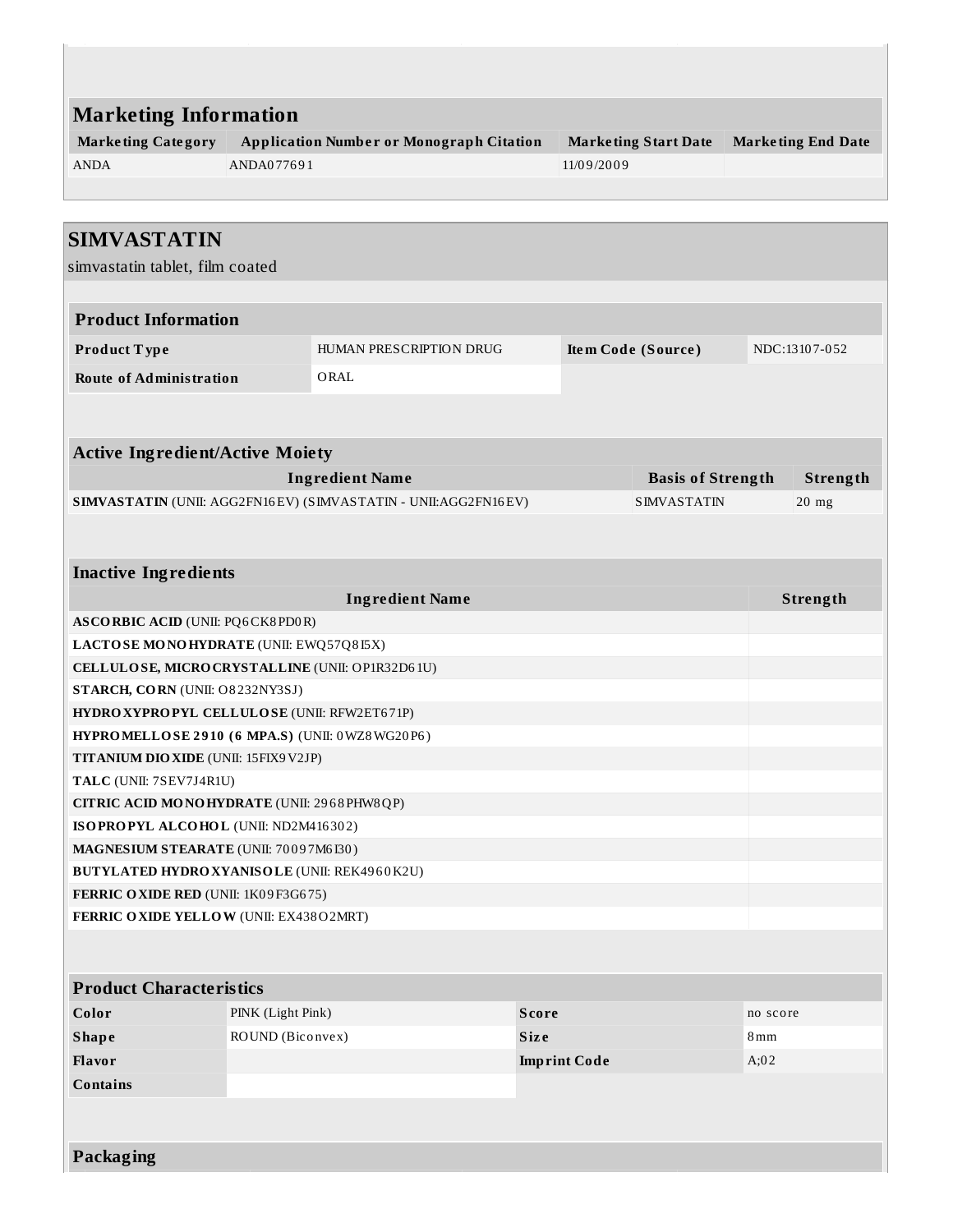| # | <b>Item Code</b>             | <b>Package Description</b>                      |  | <b>Marketing Start Date</b> |  | <b>Marketing End Date</b> |  |  |
|---|------------------------------|-------------------------------------------------|--|-----------------------------|--|---------------------------|--|--|
|   | $1$ NDC:13107-052-30         | 30 in 1 BOTTLE                                  |  |                             |  |                           |  |  |
|   | 2 NDC:13107-052-90           | 90 in 1 BOTTLE                                  |  |                             |  |                           |  |  |
|   | 3 NDC:13107-052-01           | 100 in 1 BOTTLE                                 |  |                             |  |                           |  |  |
|   | 4   NDC:13107-052-00         | 100 in 1 BOTTLE                                 |  |                             |  |                           |  |  |
|   | 5   NDC:13107-052-99         | 1000 in 1 BOTTLE                                |  |                             |  |                           |  |  |
|   | 6 NDC:13107-052-26           | 2500 in 1 BOTTLE                                |  |                             |  |                           |  |  |
|   |                              |                                                 |  |                             |  |                           |  |  |
|   |                              |                                                 |  |                             |  |                           |  |  |
|   | <b>Marketing Information</b> |                                                 |  |                             |  |                           |  |  |
|   | <b>Marketing Category</b>    | <b>Application Number or Monograph Citation</b> |  | <b>Marketing Start Date</b> |  | <b>Marketing End Date</b> |  |  |
|   | <b>ANDA</b>                  | ANDA077691                                      |  | 11/09/2009                  |  |                           |  |  |
|   |                              |                                                 |  |                             |  |                           |  |  |

| <b>SIMVASTATIN</b>                                    |                  |                                                                |              |                          |                    |               |
|-------------------------------------------------------|------------------|----------------------------------------------------------------|--------------|--------------------------|--------------------|---------------|
| simvastatin tablet, film coated                       |                  |                                                                |              |                          |                    |               |
|                                                       |                  |                                                                |              |                          |                    |               |
| <b>Product Information</b>                            |                  |                                                                |              |                          |                    |               |
| Product Type                                          |                  | HUMAN PRESCRIPTION DRUG                                        |              | Item Code (Source)       |                    | NDC:13107-053 |
| <b>Route of Administration</b>                        |                  | ORAL                                                           |              |                          |                    |               |
|                                                       |                  |                                                                |              |                          |                    |               |
|                                                       |                  |                                                                |              |                          |                    |               |
| <b>Active Ingredient/Active Moiety</b>                |                  |                                                                |              |                          |                    |               |
|                                                       |                  | <b>Ingredient Name</b>                                         |              | <b>Basis of Strength</b> |                    | Strength      |
|                                                       |                  | SIMVASTATIN (UNII: AGG2FN16EV) (SIMVASTATIN - UNII:AGG2FN16EV) |              | <b>SIMVASTATIN</b>       |                    | $40$ mg       |
|                                                       |                  |                                                                |              |                          |                    |               |
|                                                       |                  |                                                                |              |                          |                    |               |
| <b>Inactive Ingredients</b>                           |                  |                                                                |              |                          |                    |               |
|                                                       |                  | <b>Ingredient Name</b>                                         |              |                          |                    | Strength      |
| <b>ASCORBIC ACID (UNII: PQ6CK8PD0R)</b>               |                  |                                                                |              |                          |                    |               |
| LACTOSE MONOHYDRATE (UNII: EWQ57Q8I5X)                |                  |                                                                |              |                          |                    |               |
| CELLULOSE, MICRO CRYSTALLINE (UNII: OP1R32D61U)       |                  |                                                                |              |                          |                    |               |
| <b>STARCH, CORN (UNII: O8232NY3SJ)</b>                |                  |                                                                |              |                          |                    |               |
| <b>HYDRO XYPROPYL CELLULOSE (UNII: RFW2ET671P)</b>    |                  |                                                                |              |                          |                    |               |
| <b>HYPROMELLOSE 2910 (6 MPA.S)</b> (UNII: 0WZ8WG20P6) |                  |                                                                |              |                          |                    |               |
| <b>TITANIUM DIO XIDE</b> (UNII: 15FIX9 V2JP)          |                  |                                                                |              |                          |                    |               |
| TALC (UNII: 7SEV7J4R1U)                               |                  |                                                                |              |                          |                    |               |
| CITRIC ACID MONOHYDRATE (UNII: 2968 PHW8 QP)          |                  |                                                                |              |                          |                    |               |
| ISOPROPYL ALCOHOL (UNII: ND2M416302)                  |                  |                                                                |              |                          |                    |               |
| MAGNESIUM STEARATE (UNII: 70097M6I30)                 |                  |                                                                |              |                          |                    |               |
| <b>BUTYLATED HYDRO XYANISOLE (UNII: REK4960K2U)</b>   |                  |                                                                |              |                          |                    |               |
| <b>FERRIC OXIDE RED (UNII: 1K09F3G675)</b>            |                  |                                                                |              |                          |                    |               |
|                                                       |                  |                                                                |              |                          |                    |               |
| <b>Product Characteristics</b>                        |                  |                                                                |              |                          |                    |               |
| Color                                                 | <b>PINK</b>      |                                                                | <b>Score</b> |                          | no score           |               |
| <b>Shape</b>                                          | ROUND (Biconvex) |                                                                | <b>Size</b>  |                          | $10 \,\mathrm{mm}$ |               |
|                                                       |                  |                                                                |              |                          |                    |               |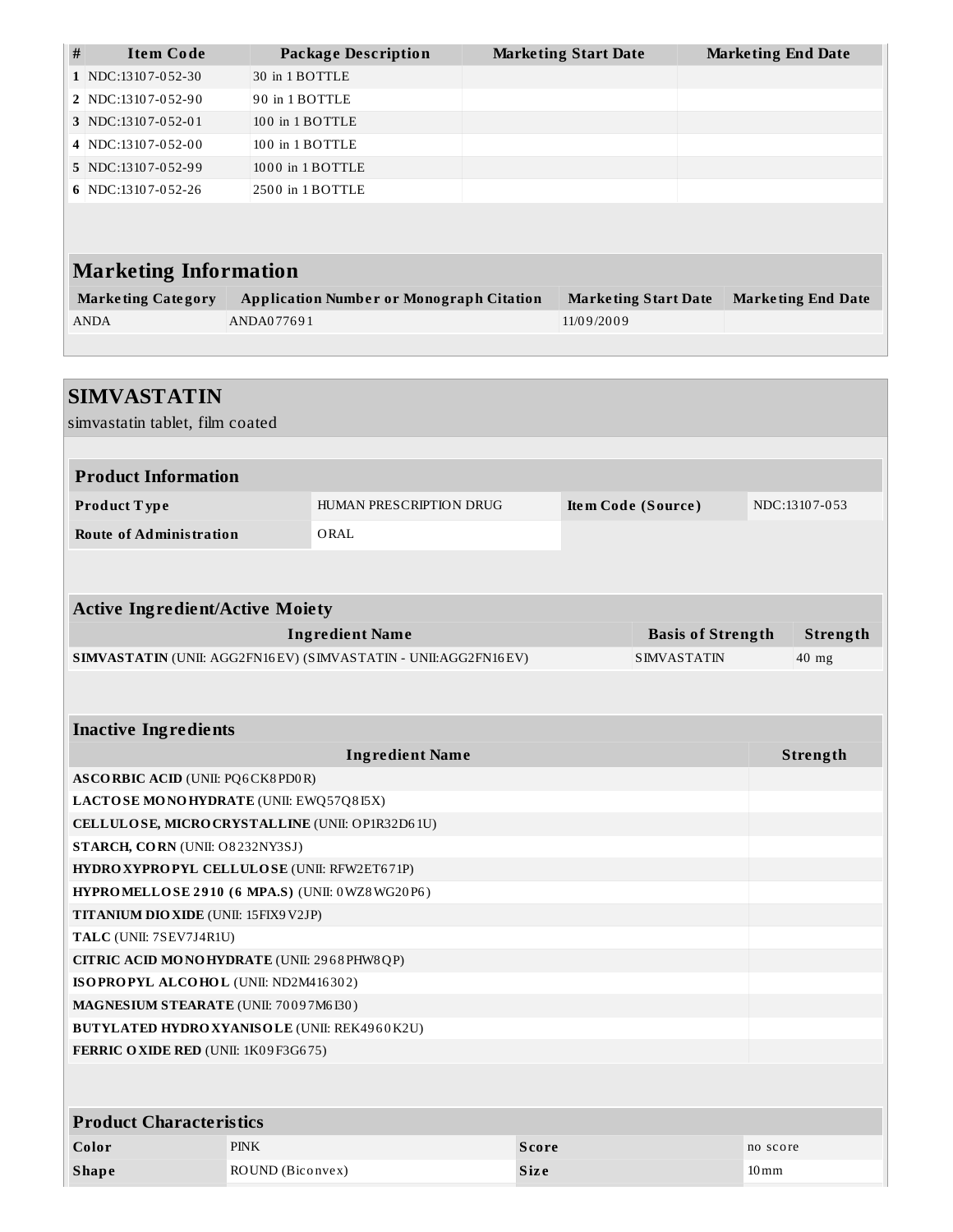| Flavor                                                                                       |                  |                                                 |                    | <b>Imprint Code</b>         |                    | A;03 |                           |
|----------------------------------------------------------------------------------------------|------------------|-------------------------------------------------|--------------------|-----------------------------|--------------------|------|---------------------------|
| <b>Contains</b>                                                                              |                  |                                                 |                    |                             |                    |      |                           |
|                                                                                              |                  |                                                 |                    |                             |                    |      |                           |
|                                                                                              |                  |                                                 |                    |                             |                    |      |                           |
| Packaging                                                                                    |                  |                                                 |                    |                             |                    |      |                           |
| <b>Item Code</b><br>#                                                                        |                  | <b>Package Description</b>                      |                    | <b>Marketing Start Date</b> |                    |      | <b>Marketing End Date</b> |
| 1 NDC:13107-053-30                                                                           | 30 in 1 BOTTLE   |                                                 |                    |                             |                    |      |                           |
| 2 NDC:13107-053-90                                                                           | 90 in 1 BOTTLE   |                                                 |                    |                             |                    |      |                           |
| 3 NDC:13107-053-01                                                                           | 100 in 1 BOTTLE  |                                                 |                    |                             |                    |      |                           |
| 4 NDC:13107-053-00                                                                           | 100 in 1 BOTTLE  |                                                 |                    |                             |                    |      |                           |
| 5   NDC:13107-053-99                                                                         | 1000 in 1 BOTTLE |                                                 |                    |                             |                    |      |                           |
| 6 NDC:13107-053-22                                                                           | 2000 in 1 BOTTLE |                                                 |                    |                             |                    |      |                           |
|                                                                                              |                  |                                                 |                    |                             |                    |      |                           |
|                                                                                              |                  |                                                 |                    |                             |                    |      |                           |
| <b>Marketing Information</b>                                                                 |                  |                                                 |                    |                             |                    |      |                           |
| <b>Marketing Category</b>                                                                    |                  | <b>Application Number or Monograph Citation</b> |                    | <b>Marketing Start Date</b> |                    |      | <b>Marketing End Date</b> |
| <b>ANDA</b>                                                                                  | ANDA077691       |                                                 |                    | 11/09/2009                  |                    |      |                           |
|                                                                                              |                  |                                                 |                    |                             |                    |      |                           |
|                                                                                              |                  |                                                 |                    |                             |                    |      |                           |
| <b>SIMVASTATIN</b>                                                                           |                  |                                                 |                    |                             |                    |      |                           |
| simvastatin tablet, film coated                                                              |                  |                                                 |                    |                             |                    |      |                           |
|                                                                                              |                  |                                                 |                    |                             |                    |      |                           |
| <b>Product Information</b>                                                                   |                  |                                                 |                    |                             |                    |      |                           |
| Product Type<br>HUMAN PRESCRIPTION DRUG                                                      |                  |                                                 | Item Code (Source) |                             |                    |      | NDC:13107-054             |
| <b>Route of Administration</b>                                                               |                  | ORAL                                            |                    |                             |                    |      |                           |
|                                                                                              |                  |                                                 |                    |                             |                    |      |                           |
|                                                                                              |                  |                                                 |                    |                             |                    |      |                           |
|                                                                                              |                  |                                                 |                    |                             |                    |      |                           |
| <b>Active Ingredient/Active Moiety</b><br><b>Ingredient Name</b><br><b>Basis of Strength</b> |                  |                                                 |                    |                             |                    |      |                           |
|                                                                                              |                  |                                                 |                    |                             | <b>SIMVASTATIN</b> |      | Strength                  |
| SIMVASTATIN (UNII: AGG2FN16EV) (SIMVASTATIN - UNII: AGG2FN16EV)                              |                  |                                                 |                    |                             |                    |      | 80 mg                     |
|                                                                                              |                  |                                                 |                    |                             |                    |      |                           |
| <b>Inactive Ingredients</b>                                                                  |                  |                                                 |                    |                             |                    |      |                           |
| <b>Ingredient Name</b><br>Strength                                                           |                  |                                                 |                    |                             |                    |      |                           |
| <b>ASCORBIC ACID (UNII: PQ6CK8PD0R)</b>                                                      |                  |                                                 |                    |                             |                    |      |                           |
| LACTOSE MONOHYDRATE (UNII: EWQ57Q8I5X)                                                       |                  |                                                 |                    |                             |                    |      |                           |
| CELLULOSE, MICRO CRYSTALLINE (UNII: OP1R32D61U)                                              |                  |                                                 |                    |                             |                    |      |                           |
| STARCH, CORN (UNII: O8232NY3SJ)                                                              |                  |                                                 |                    |                             |                    |      |                           |
| HYDRO XYPROPYL CELLULOSE (UNII: RFW2ET671P)                                                  |                  |                                                 |                    |                             |                    |      |                           |
| HYPROMELLOSE 2910 (6 MPA.S) (UNII: 0WZ8WG20P6)                                               |                  |                                                 |                    |                             |                    |      |                           |
| TITANIUM DIO XIDE (UNII: 15FIX9 V2JP)                                                        |                  |                                                 |                    |                             |                    |      |                           |
| TALC (UNII: 7SEV7J4R1U)                                                                      |                  |                                                 |                    |                             |                    |      |                           |
|                                                                                              |                  |                                                 |                    |                             |                    |      |                           |

**CITRIC ACID MONOHYDRATE** (UNII: 29 6 8 PHW8QP) **ISOPROPYL ALCOHOL** (UNII: ND2M416 30 2) **MAGNESIUM STEARATE** (UNII: 70 0 9 7M6 I30 ) **BUTYLATED HYDROXYANISOLE** (UNII: REK49 6 0K2U) **FERRIC OXIDE RED** (UNII: 1K0 9 F3G6 75)